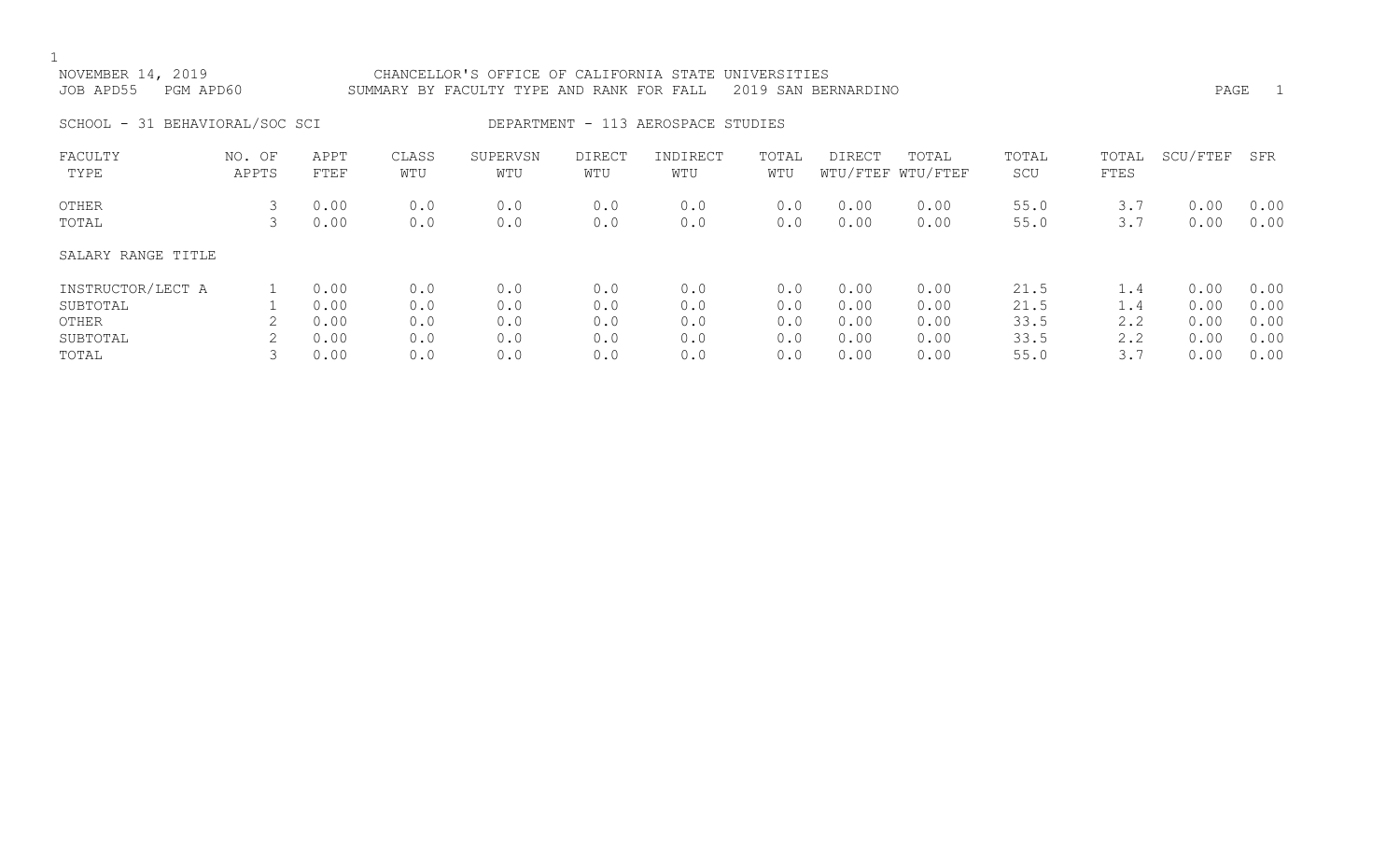### NOVEMBER 14, 2019 CHANCELLOR'S OFFICE OF CALIFORNIA STATE UNIVERSITIES JOB APD55 PGM APD60 SUMMARY BY FACULTY TYPE AND RANK FOR FALL 2019 SAN BERNARDINO PAGE 2

SCHOOL - 31 BEHAVIORAL/SOC SCI DEPARTMENT - 134 ANTHROPOLOGY

| FACULTY            | NO. OF | APPT | CLASS | SUPERVSN | <b>DIRECT</b> | INDIRECT | TOTAL | <b>DIRECT</b> | TOTAL             | TOTAL  | TOTAL | SCU/FTEF | SFR   |
|--------------------|--------|------|-------|----------|---------------|----------|-------|---------------|-------------------|--------|-------|----------|-------|
| TYPE               | APPTS  | FTEF | WTU   | WTU      | WTU           | WTU      | WTU   |               | WTU/FTEF WTU/FTEF | SCU    | FTES  |          |       |
| FULL TIME          |        | 6.50 | 46.0  | 3.1      | 53.1          | 28.0     | 81.1  | 8.17          | 12.48             | 1570.0 | 106.0 | 241.54   | 16.31 |
| PART TIME          | 4      | 1.87 | 26.0  | 0.0      | 26.0          | 0.0      | 26.0  | 13.88         | 13.88             | 2084.0 | 138.9 | 112.65   | 74.18 |
| SUBTOTAL           | 11     | 8.37 | 72.0  | 3.1      | 79.1          | 28.0     | 107.1 | 9.45          | 12.79             | 3654.0 | 245.0 | 436.40   | 29.26 |
| TOTAL              | 11     | 8.37 | 72.0  | 3.1      | 79.1          | 28.0     | 107.1 | 9.45          | 12.79             | 3654.0 | 245.0 | 436.40   | 29.26 |
| SALARY RANGE TITLE |        |      |       |          |               |          |       |               |                   |        |       |          |       |
| PROFESSOR/LECT D   |        | 1.64 | 22.0  | 0.5      | 22.5          | 0.0      | 22.5  | 13.72         | 13.72             | 434.0  | 28.9  | 264.63   | 17.64 |
| ASSOC PROF/LECT C  |        | 1.00 | 8.0   | 0.0      | 8.0           | 4.0      | 12.0  | 8.00          | 12.00             | 160.0  | 10.7  | 160.00   | 10.67 |
| ASST PROF/LECT B   | 4      | 4.00 | 20.0  | 2.6      | 26.6          | 24.0     | 50.6  | 6.65          | 12.65             | 1052.0 | 71.5  | 263.00   | 17.88 |
| INSTRUCTOR/LECT A  |        | 1.73 | 22.0  | 0.0      | 22.0          | 0.0      | 22.0  | 12.69         | 12.69             | 2008.0 | 133.9 | 158.68   | 77.25 |
| SUBTOTAL           | 11     | 8.37 | 72.0  | 3.1      | 79.1          | 28.0     | 107.1 | 9.45          | 12.79             | 3654.0 | 245.0 | 436.40   | 29.26 |
| TOTAL              |        | 8.37 | 72.0  | 3.1      | 79.1          | 28.0     | 107.1 | 9.45          | 12.79             | 3654.0 | 245.0 | 436.40   | 29.26 |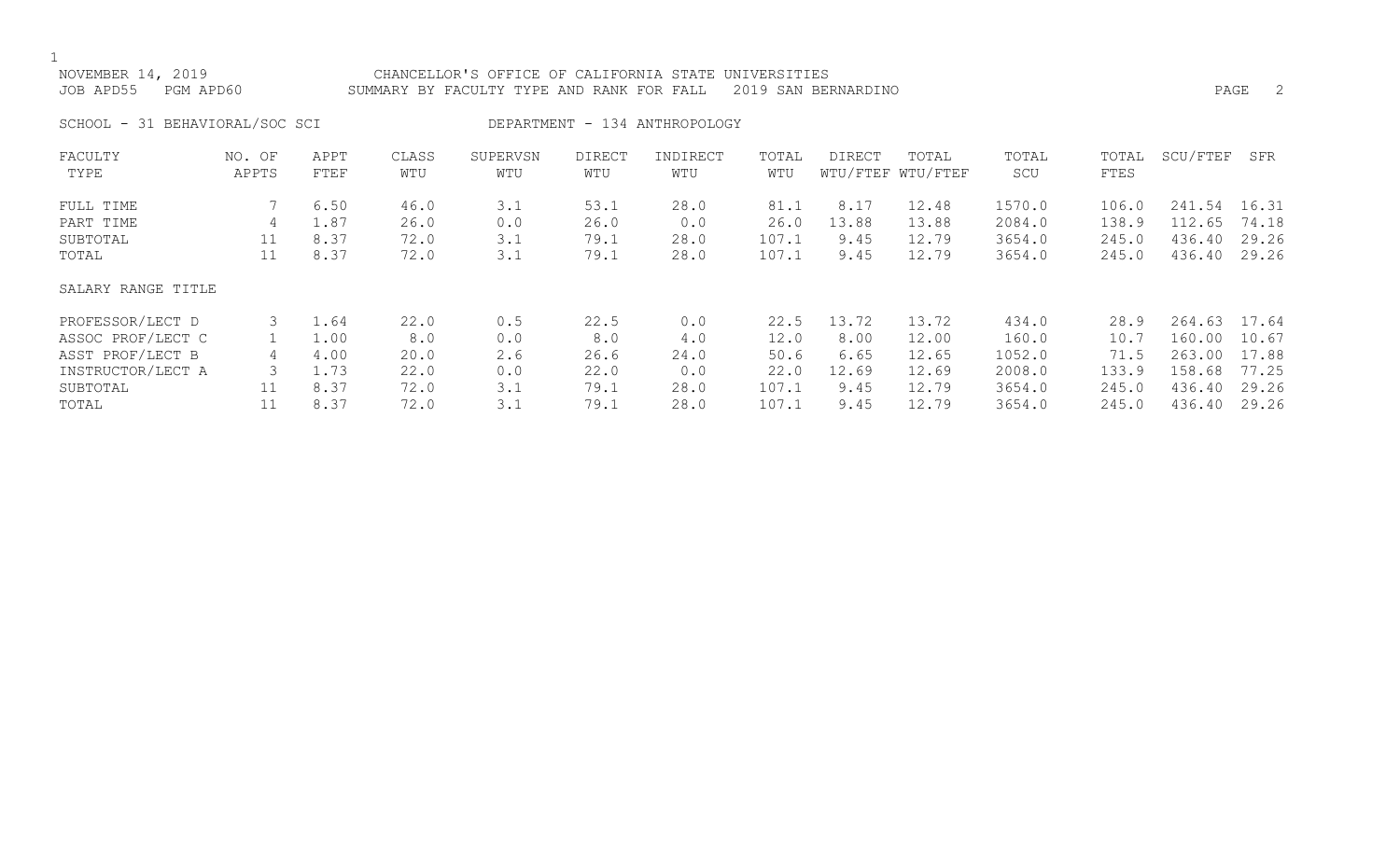### NOVEMBER 14, 2019 CHANCELLOR'S OFFICE OF CALIFORNIA STATE UNIVERSITIES JOB APD55 PGM APD60 SUMMARY BY FACULTY TYPE AND RANK FOR FALL 2019 SAN BERNARDINO PAGE 3

SCHOOL - 31 BEHAVIORAL/SOC SCI DEPARTMENT - 197 CRIMINOLOGY

| FACULTY            | NO. OF | APPT  | CLASS | SUPERVSN | <b>DIRECT</b> | INDIRECT | TOTAL | DIRECT | TOTAL             | TOTAL  | TOTAL | SCU/FTEF | SFR   |
|--------------------|--------|-------|-------|----------|---------------|----------|-------|--------|-------------------|--------|-------|----------|-------|
| TYPE               | APPTS  | FTEF  | WTU   | WTU      | WTU           | WTU      | WTU   |        | WTU/FTEF WTU/FTEF | SCU    | FTES  |          |       |
| FULL TIME          | 14     | 11.75 | 121.0 | 1.7      | 122.7         | 31.0     | 153.7 | 10.45  | 13.09             | 4634.0 | 311.4 | 394.55   | 26.51 |
| PART TIME          | 6      | 2.14  | 32.0  | 0.0      | 32.0          | 0.0      | 32.0  | 14.98  | 14.98             | 1012.0 | 67.5  | 473.78   | 31.59 |
| SUBTOTAL           | 20     | 13.88 | 153.0 | 1.7      | 154.7         | 31.0     | 185.7 | 11.14  | 13.38             | 5646.0 | 378.9 | 406.74   | 27.29 |
| OTHER              |        | 0.00  | 0.0   | 1.3      | 1.3           | 0.0      | 1.3   | 0.00   | 0.00              | 8.0    | 0.5   | 0.00     | 0.00  |
| TOTAL              | 22     | 13.88 | 153.0 | 3.0      | 156.0         | 31.0     | 187.0 | 11.24  | 13.47             | 5654.0 | 379.4 | 407.32   | 27.33 |
| SALARY RANGE TITLE |        |       |       |          |               |          |       |        |                   |        |       |          |       |
| PROFESSOR/LECT D   | 5      | 4.53  | 45.0  | 0.0      | 45.0          | 11.0     | 56.0  | 9.93   | 12.35             | 1500.0 | 100.7 | 330.91   | 22.21 |
| ASSOC PROF/LECT C  | 2      | 1.00  | 8.0   | 0.0      | 8.0           | 16.0     | 24.0  | 8.00   | 24.00             | 324.0  | 21.6  | 324.00   | 21.60 |
| ASST PROF/LECT B   |        | 5.00  | 56.0  | 0.0      | 56.0          | 4.0      | 60.0  | 11.21  | 12.01             | 2438.0 | 163.5 | 487.99   | 32.73 |
| INSTRUCTOR/LECT A  | 8      | 3.35  | 44.0  | 1.7      | 45.7          | 0.0      | 45.7  | 13.63  | 13.63             | 1384.0 | 93.1  | 412.89   | 27.77 |
| SUBTOTAL           | 20     | 13.88 | 153.0 | 1.7      | 154.7         | 31.0     | 185.7 | 11.14  | 13.38             | 5646.0 | 378.9 | 406.74   | 27.29 |
| ADMINISTRATOR      |        | 0.00  | 0.0   | 1.3      | 1.3           | 0.0      | 1.3   | 0.00   | 0.00              | 8.0    | 0.5   | 0.00     | 0.00  |
| SUBTOTAL           | 2      | 0.00  | 0.0   | 1.3      | 1.3           | 0.0      | 1.3   | 0.00   | 0.00              | 8.0    | 0.5   | 0.00     | 0.00  |
| TOTAL              | 22     | 13.88 | 153.0 | 3.0      | 156.0         | 31.0     | 187.0 | 11.24  | 13.47             | 5654.0 | 379.4 | 407.32   | 27.33 |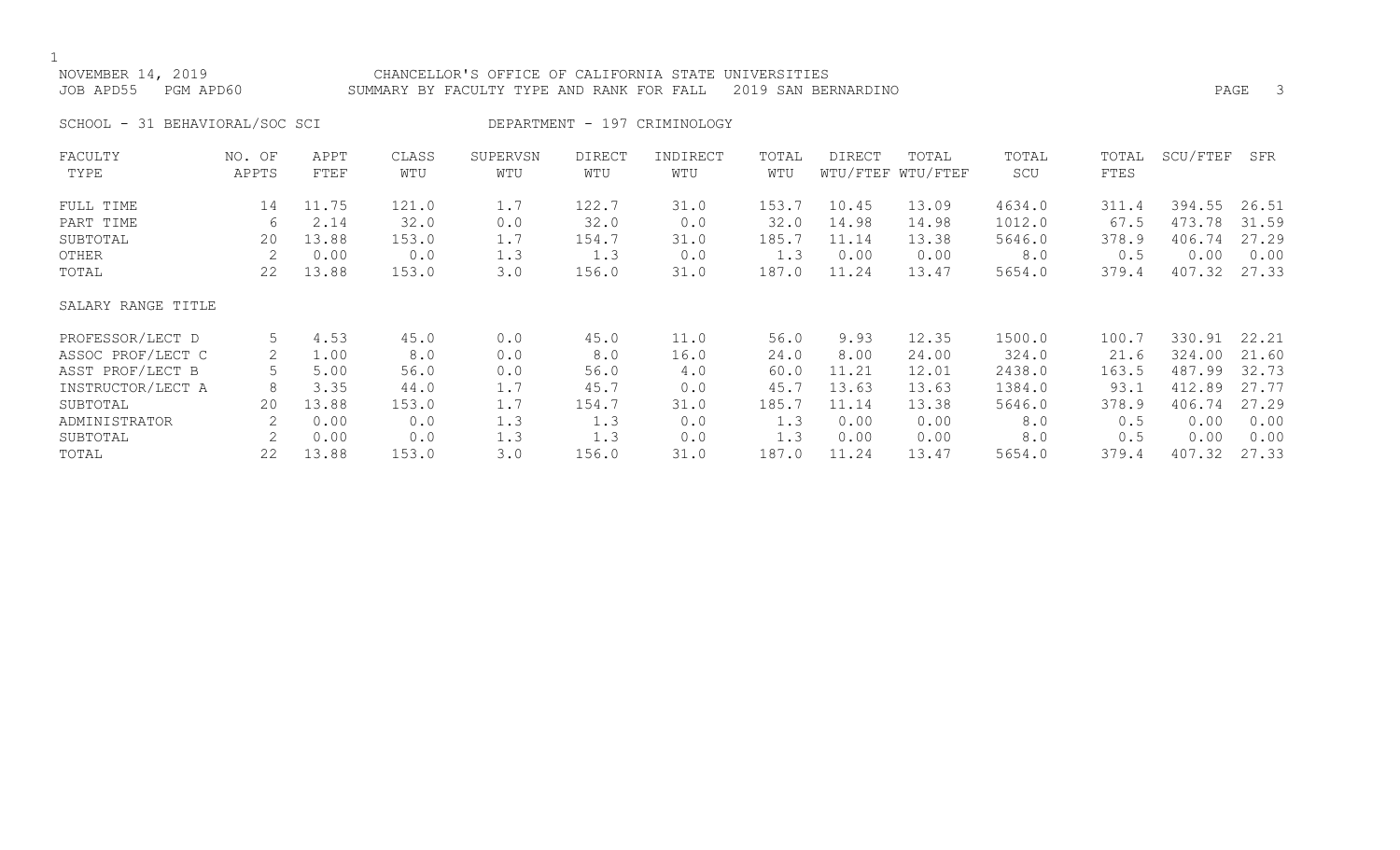| NOVEMBER 14, 2019<br>PGM APD60<br>JOB APD55 |                                 |                              |                              | CHANCELLOR'S OFFICE OF CALIFORNIA STATE UNIVERSITIES<br>SUMMARY BY FACULTY TYPE AND RANK FOR FALL |                              |                             |                              | 2019 SAN BERNARDINO             |                                  |                                      |                                 | PAGE                                 | -4                               |
|---------------------------------------------|---------------------------------|------------------------------|------------------------------|---------------------------------------------------------------------------------------------------|------------------------------|-----------------------------|------------------------------|---------------------------------|----------------------------------|--------------------------------------|---------------------------------|--------------------------------------|----------------------------------|
| SCHOOL - 31 BEHAVIORAL/SOC SCI              |                                 |                              |                              |                                                                                                   | DEPARTMENT - 235 ECONOMICS   |                             |                              |                                 |                                  |                                      |                                 |                                      |                                  |
| FACULTY<br>TYPE                             | NO. OF<br>APPTS                 | APPT<br>FTEF                 | CLASS<br>WTU                 | SUPERVSN<br>WTU                                                                                   | <b>DIRECT</b><br>WTU         | INDIRECT<br>WTU             | TOTAL<br>WTU                 | DIRECT                          | TOTAL<br>WTU/FTEF WTU/FTEF       | TOTAL<br>SCU                         | TOTAL<br>FTES                   | SCU/FTEF                             | SFR                              |
| FULL TIME<br>PART TIME<br>SUBTOTAL<br>TOTAL | 4<br>9<br>13 <sup>°</sup><br>13 | 3.67<br>2.90<br>6.57<br>6.57 | 32.0<br>44.0<br>76.0<br>76.0 | 0.0<br>0.0<br>0.0<br>0.0                                                                          | 32.0<br>44.0<br>76.0<br>76.0 | 12.0<br>5.0<br>17.0<br>17.0 | 44.0<br>49.0<br>93.0<br>93.0 | 8.73<br>15.17<br>11.57<br>11.57 | 12.00<br>16.90<br>14.16<br>14.16 | 1336.0<br>2648.0<br>3984.0<br>3984.0 | 89.1<br>176.7<br>265.7<br>265.7 | 364.43<br>913.10<br>606.76<br>606.76 | 24.30<br>60.92<br>40.47<br>40.47 |
| SALARY RANGE TITLE                          |                                 |                              |                              |                                                                                                   |                              |                             |                              |                                 |                                  |                                      |                                 |                                      |                                  |

| PROFESSOR/LECT D  | 1.1, | 8.0  | 0.0 | 8.0  | 9.0  | 7.0  | 6.86  | 14.57 | 596.0  | 39.7  | 510.71 34.04 |       |
|-------------------|------|------|-----|------|------|------|-------|-------|--------|-------|--------------|-------|
| ASSOC PROF/LECT C | L.OO | 12.0 | 0.0 | 12.0 | 0.0  | 12.0 | 12.01 | 12.01 | 292.0  | 19.5  | 292.29       | 19.49 |
| ASST PROF/LECT B  | 1.00 | 8.0  | 0.0 | 8.0  | 4.0  | 12.0 | 8.00  | 12.00 | 252.0  | 16.8  | 252.00       | 16.80 |
| INSTRUCTOR/LECT A | 3.40 | 48.0 | 0.0 | 48.0 | 4.0  | 52.0 | 14.12 | 15.29 | 2844.0 | 189.7 | 836.47       | 55.81 |
| SUBTOTAL          | 6.57 | 76.0 | 0.0 | 76.0 | 17.0 | 93.0 | 11.57 | 14.16 | 3984.0 | 265.7 | 606.76       | 40.47 |
| TOTAL             | 6.57 | 76.0 | 0.0 | 76.0 | 17.0 | 93.0 | 11.57 | 14.16 | 3984.0 | 265.7 | 606.76       | 40.47 |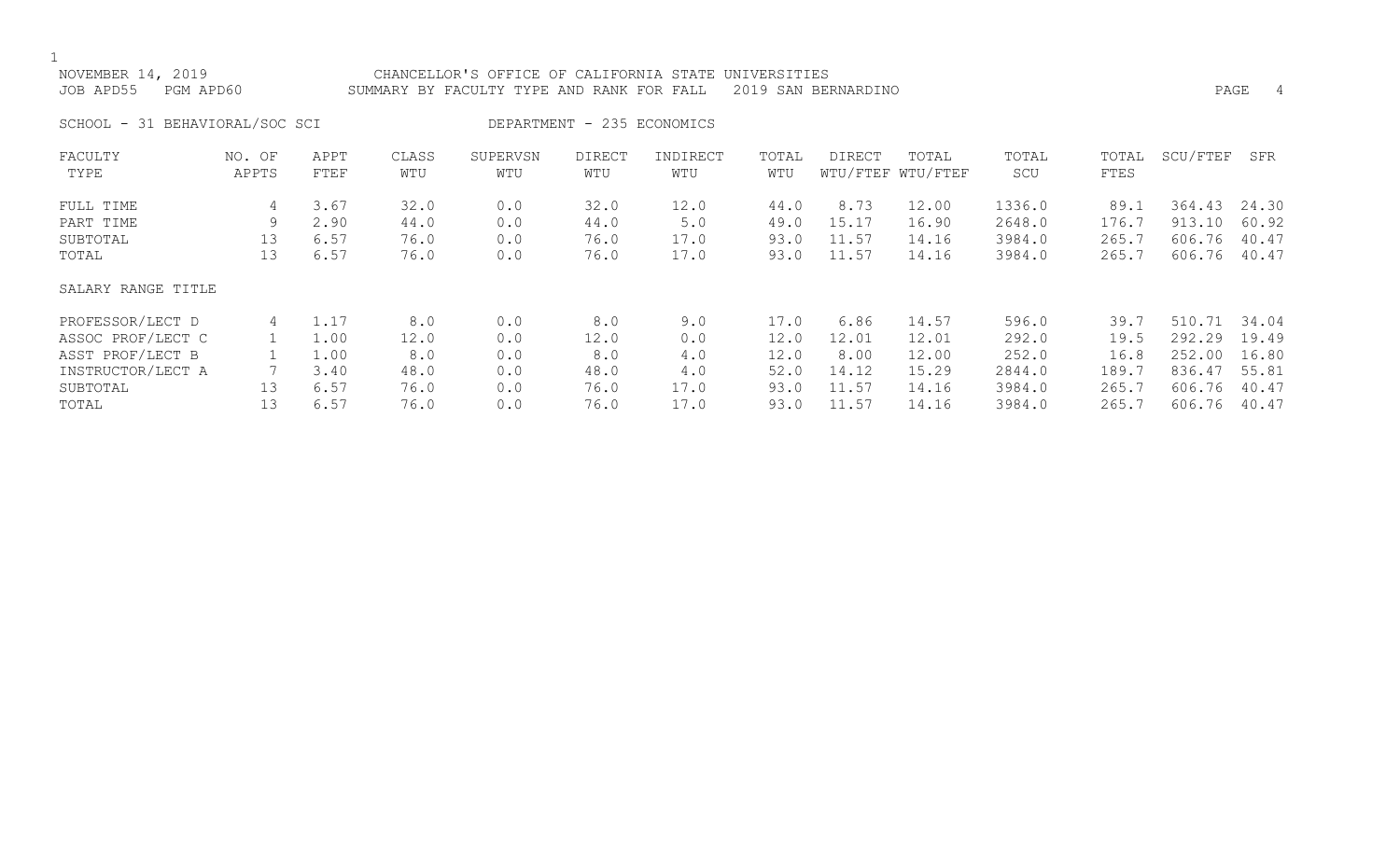| NOVEMBER 14, 2019<br>JOB APD55<br>PGM APD60 |                 |                      |                   | CHANCELLOR'S OFFICE OF CALIFORNIA STATE UNIVERSITIES<br>SUMMARY BY FACULTY TYPE AND RANK FOR FALL |                   |                                 |                   | 2019 SAN BERNARDINO     |                            |                         |                      |                                  | PAGE<br>-5     |
|---------------------------------------------|-----------------|----------------------|-------------------|---------------------------------------------------------------------------------------------------|-------------------|---------------------------------|-------------------|-------------------------|----------------------------|-------------------------|----------------------|----------------------------------|----------------|
| SCHOOL - 31 BEHAVIORAL/SOC SCI              |                 |                      |                   |                                                                                                   |                   | DEPARTMENT - 258 ETHNIC STUDIES |                   |                         |                            |                         |                      |                                  |                |
| FACULTY<br>TYPE                             | NO. OF<br>APPTS | APPT<br>FTEF         | CLASS<br>WTU      | SUPERVSN<br>WTU                                                                                   | DIRECT<br>WTU     | INDIRECT<br>WTU                 | TOTAL<br>WTU      | DIRECT                  | TOTAL<br>WTU/FTEF WTU/FTEF | TOTAL<br>SCU            | TOTAL<br>FTES        | SCU/FTEF                         | SFR            |
| PART TIME<br>SUBTOTAL<br>TOTAL              |                 | 0.27<br>0.27<br>0.27 | 4.0<br>4.0<br>4.0 | 0.0<br>0.0<br>0.0                                                                                 | 4.0<br>4.0<br>4.0 | 0.0<br>0.0<br>0.0               | 4.0<br>4.0<br>4.0 | 14.98<br>14.98<br>14.98 | 14.98<br>14.98<br>14.98    | 240.0<br>240.0<br>240.0 | 16.0<br>16.0<br>16.0 | 898.88 59.93<br>898.88<br>898.88 | 59.93<br>59.93 |
| SALARY RANGE TITLE                          |                 |                      |                   |                                                                                                   |                   |                                 |                   |                         |                            |                         |                      |                                  |                |

| INSTRUCTOR/LECT A 1 0.27 4.0 0.0 4.0 0.0 4.0 14.98 14.98 240.0 16.0 898.88 59.93 |  |                                                                                                                                            |  |  |  |                                                                                          |  |  |
|----------------------------------------------------------------------------------|--|--------------------------------------------------------------------------------------------------------------------------------------------|--|--|--|------------------------------------------------------------------------------------------|--|--|
| SUBTOTAL                                                                         |  |                                                                                                                                            |  |  |  | 1  0.27    4.0    0.0     4.0    0.0     4.0  14.98  14.98   240.0    16.0  898.88 59.93 |  |  |
| TOTAL                                                                            |  | $1 \qquad 0.27 \qquad \qquad 4.0 \qquad \qquad 0.0 \qquad \qquad 4.0 \qquad \qquad 0.0 \qquad \qquad 4.0 \qquad 14.98 \qquad \qquad 14.98$ |  |  |  |                                                                                          |  |  |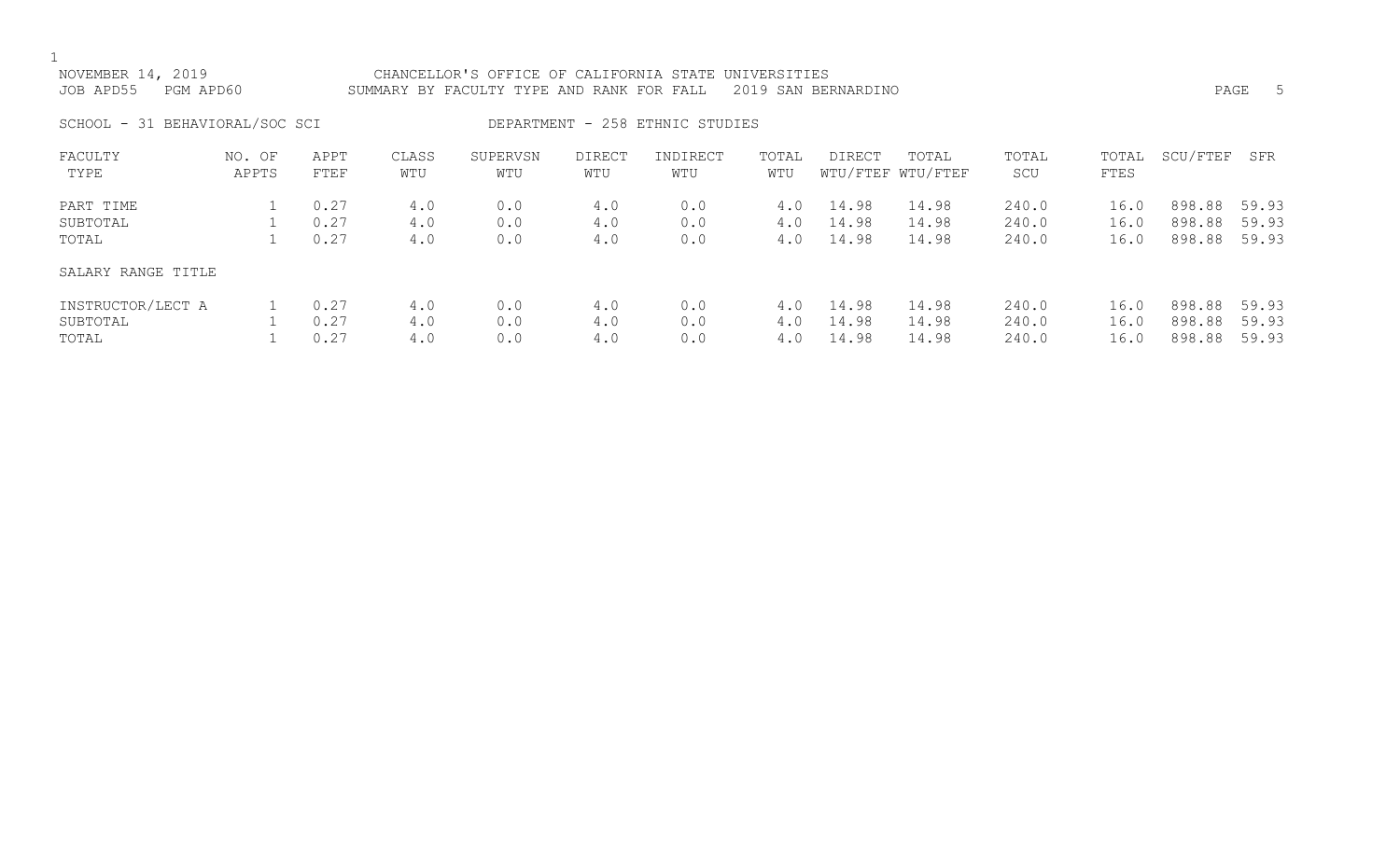| NOVEMBER 14, 2019<br>JOB APD55 | PGM APD60 |      |       | CHANCELLOR'S OFFICE OF CALIFORNIA STATE UNIVERSITIES<br>SUMMARY BY FACULTY TYPE AND RANK FOR FALL |                            |          |       | 2019 SAN BERNARDINO |                   |        |       | PAGE     | - 6   |
|--------------------------------|-----------|------|-------|---------------------------------------------------------------------------------------------------|----------------------------|----------|-------|---------------------|-------------------|--------|-------|----------|-------|
| SCHOOL - 31 BEHAVIORAL/SOC SCI |           |      |       |                                                                                                   | DEPARTMENT - 305 GEOGRAPHY |          |       |                     |                   |        |       |          |       |
| FACULTY                        | NO. OF    | APPT | CLASS | SUPERVSN                                                                                          | <b>DIRECT</b>              | INDIRECT | TOTAL | DIRECT              | TOTAL             | TOTAL  | TOTAL | SCU/FTEF | SFR   |
| TYPE                           | APPTS     | FTEF | WTU   | WTU                                                                                               | WTU                        | WTU      | WTU   |                     | WTU/FTEF WTU/FTEF | SCU    | FTES  |          |       |
| FULL TIME                      | 8         | 6.36 | 60.0  | 0.6                                                                                               | 67.6                       | 28.0     | 95.6  | 10.64               | 15.04             | 2077.0 | 138.7 | 326.83   | 21.83 |
| PART TIME                      |           | 0.53 | 14.0  | 0.0                                                                                               | 14.0                       | 0.0      | 14.0  | 26.22               | 26.22             | 655.0  | 43.7  | 226.59   | 81.78 |
| SUBTOTAL                       | 10        | 6.89 | 74.0  | 0.6                                                                                               | 81.6                       | 28.0     | 109.6 | 11.84               | 15.91             | 2732.0 | 182.4 | 396.57   | 26.48 |
| TOTAL                          | 10        | 6.89 | 74.0  | 0.6                                                                                               | 81.6                       | 28.0     | 109.6 | 11.84               | 15.91             | 2732.0 | 182.4 | 396.57   | 26.48 |
| SALARY RANGE TITLE             |           |      |       |                                                                                                   |                            |          |       |                     |                   |        |       |          |       |

| PROFESSOR/LECT D<br>3.00<br>24.0  | 0.0 | 28.0 | 20.0 | 48.0  | 9.33  | 16.00 | 580.0  | 38.8  | 193.33     | 12.93 |
|-----------------------------------|-----|------|------|-------|-------|-------|--------|-------|------------|-------|
| ASSOC PROF/LECT C<br>⊥.36<br>20.0 | 0.6 | 20.6 |      | 20.6  | 5 19  | 15.19 | 485.0  | 32.5  | 357<br>.67 | 23.95 |
| ASST PROF/LECT B<br>⊥.00          | 0.0 | 4.0  |      | .2.0  | 4.00  | 12.00 | 72.0   |       | 72.00      | 4.80  |
| INSTRUCTOR/LECT A<br>1.53<br>26.0 | 0.0 | 29.0 |      | 29.0  | 18.92 | 18.92 | 1595.0 | 106.3 | 40.44      | 69.36 |
| 6.89<br>SUBTOTAL<br>74.0          | 0.6 | 81.6 | 28.0 | 109.6 | ⊥1.84 | 15.91 | 2732.0 | 182.4 | 396.57     | 26.48 |
| 6.89<br>TOTAL<br>74.0             | 0.6 | 81.6 | 28.0 | 109.6 | 11.84 | 15.91 | 2732.0 | 182.4 | 396.57     | 26.48 |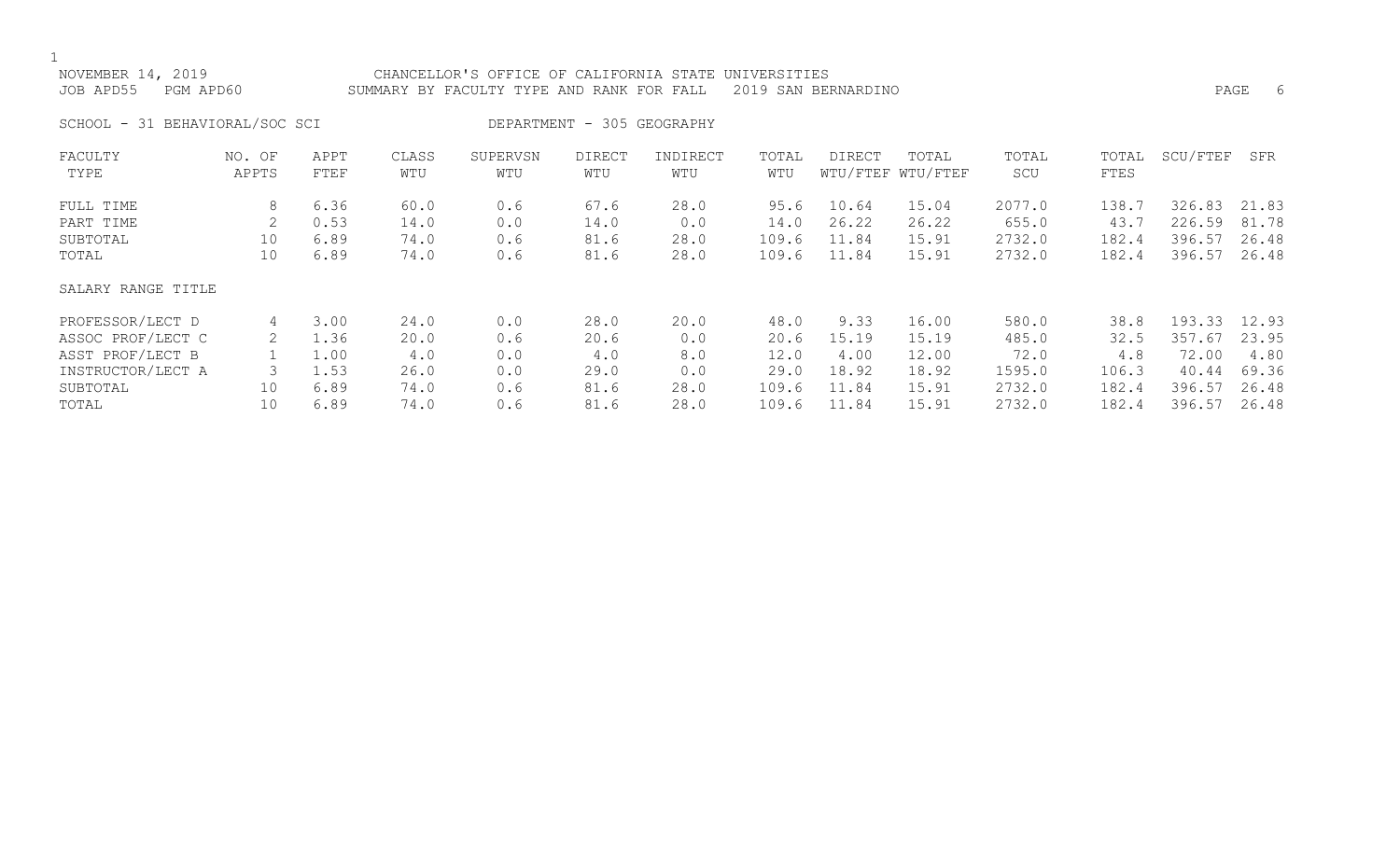| NOVEMBER 14, 2019<br>JOB APD55 | PGM APD60       |              |              | CHANCELLOR'S OFFICE OF CALIFORNIA STATE<br>SUMMARY BY FACULTY TYPE AND RANK FOR FALL |                          |                 | UNIVERSITIES | 2019 SAN BERNARDINO |                            |              |               | PAGE     |       |
|--------------------------------|-----------------|--------------|--------------|--------------------------------------------------------------------------------------|--------------------------|-----------------|--------------|---------------------|----------------------------|--------------|---------------|----------|-------|
| SCHOOL - 31 BEHAVIORAL/SOC SCI |                 |              |              |                                                                                      | DEPARTMENT - 348 HISTORY |                 |              |                     |                            |              |               |          |       |
| FACULTY<br>TYPE                | NO. OF<br>APPTS | APPT<br>FTEF | CLASS<br>WTU | SUPERVSN<br>WTU                                                                      | <b>DIRECT</b><br>WTU     | INDIRECT<br>WTU | TOTAL<br>WTU | <b>DIRECT</b>       | TOTAL<br>WTU/FTEF WTU/FTEF | TOTAL<br>SCU | TOTAL<br>FTES | SCU/FTEF | SFR   |
| FULL TIME                      | 11              | 8.26         | 64.0         | 3.8                                                                                  | 95.8                     | 36.0            | 131.8        | 11.60               | 15.96                      | 3510.0       | 234.6         | 424.99   | 28.40 |
| PART TIME                      | 13              | 5.57         | 80.0         | 0.0                                                                                  | 80.0                     | 2.0             | 82.0         | 14.37               | 14.73                      | 5132.0       | 342.2         | 922.03   | 61.48 |
| SUBTOTAL                       | 24              | 13.83        | 144.0        | 3.8                                                                                  | 175.8                    | 38.0            | 213.8        | 12.72               | 15.46                      | 8642.0       | 576.8         | 625.10   | 41.72 |
| TOTAL                          | 24              | 13.83        | 144.0        | 3.8                                                                                  | 175.8                    | 38.0            | 213.8        | 12.72               | 15.46                      | 8642.0       | 576.8         | 625.10   | 41.72 |
| SALARY RANGE TITLE             |                 |              |              |                                                                                      |                          |                 |              |                     |                            |              |               |          |       |
| PROFESSOR/LECT D               | 5               | 3.59         | 32.0         | 3.2                                                                                  | 43.2                     | 10.0            | 53.2         | 12.03               | 14.81                      | 1730.0       | 115.9         | 481.76   | 32.28 |
| ASSOC PROF/LECT C              | 3               | 2.07         | 20.0         | 0.3                                                                                  | 28.3                     | 8.0             | 36.3         | 13.68               | 17.55                      | 1476.0       | 98.4          | 713.73   | 47.58 |
| ASST PROF/LECT B               | 4               | 3.00         | 16.0         | 0.3                                                                                  | 28.3                     | 20.0            | 48.3         | 9.43                | 16.10                      | 392.0        | 26.1          | 130.67   | 8.71  |
| INSTRUCTOR/LECT A              | 12 <sup>2</sup> | 5.17         | 76.0         | 0.0                                                                                  | 76.0                     | 0.0             | 76.0         | 14.71               | 14.71                      | 5044.0       | 336.3         | 976.38   | 65.10 |
| SUBTOTAL                       | 24              | 13.83        | 144.0        | 3.8                                                                                  | 175.8                    | 38.0            | 213.8        | 12.72               | 15.46                      | 8642.0       | 576.8         | 625.10   | 41.72 |

SUBTOTAL 24 13.83 144.0 3.8 175.8 38.0 213.8 12.72 15.46 8642.0 576.8 625.10 41.72 TOTAL 24 13.83 144.0 3.8 175.8 38.0 213.8 12.72 15.46 8642.0 576.8 625.10 41.72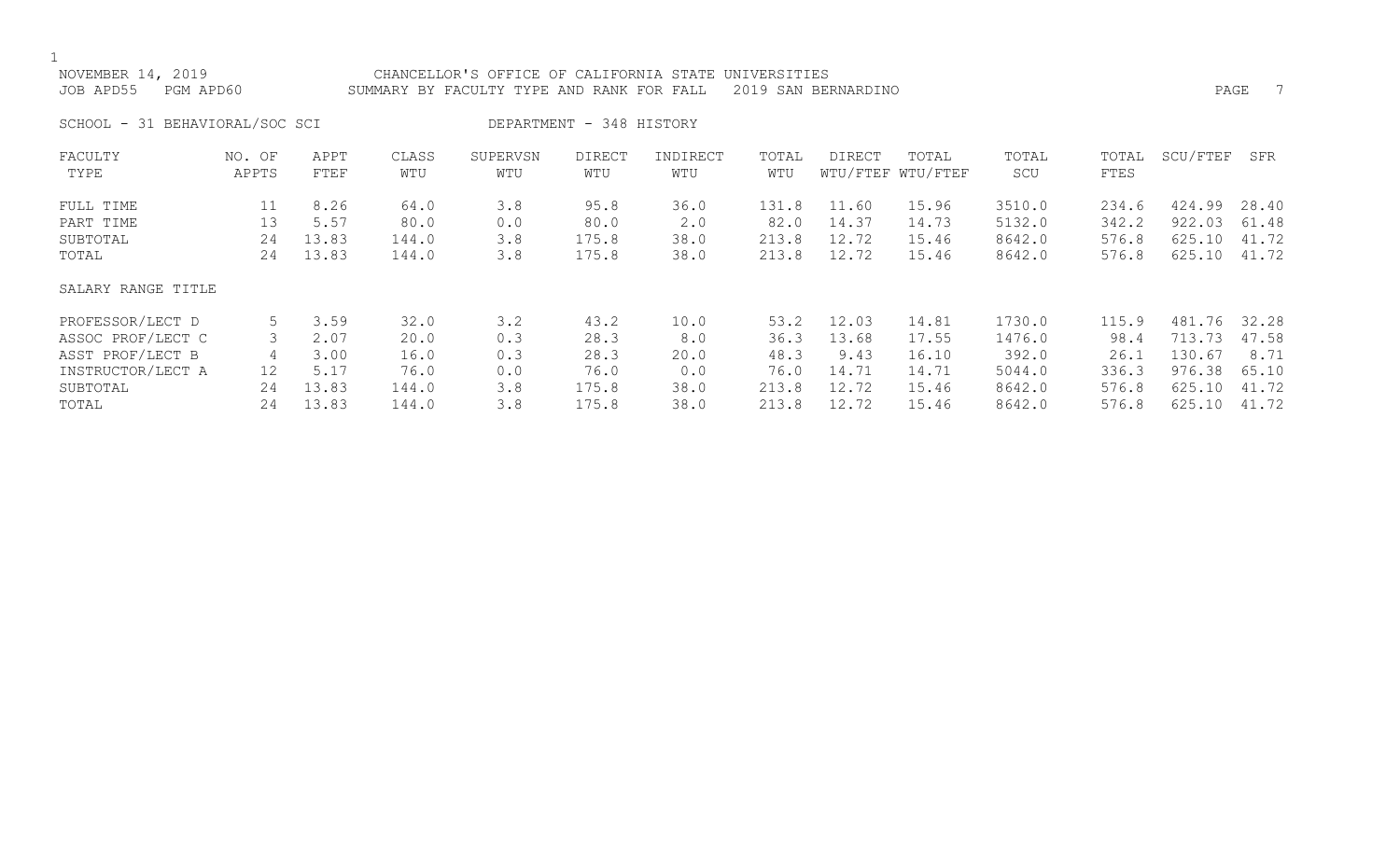| NOVEMBER 14, 2019<br>JOB APD55 | PGM APD60       |              |              | CHANCELLOR'S OFFICE OF CALIFORNIA STATE UNIVERSITIES<br>SUMMARY BY FACULTY TYPE AND RANK FOR FALL 2019 SAN BERNARDINO |               |                                    |              |        |                            |              |               | PAGE     |     |
|--------------------------------|-----------------|--------------|--------------|-----------------------------------------------------------------------------------------------------------------------|---------------|------------------------------------|--------------|--------|----------------------------|--------------|---------------|----------|-----|
| SCHOOL - 31 BEHAVIORAL/SOC SCI |                 |              |              |                                                                                                                       |               | DEPARTMENT - 351 HUMAN DEVELOPMENT |              |        |                            |              |               |          |     |
| FACULTY<br>TYPE                | NO. OF<br>APPTS | APPT<br>FTEF | CLASS<br>WTU | SUPERVSN<br>WTU                                                                                                       | DIRECT<br>WTU | INDIRECT<br>WTU                    | TOTAL<br>WTU | DIRECT | TOTAL<br>WTU/FTEF WTU/FTEF | TOTAL<br>SCU | TOTAL<br>FTES | SCU/FTEF | SFR |

| PART TIME<br>SUBTOTAL<br>TOTAL | 0.87<br>0.87<br>0.87 | 5.0<br>5.0<br>5.0 | 10.3<br>10.3<br>10.3 | 15.3<br>15.3<br>15.3 | 0.0<br>0.0<br>0.0 | 15.3<br>15.3<br>15.3 | 17.65<br>17.65<br>17.65 | 17.65<br>17.65<br>17.65 | 310.0<br>310.0<br>310.0 | 20.7<br>20.7<br>20.7 | 357.55<br>357.55<br>357.55 | 23.84<br>23.84<br>23.84 |
|--------------------------------|----------------------|-------------------|----------------------|----------------------|-------------------|----------------------|-------------------------|-------------------------|-------------------------|----------------------|----------------------------|-------------------------|
| SALARY RANGE TITLE             |                      |                   |                      |                      |                   |                      |                         |                         |                         |                      |                            |                         |
| TCHNG ASSOCIATE                | 0.07                 | $\perp$ .0        | 10.3                 | 11.3                 | 0.0               |                      | 68.66                   | 68.66                   | 62.0                    | 4.1                  | 925.37 61.64               |                         |
| SUBTOTAL                       | 0.07                 | $\perp$ .0        | 10.3                 | 11.3                 | 0.0               | 11.3                 | 68.66                   | 68.66                   | 62.0                    | 4.1                  | 925.37                     | 61.64                   |
| OTHER                          | 0.80                 | 4.0               | 0.0                  | 4.0                  | 0.0               | 4.0                  | 5.00                    | 5.00                    | 248.0                   | 16.5                 | 310.00                     | 20.66                   |
| SUBTOTAL                       | 0.80                 | 4.0               | 0.0                  | 4.0                  | 0.0               | 4.0                  | 5.00                    | 5.00                    | 248.0                   | 16.5                 | 310.00                     | 20.66                   |
| TOTAL                          | 0.87                 | 5.0               | 10.3                 | 15.3                 | 0.0               | 15.3                 | 17.65                   | 17.65                   | 310.0                   | 20.7                 | 357.55                     | 23.84                   |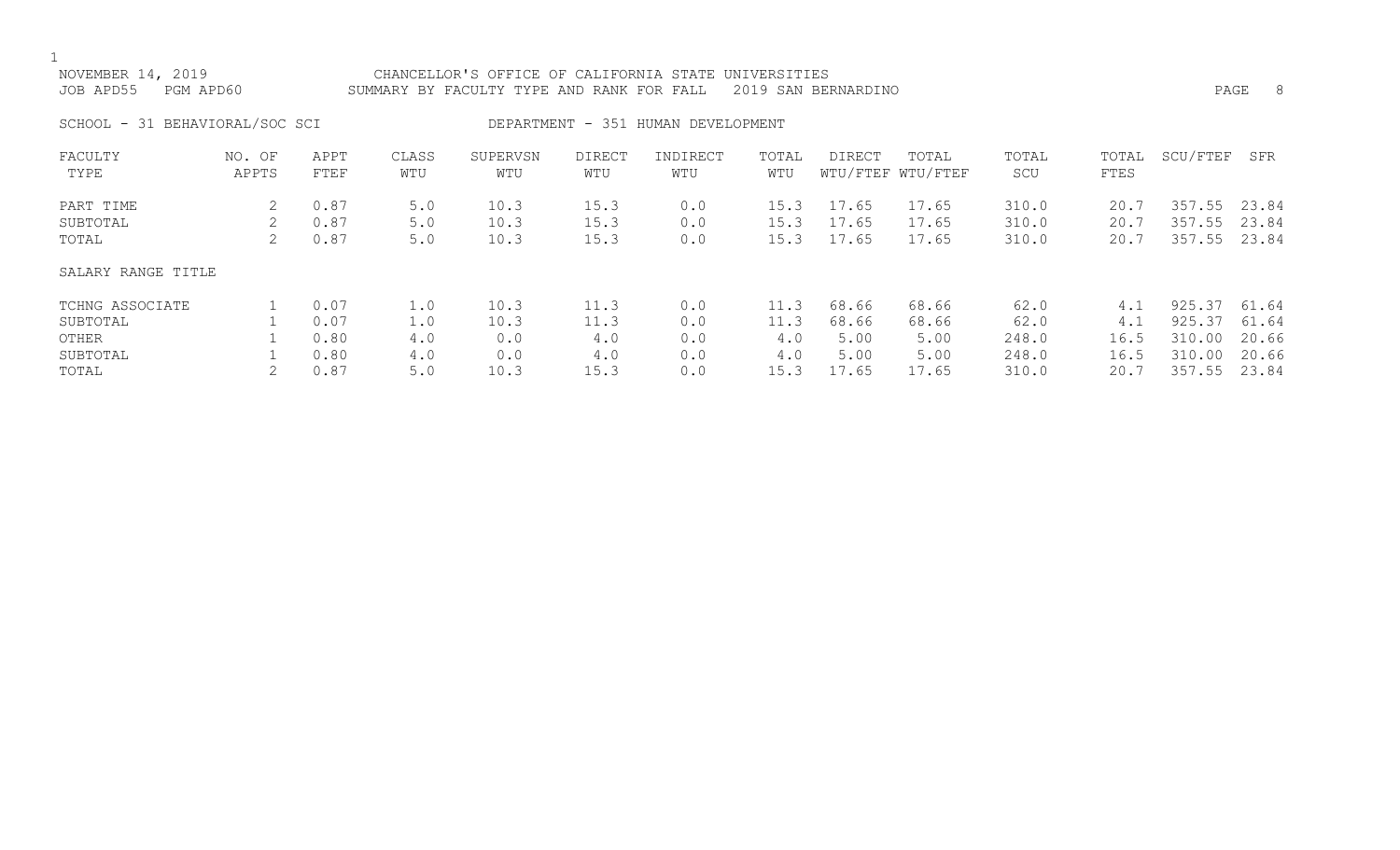## NOVEMBER 14, 2019 CHANCELLOR'S OFFICE OF CALIFORNIA STATE UNIVERSITIES JOB APD55 PGM APD60 SUMMARY BY FACULTY TYPE AND RANK FOR FALL 2019 SAN BERNARDINO PAGE 9

SCHOOL - 31 BEHAVIORAL/SOC SCI DEPARTMENT - 497 MILITARY SCIENCE (ROTC)

| FACULTY<br>TYPE    | NO. OF<br>APPTS | APPT<br>FTEF | CLASS<br>WTU | SUPERVSN<br>WTU | DIRECT<br>WTU | INDIRECT<br>WTU | TOTAL<br>WTU | <b>DIRECT</b> | TOTAL<br>WTU/FTEF WTU/FTEF | TOTAL<br>SCU | TOTAL<br>FTES | SCU/FTEF | SFR  |
|--------------------|-----------------|--------------|--------------|-----------------|---------------|-----------------|--------------|---------------|----------------------------|--------------|---------------|----------|------|
| OTHER              | 2               | 0.00         | 0.0          | 0.0             | 0.0           | 0.0             | 0.0          | 0.00          | 0.00                       | 137.0        | 9.1           | 0.00     | 0.00 |
| TOTAL              |                 | 0.00         | 0.0          | 0.0             | 0.0           | 0.0             | 0.0          | 0.00          | 0.00                       | 137.0        | 9.1           | 0.00     | 0.00 |
| SALARY RANGE TITLE |                 |              |              |                 |               |                 |              |               |                            |              |               |          |      |
| PROFESSOR/LECT D   |                 | 0.00         | 0.0          | 0.0             | 0.0           | 0.0             | 0.0          | 0.00          | 0.00                       | 68.5         | 4.6           | 0.00     | 0.00 |
| SUBTOTAL           |                 | 0.00         | 0.0          | 0.0             | 0.0           | 0.0             | 0.0          | 0.00          | 0.00                       | 68.5         | 4.6           | 0.00     | 0.00 |
| OTHER              |                 | 0.00         | 0.0          | 0.0             | 0.0           | 0.0             | 0.0          | 0.00          | 0.00                       | 68.5         | 4.6           | 0.00     | 0.00 |
| SUBTOTAL           |                 | 0.00         | 0.0          | 0.0             | 0.0           | 0.0             | 0.0          | 0.00          | 0.00                       | 68.5         | 4.6           | 0.00     | 0.00 |
| TOTAL              |                 | 0.00         | 0.0          | 0.0             | 0.0           | 0.0             | 0.0          | 0.00          | 0.00                       | 137.0        | 9.1           | 0.00     | 0.00 |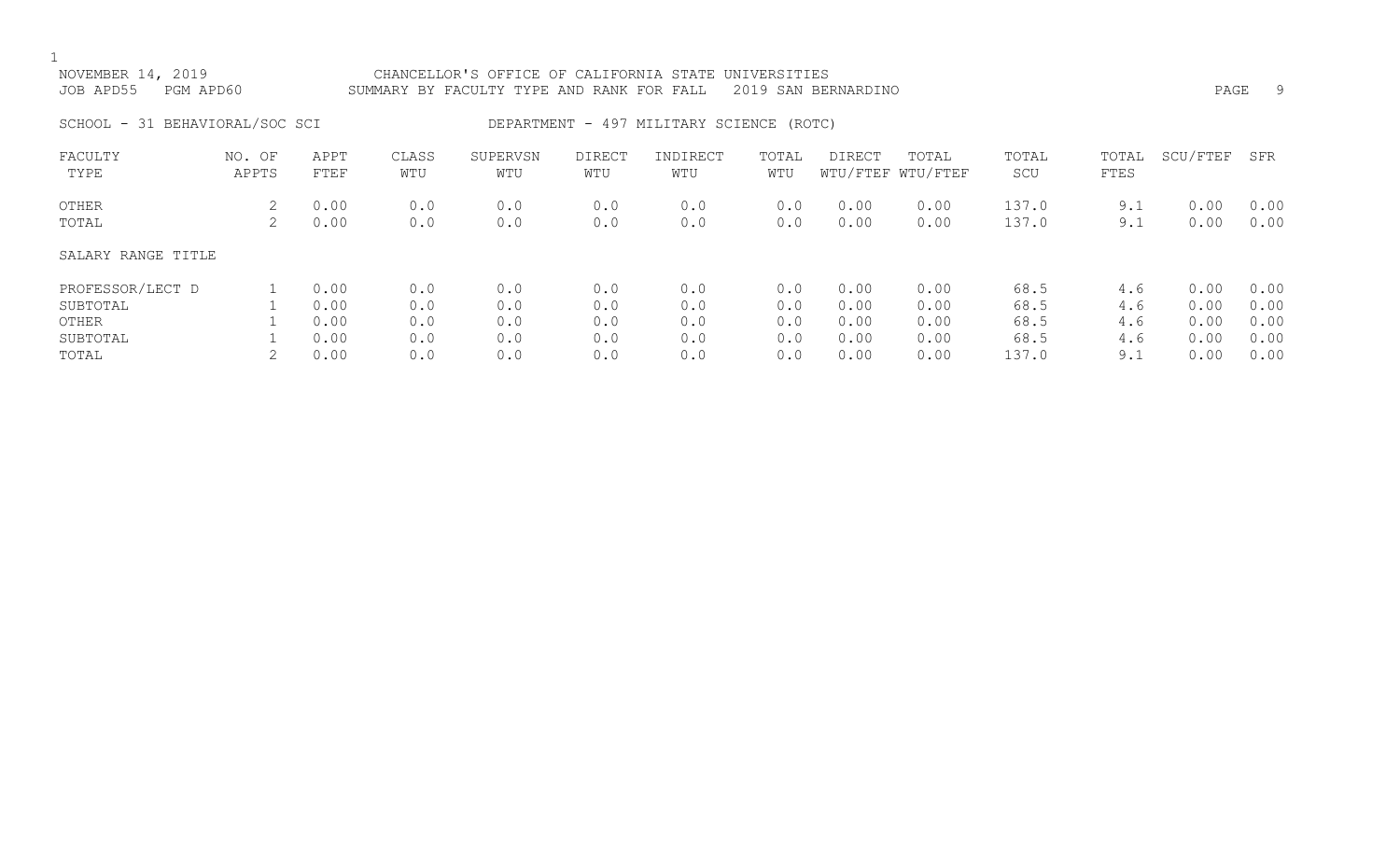| NOVEMBER 14, 2019<br>CHANCELLOR'S OFFICE OF CALIFORNIA STATE UNIVERSITIES<br>JOB APD55<br>PGM APD60<br>SUMMARY BY FACULTY TYPE AND RANK FOR FALL<br>2019 SAN BERNARDINO |                 |                      |                      |                   |                       |                                    |                       |                         |                            | PAGE 10                    |                         |                           |                         |
|-------------------------------------------------------------------------------------------------------------------------------------------------------------------------|-----------------|----------------------|----------------------|-------------------|-----------------------|------------------------------------|-----------------------|-------------------------|----------------------------|----------------------------|-------------------------|---------------------------|-------------------------|
| SCHOOL - 31 BEHAVIORAL/SOC SCI                                                                                                                                          |                 |                      |                      |                   |                       | DEPARTMENT - 580 POLITICAL SCIENCE |                       |                         |                            |                            |                         |                           |                         |
| FACULTY<br>TYPE                                                                                                                                                         | NO. OF<br>APPTS | APPT<br>FTEF         | CLASS<br>WTU         | SUPERVSN<br>WTU   | DIRECT<br>WTU         | INDIRECT<br>WTU                    | TOTAL<br>WTU          | DIRECT                  | TOTAL<br>WTU/FTEF WTU/FTEF | TOTAL<br>SCU               | TOTAL<br>FTES           | SCU/FTEF                  | SFR                     |
| FULL TIME<br>PART TIME<br>SUBTOTAL                                                                                                                                      | 9<br>16         | 4.85<br>3.00<br>7.86 | 48.0<br>48.0<br>96.0 | 3.2<br>0.0<br>3.2 | 55.2<br>56.0<br>111.2 | 24.0<br>2.0<br>26.0                | 79.2<br>58.0<br>137.2 | 11.37<br>18.65<br>14.15 | 16.32<br>19.31<br>17.46    | 2104.0<br>3200.0<br>5304.0 | 142.9<br>214.4<br>357.3 | 433.46<br>65.60<br>675.07 | 29.43<br>71.40<br>45.47 |
| TOTAL                                                                                                                                                                   | 16              | 7.86                 | 96.0                 | 3.2               | 111.2                 | 26.0                               | 137.2                 | 14.15                   | 17.46                      | 5304.0                     | 357.3                   | 675.07                    | 45.47                   |

### SALARY RANGE TITLE

| PROFESSOR/LECT D  |    | 2.17 | 28.0 |     | 37.2                 | 6.0  | 43.2  | 17.16 | 19.93 | 1296.0 | 87.5  | 597.79       | 40.34 |
|-------------------|----|------|------|-----|----------------------|------|-------|-------|-------|--------|-------|--------------|-------|
| ASSOC PROF/LECT C |    | 0.63 | 8.0  | 0.5 | 8.5                  | 16.0 | 24.5  | 13.54 | 39.01 | 192.0  | 13.4  | 305.73       | 21.34 |
| ASST PROF/LECT B  |    | 2.93 | 28.0 | 1.5 | 33.5                 | 4.0  | 37.5  | 11.45 | 12.82 | 1608.0 | 108.6 | 549.74 37.13 |       |
| INSTRUCTOR/LECT A |    | 2.14 | 32.0 | 0.0 | 32.0                 | 0.0  | 32.0  | 14.98 | 14.98 | 2208.0 | 147.8 | 33.71        | 69.19 |
| SUBTOTAL          | 16 | 7.86 | 96.0 |     | 111.2                | 26.0 | 137.2 | 14.15 | 17.46 | 5304.0 | 357.3 | 675.07       | 45.47 |
| TOTAL             | 16 | 7.86 | 96.0 |     | 111 2<br>- - - - - - | 26.0 | 137.2 | 14.1  | 17.46 | 5304.0 | 357.3 | 675.07       | 45.47 |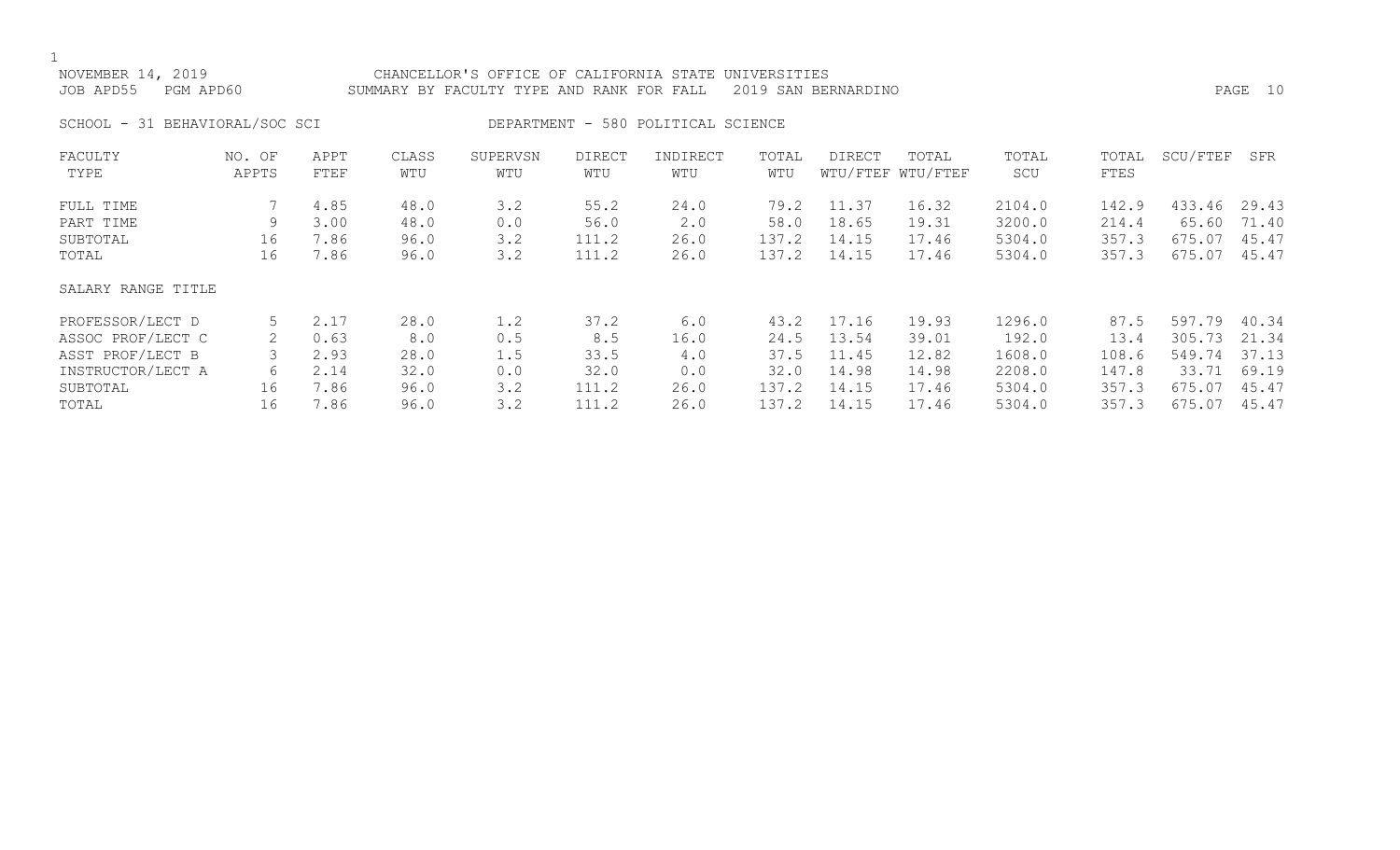| NOVEMBER 14, 2019<br>JOB APD55<br>PGM APD60 |                 |              |              | CHANCELLOR'S OFFICE OF CALIFORNIA STATE UNIVERSITIES<br>SUMMARY BY FACULTY TYPE AND RANK FOR FALL |                      |                             |              | 2019 SAN BERNARDINO |                            |              |               |          | PAGE 11 |
|---------------------------------------------|-----------------|--------------|--------------|---------------------------------------------------------------------------------------------------|----------------------|-----------------------------|--------------|---------------------|----------------------------|--------------|---------------|----------|---------|
| SCHOOL - 31 BEHAVIORAL/SOC SCI              |                 |              |              |                                                                                                   |                      | DEPARTMENT - 590 PSYCHOLOGY |              |                     |                            |              |               |          |         |
| FACULTY<br>TYPE                             | NO. OF<br>APPTS | APPT<br>FTEF | CLASS<br>WTU | SUPERVSN<br>WTU                                                                                   | <b>DIRECT</b><br>WTU | INDIRECT<br>WTU             | TOTAL<br>WTU | <b>DIRECT</b>       | TOTAL<br>WTU/FTEF WTU/FTEF | TOTAL<br>SCU | TOTAL<br>FTES | SCU/FTEF | SFR     |
| FULL TIME                                   | 29              | 21.97        | 183.6        | 37.9                                                                                              | 231.5                | 126.0                       | 357.5        | 10.54               | 16.27                      | 8081.0       | 555.7         | 367.84   | 25.29   |
| PART TIME                                   | 37              | 13.69        | 248.0        | 23.2                                                                                              | 271.2                | 8.0                         | 279.2        | 19.82               | 20.40                      | 17338.0      | 1156.3        | 266.84   | 84.49   |
| SUBTOTAL                                    | 66              | 35.66        | 431.6        | 61.1                                                                                              | 502.7                | 134.0                       | 636.7        | 14.10               | 17.86                      | 25419.0      | 1712.0        | 712.92   | 48.01   |
| OTHER                                       |                 | 0.00         | 0.0          | 5.4                                                                                               | 5.4                  | 0.0                         | 5.4          | 0.00                | 0.00                       | 60.0         | 4.1           | 0.00     | 0.00    |
| TOTAL                                       | 68              | 35.66        | 431.6        | 66.5                                                                                              | 508.1                | 134.0                       | 642.1        | 14.25               | 18.01                      | 25479.0      | 1716.1        | 714.60   | 48.13   |
| SALARY RANGE TITLE                          |                 |              |              |                                                                                                   |                      |                             |              |                     |                            |              |               |          |         |
| PROFESSOR/LECT D                            | 17              | 10.83        | 91.6         | 21.6                                                                                              | 117.2                | 56.0                        | 173.2        | 10.82               | 15.99                      | 4976.0       | 340.8         | 459.46   | 31.47   |
| ASSOC PROF/LECT C                           | 4               | 2.67         | 16.0         | 6.5                                                                                               | 28.5                 | 14.0                        | 42.5         | 10.69               | 15.94                      | 300.0        | 22.9          | 112.53   | 8.60    |
| ASST PROF/LECT B                            | 9               | 7.05         | 52.0         | 5.1                                                                                               | 57.1                 | 56.0                        | 113.1        | 8.10                | 16.04                      | 1819.0       | 126.0         | 257.94   | 17.86   |
| INSTRUCTOR/LECT A                           | 22              | 11.41        | 218.0        | 13.0                                                                                              | 231.0                | 4.0                         | 235.0        | 20.25               | 20.60                      | 16369.0      | 1091.5        | 435.00   | 95.68   |

| UNAI INAITAIN D   |    | 1 . UJ | JZ . U | ◡ 。 ⊥ |       | JU.U  | 110.T | $\circ$ . $\circ$ | $\bot$ $\cup$ $\cdot$ $\cup$ $\pm$ | $\bot$ 0 $\bot$ $\supset$ . $\cup$ | T C O . O | 201.JT       | <b>17.00</b> |
|-------------------|----|--------|--------|-------|-------|-------|-------|-------------------|------------------------------------|------------------------------------|-----------|--------------|--------------|
| INSTRUCTOR/LECT A | 22 | 11.41  | 218.0  | 13.0  | 231.0 |       | 235.0 | 20.25             | 20.60                              | 16369.0                            | 1091.5    | 435.00       | 95.68        |
| TCHNG ASSOCIATE   | 15 | 3.61   | 50.0   | 20.3  | 70.3  | 4.0   | 74.3  | 19.46             | 20.56                              | 1703.0                             | 114.1     | 471.35 31.59 |              |
| SUBTOTAL          | 67 | 35.57  | 427.6  | 66.5  | 504.1 | 134.0 | 638.1 | 14.17             | 17.94                              | 25167.0                            | 1695.3    | 707.57 47.66 |              |
| OTHER             |    | 0.09   |        | 0.0   | 4.0   | 0.0   | 4.0   | 45.98             | 45.98                              | 312.0                              | 20.8      | 586.21 39.08 |              |
| SUBTOTAL          |    | 0.09   | 4.0    | 0.0   | 4.0   | 0.0   | 4.0   | 45.98             | 45.98                              | 312.0                              | 20.8      | 586.21 39.08 |              |
| TOTAL             | 68 | 35.66  | 431.6  | 66.5  | 508.1 | 134.0 | 642.1 | 14.25             | 18.01                              | 25479.0                            | 716.1     | 714.60       | 48.13        |
|                   |    |        |        |       |       |       |       |                   |                                    |                                    |           |              |              |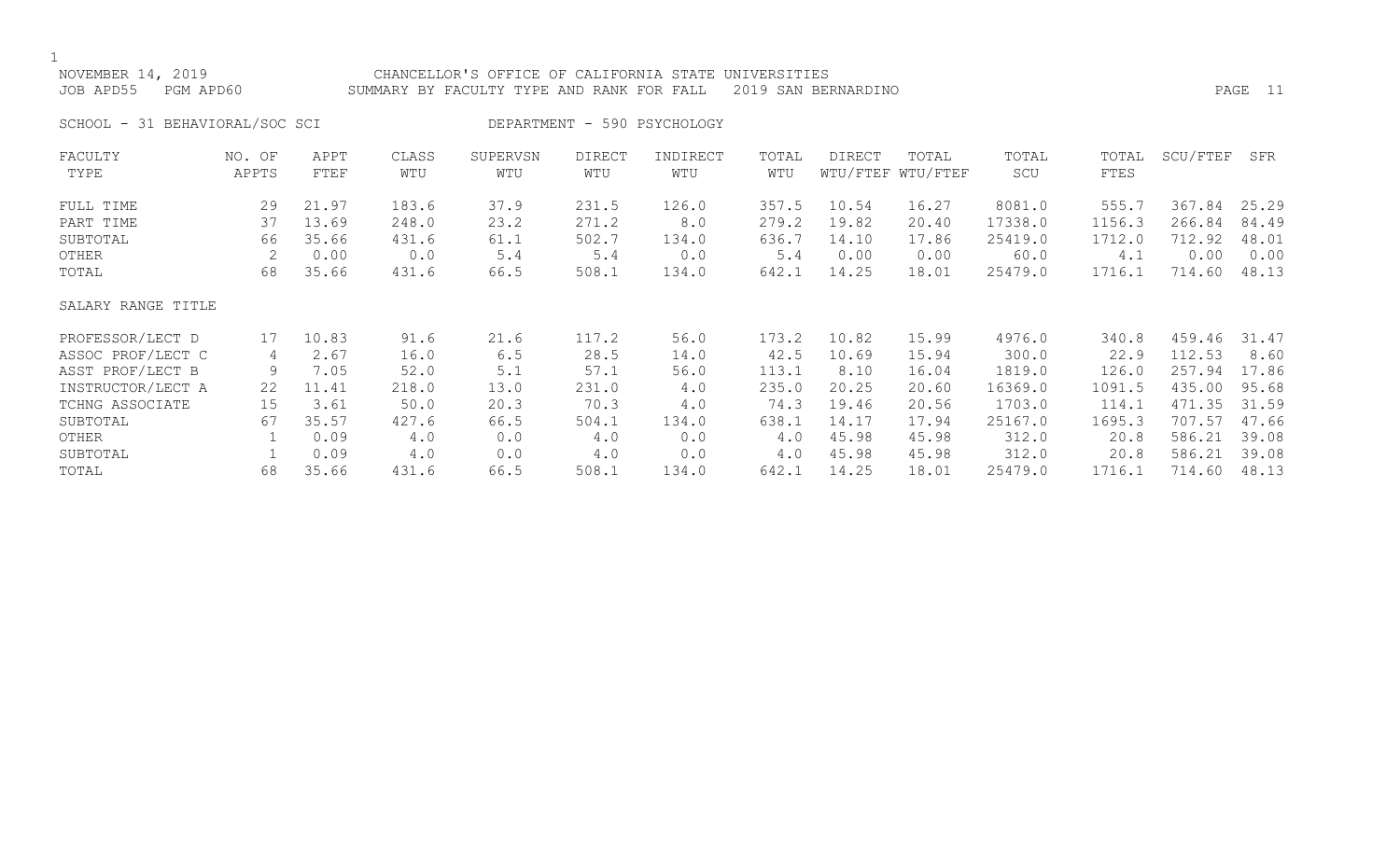$\frac{1}{\text{NOV}}$ 

| NOVEMBER 14, 2019   | CHANCELLOR'S OFFICE OF CALIFORNIA STATE UNIVERSITIES          |         |
|---------------------|---------------------------------------------------------------|---------|
| JOB APD55 PGM APD60 | SUMMARY BY FACULTY TYPE AND RANK FOR FALL 2019 SAN BERNARDINO | PAGE 12 |

SCHOOL - 31 BEHAVIORAL/SOC SCI DEPARTMENT - 665 SOCIAL SCIENCE

| FACULTY<br>TYPE    | NO. OF<br>APPTS | APPT<br>FTEF | CLASS<br>WTU | SUPERVSN<br>WTU | <b>DIRECT</b><br>WTU | INDIRECT<br>WTU | TOTAL<br>WTU | DIRECT | TOTAL<br>WTU/FTEF WTU/FTEF | TOTAL<br>SCU | TOTAL<br>FTES | SCU/FTEF | SFR   |
|--------------------|-----------------|--------------|--------------|-----------------|----------------------|-----------------|--------------|--------|----------------------------|--------------|---------------|----------|-------|
|                    |                 |              |              |                 |                      |                 |              |        |                            |              |               |          |       |
| FULL TIME          |                 | 0.75         | 16.0         | 0.0             | 16.0                 | 0.0             | 16.0         | 21.33  | 21.33                      | 496.0        | 33.1          | 661.33   | 44.09 |
| PART TIME          | 11              | 4.83         | 108.0        | 0.0             | 108.0                | 0.0             | 108.0        | 22.38  | 22.38                      | 5752.0       | 383.5         | 192.12   | 79.49 |
| SUBTOTAL           | 12              | 5.58         | 124.0        | 0.0             | 124.0                | 0.0             | 124.0        | 22.24  | 22.24                      | 6248.0       | 416.6         | 120.72   | 74.73 |
| TOTAL              | 12              | 5.58         | 124.0        | 0.0             | 124.0                | 0.0             | 124.0        | 22.24  | 22.24                      | 6248.0       | 416.6         | 120.72   | 74.73 |
| SALARY RANGE TITLE |                 |              |              |                 |                      |                 |              |        |                            |              |               |          |       |
| INSTRUCTOR/LECT A  | 11              | 5.31         | 120.0        | 0.0             | 120.0                | 0.0             | 120.0        | 22.61  | 22.61                      | 6144.0       | 409.7         | 157.50   | 77.18 |
| SUBTOTAL           |                 | 5.31         | 120.0        | 0.0             | 120.0                | 0.0             | 120.0        | 22.61  | 22.61                      | 6144.0       | 409.7         | 157.50   | 77.18 |
| OTHER              |                 | 0.27         | 4.0          | 0.0             | 4.0                  | 0.0             | 4.0          | 14.98  | 14.98                      | 104.0        | 6.9           | 389.51   | 25.96 |
| SUBTOTAL           |                 | 0.27         | 4.0          | 0.0             | 4.0                  | 0.0             | 4.0          | 14.98  | 14.98                      | 104.0        | 6.9           | 389.51   | 25.96 |
| TOTAL              | 12              | 5.58         | 124.0        | 0.0             | 124.0                | 0.0             | 124.0        | 22.24  | 22.24                      | 6248.0       | 416.6         | 120.72   | 74.73 |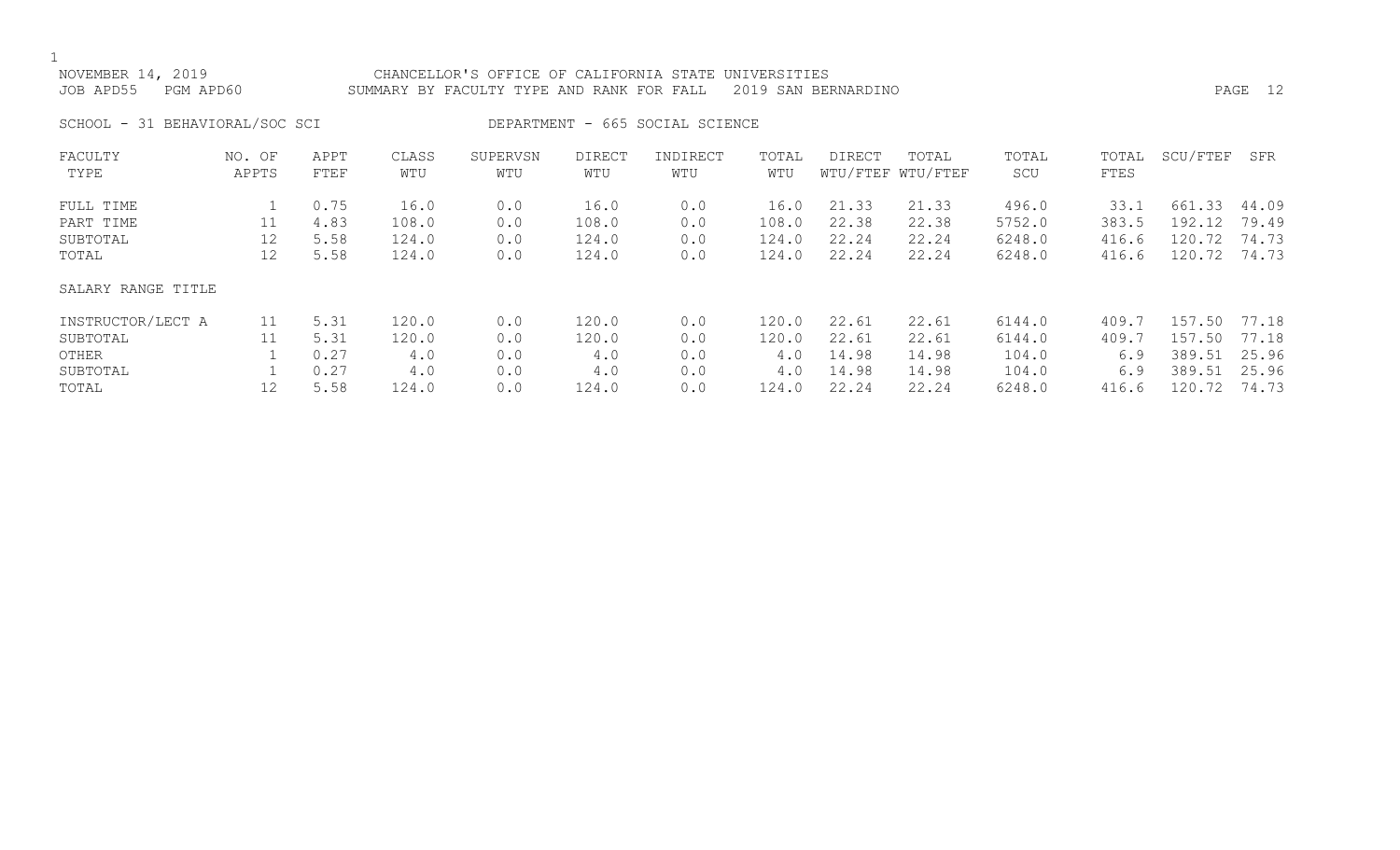### NOVEMBER 14, 2019 CHANCELLOR'S OFFICE OF CALIFORNIA STATE UNIVERSITIES JOB APD55 PGM APD60 SUMMARY BY FACULTY TYPE AND RANK FOR FALL 2019 SAN BERNARDINO PAGE 13

SCHOOL - 31 BEHAVIORAL/SOC SCI DEPARTMENT - 670 SOCIAL WORK

| FACULTY            | NO. OF | APPT  | CLASS | SUPERVSN | <b>DIRECT</b> | INDIRECT | TOTAL | DIRECT | TOTAL             | TOTAL  | TOTAL | SCU/FTEF | SFR   |
|--------------------|--------|-------|-------|----------|---------------|----------|-------|--------|-------------------|--------|-------|----------|-------|
| TYPE               | APPTS  | FTEF  | WTU   | WTU      | WTU           | WTU      | WTU   |        | WTU/FTEF WTU/FTEF | SCU    | FTES  |          |       |
| FULL TIME          | 10     | 10.00 | 52.0  | 3.6      | 63.6          | 64.0     | 127.6 | 6.36   | 12.76             | 1464.1 | 117.5 | 146.40   | 11.75 |
| PART TIME          | 19     | 5.27  | 48.0  | 50.7     | 98.7          | 0.0      | 98.7  | 18.73  | 18.73             | 2090.9 | 162.7 | 396.68   | 30.87 |
| SUBTOTAL           | 29     | 15.27 | 100.0 | 54.3     | 162.3         | 64.0     | 226.3 | 10.63  | 14.82             | 3555.0 | 280.3 | 232.78   | 18.35 |
| OTHER              |        | 0.00  | 0.0   | 0.0      | 0.0           | 0.0      | 0.0   | 0.00   | 0.00              | 0.0    | 0.0   | 0.00     | 0.00  |
| TOTAL              | 30     | 15.27 | 100.0 | 54.3     | 162.3         | 64.0     | 226.3 | 10.63  | 14.82             | 3555.0 | 280.3 | 232.78   | 18.35 |
| SALARY RANGE TITLE |        |       |       |          |               |          |       |        |                   |        |       |          |       |
| PROFESSOR/LECT D   | 4      | 2.27  | 16.0  | 0.0      | 16.0          | 12.0     | 28.0  | 7.06   | 12.35             | 428.0  | 35.7  | 188.80   | 15.73 |
| ASST PROF/LECT B   |        | 5.00  | 36.0  | 0.0      | 44.0          | 16.0     | 60.0  | 8.80   | 12.00             | 964.0  | 78.5  | 192.80   | 15.69 |
| INSTRUCTOR/LECT A  | 21     | 8.01  | 48.0  | 54.3     | 102.3         | 36.0     | 138.3 | 12.78  | 17.28             | 2163.0 | 166.1 | 270.21   | 20.75 |
| SUBTOTAL           | 30     | 15.27 | 100.0 | 54.3     | 162.3         | 64.0     | 226.3 | 10.63  | 14.82             | 3555.0 | 280.3 | 232.78   | 18.35 |
| TOTAL              | 30     | 15.27 | 100.0 | 54.3     | 162.3         | 64.0     | 226.3 | 10.63  | 14.82             | 3555.0 | 280.3 | 232.78   | 18.35 |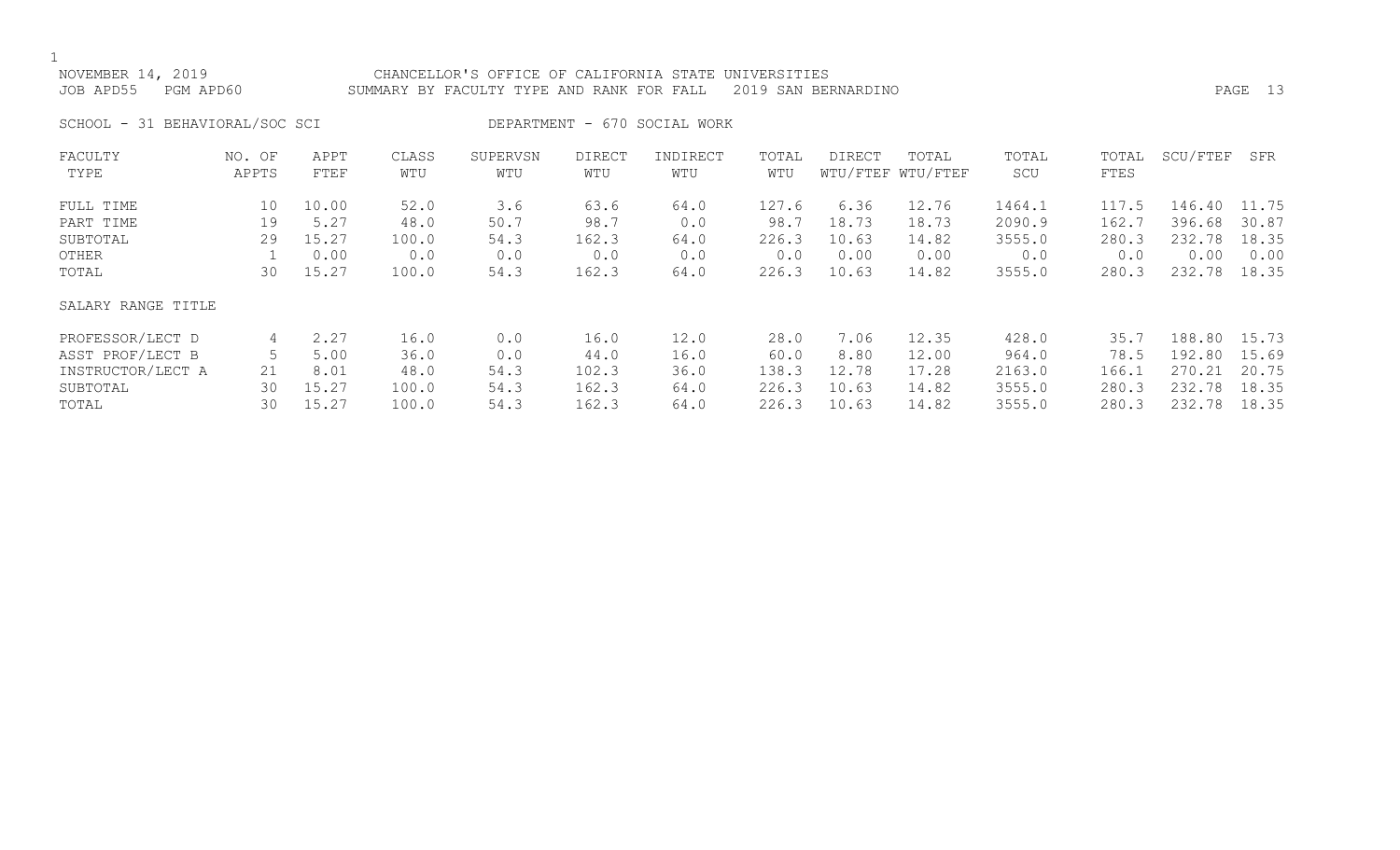| NOVEMBER 14, 2019<br>JOB APD55<br>PGM APD60 |                 |              |              | CHANCELLOR'S OFFICE OF CALIFORNIA STATE UNIVERSITIES<br>SUMMARY BY FACULTY TYPE AND RANK FOR FALL |                            |                 |              | 2019 SAN BERNARDINO |                            |              |               |          | PAGE 14 |
|---------------------------------------------|-----------------|--------------|--------------|---------------------------------------------------------------------------------------------------|----------------------------|-----------------|--------------|---------------------|----------------------------|--------------|---------------|----------|---------|
| SCHOOL - 31 BEHAVIORAL/SOC SCI              |                 |              |              |                                                                                                   | DEPARTMENT - 675 SOCIOLOGY |                 |              |                     |                            |              |               |          |         |
| FACULTY<br>TYPE                             | NO. OF<br>APPTS | APPT<br>FTEF | CLASS<br>WTU | SUPERVSN<br>WTU                                                                                   | DIRECT<br>WTU              | INDIRECT<br>WTU | TOTAL<br>WTU | DIRECT              | TOTAL<br>WTU/FTEF WTU/FTEF | TOTAL<br>SCU | TOTAL<br>FTES | SCU/FTEF | SFR     |
| FULL TIME                                   | 16              | 12.94        | 127.8        | 7.5                                                                                               | 139.3                      | 54.8            | 194.1        | 10.77               | 15.00                      | 7346.0       | 489.9         | 567.70   | 37.86   |
| PART TIME                                   | 9               | 3.36         | 48.0         | 8.7                                                                                               | 56.7                       | 4.0             | 60.7         | 16.90               | 18.09                      | 3716.0       | 247.9         | 107.27   | 73.86   |
| SUBTOTAL                                    | 25              | 16.30        | 175.8        | 16.2                                                                                              | 196.0                      | 58.8            | 254.8        | 12.03               | 15.64                      | 11062.0      | 737.7         | 678.82   | 45.27   |
| TOTAL                                       | 25              | 16.30        | 175.8        | 16.2                                                                                              | 196.0                      | 58.8            | 254.8        | 12.03               | 15.64                      | 11062.0      | 737.7         | 678.82   | 45.27   |
| SALARY RANGE TITLE                          |                 |              |              |                                                                                                   |                            |                 |              |                     |                            |              |               |          |         |
| PROFESSOR/LECT D                            | 6               | 2.79         | 28.0         | 8.7                                                                                               | 36.7                       | 16.0            | 52.7         | 13.17               | 18.92                      | 1936.0       | 129.1         | 694.90   | 46.33   |
| ASSOC PROF/LECT C                           | 4               | 2.94         | 22.6         | 7.5                                                                                               | 34.1                       | 16.0            | 50.1         | 11.59               | 17.03                      | 1061.0       | 70.8          | 360.64   | 24.07   |
| ASST PROF/LECT B                            | 6               | 5.67         | 45.2         | 0.0                                                                                               | 45.2                       | 26.8            | 72.0         | 7.98                | 12.71                      | 2137.0       | 142.5         | 377.16   | 25.16   |
| INSTRUCTOR/LECT A                           | 9               | 4.90         | 80.0         | 0.0                                                                                               | 80.0                       | 0.0             | 80.0         | 16.32               | 16.32                      | 5928.0       | 395.3         | 209.30   | 80.65   |
| SUBTOTAL                                    | 25              | 16.30        | 175.8        | 16.2                                                                                              | 196.0                      | 58.8            | 254.8        | 12.03               | 15.64                      | 11062.0      | 737.7         | 678.82   | 45.27   |
| TOTAL                                       | 25              | 16.30        | 175.8        | 16.2                                                                                              | 196.0                      | 58.8            | 254.8        | 12.03               | 15.64                      | 11062.0      | 737.7         | 678.82   | 45.27   |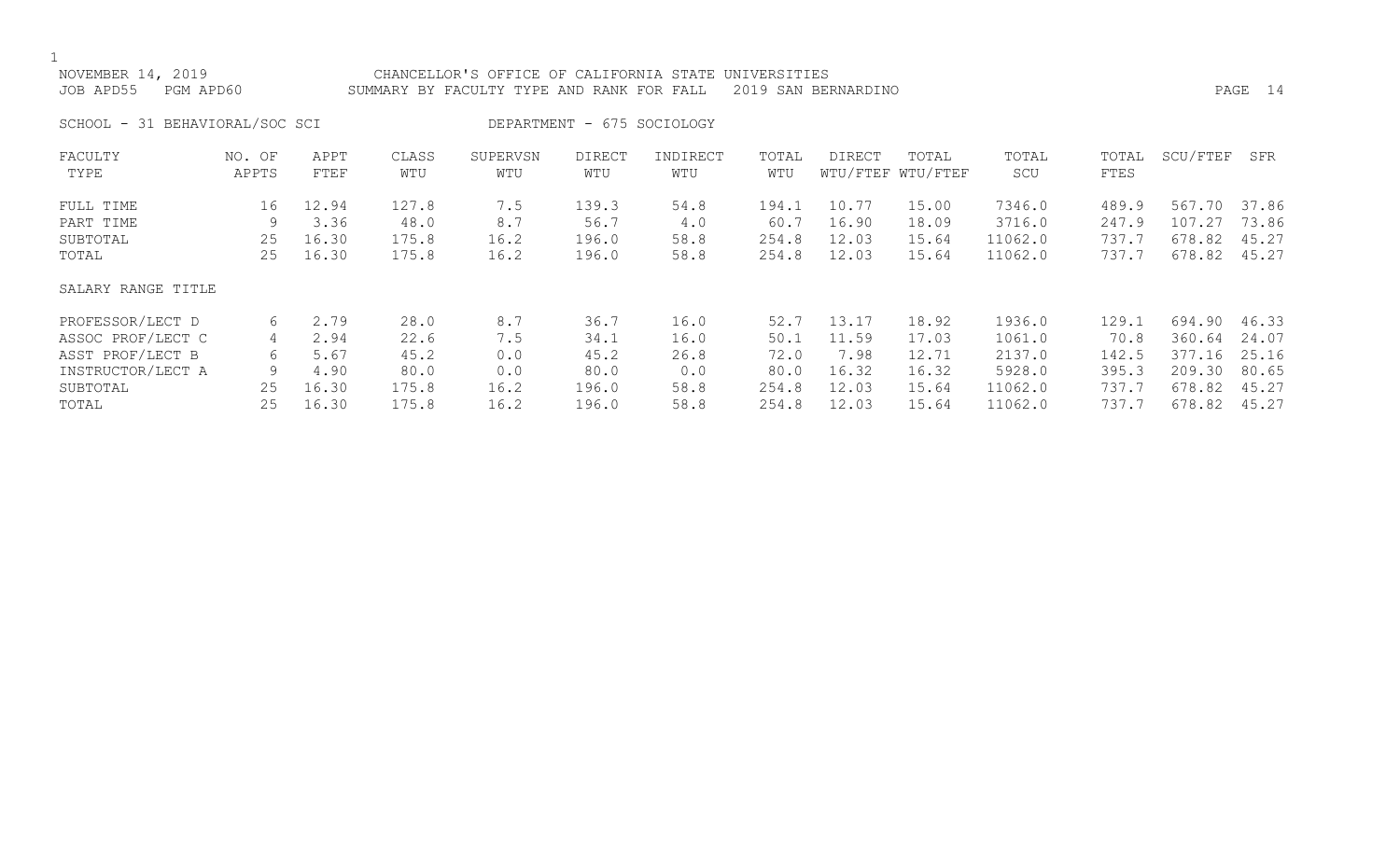NOVEMBER 14, 2019 CHANCELLOR'S OFFICE OF CALIFORNIA STATE UNIVERSITIES JOB APD55 PGM APD60 SUMMARY BY FACULTY TYPE AND RANK FOR FALL 2019 SAN BERNARDINO PAGE 15

SCHOOL - 31 BEHAVIORAL/SOC SCI

| FACULTY            | NO. OF | APPT   | CLASS  | SUPERVSN | <b>DIRECT</b> | INDIRECT | TOTAL  | <b>DIRECT</b> | TOTAL             | TOTAL   | TOTAL  | SCU/FTEF | SFR   |
|--------------------|--------|--------|--------|----------|---------------|----------|--------|---------------|-------------------|---------|--------|----------|-------|
| TYPE               | APPTS  | FTEF   | WTU    | WTU      | WTU           | WTU      | WTU    |               | WTU/FTEF WTU/FTEF | SCU     | FTES   |          |       |
| FULL TIME          | 107    | 87.04  | 750.4  | 61.4     | 876.8         | 403.8    | 1280.6 | 10.07         | 14.71             | 32618.1 | 2218.8 | 374.75   | 25.49 |
| PART TIME          | 122    | 44.28  | 705.0  | 92.9     | 805.9         | 21.0     | 826.9  | 18.20         | 18.67             | 44177.9 | 2970.4 | 997.60   | 67.08 |
| SUBTOTAL           | 229    | 131.32 | 1455.4 | 154.3    | 1682.7        | 424.8    | 2107.5 | 12.81         | 16.05             | 76796.0 | 5189.2 | 584.79   | 39.51 |
| OTHER              | 10     | 0.00   | 0.0    | 6.7      | 6.7           | 0.0      | 6.7    | 0.00          | 0.00              | 260.0   | 17.5   | 0.00     | 0.00  |
| TOTAL              | 239    | 131.32 | 1455.4 | 161.0    | 1689.4        | 424.8    | 2114.2 | 12.86         | 16.10             | 77056.0 | 5206.7 | 586.77   | 39.65 |
| SALARY RANGE TITLE |        |        |        |          |               |          |        |               |                   |         |        |          |       |
| PROFESSOR/LECT D   | 54     | 31.98  | 294.6  | 35.2     | 353.8         | 140.0    | 493.8  | 11.06         | 15.44             | 13544.5 | 921.6  | 423.50   | 28.82 |
| ASSOC PROF/LECT C  | 19     | 12.66  | 114.6  | 15.4     | 148.0         | 74.0     | 222.0  | 11.69         | 17.54             | 4290.0  | 289.7  | 338.89   | 22.89 |
| ASST PROF/LECT B   | 38     | 34.64  | 265.2  | 9.5      | 302.7         | 162.8    | 465.5  | 8.74          | 13.44             | 10734.0 | 738.3  | 309.88   | 21.31 |
| INSTRUCTOR/LECT A  | 104    | 47.21  | 718.0  | 69.0     | 790.0         | 44.0     | 834.0  | 16.73         | 17.67             | 45948.5 | 3087.2 | 973.30   | 65.39 |
| TCHNG ASSOCIATE    | 16     | 3.68   | 51.0   | 30.6     | 81.6          | 4.0      | 85.6   | 22.17         | 23.26             | 1765.0  | 118.3  | 479.62   | 32.14 |
| SUBTOTAL           | 231    | 130.17 | 1443.4 | 159.7    | 1676.1        | 424.8    | 2100.9 | 12.88         | 16.14             | 76282.0 | 5155.1 | 586.02   | 39.60 |
| ADMINISTRATOR      | 2      | 0.00   | 0.0    | 1.3      | 1.3           | 0.0      | 1.3    | 0.00          | 0.00              | 8.0     | 0.5    | 0.00     | 0.00  |
| OTHER              | 6      | 1.15   | 12.0   | 0.0      | 12.0          | 0.0      | 12.0   | 10.40         | 10.40             | 766.0   | 51.1   | 663.78   | 44.25 |
| SUBTOTAL           | 8      | 1.15   | 12.0   | 1.3      | 13.3          | 0.0      | 13.3   | 11.53         | 11.53             | 774.0   | 51.6   | 670.71   | 44.71 |
| TOTAL              | 239    | 131.32 | 1455.4 | 161.0    | 1689.4        | 424.8    | 2114.2 | 12.86         | 16.10             | 77056.0 | 5206.7 | 586.77   | 39.65 |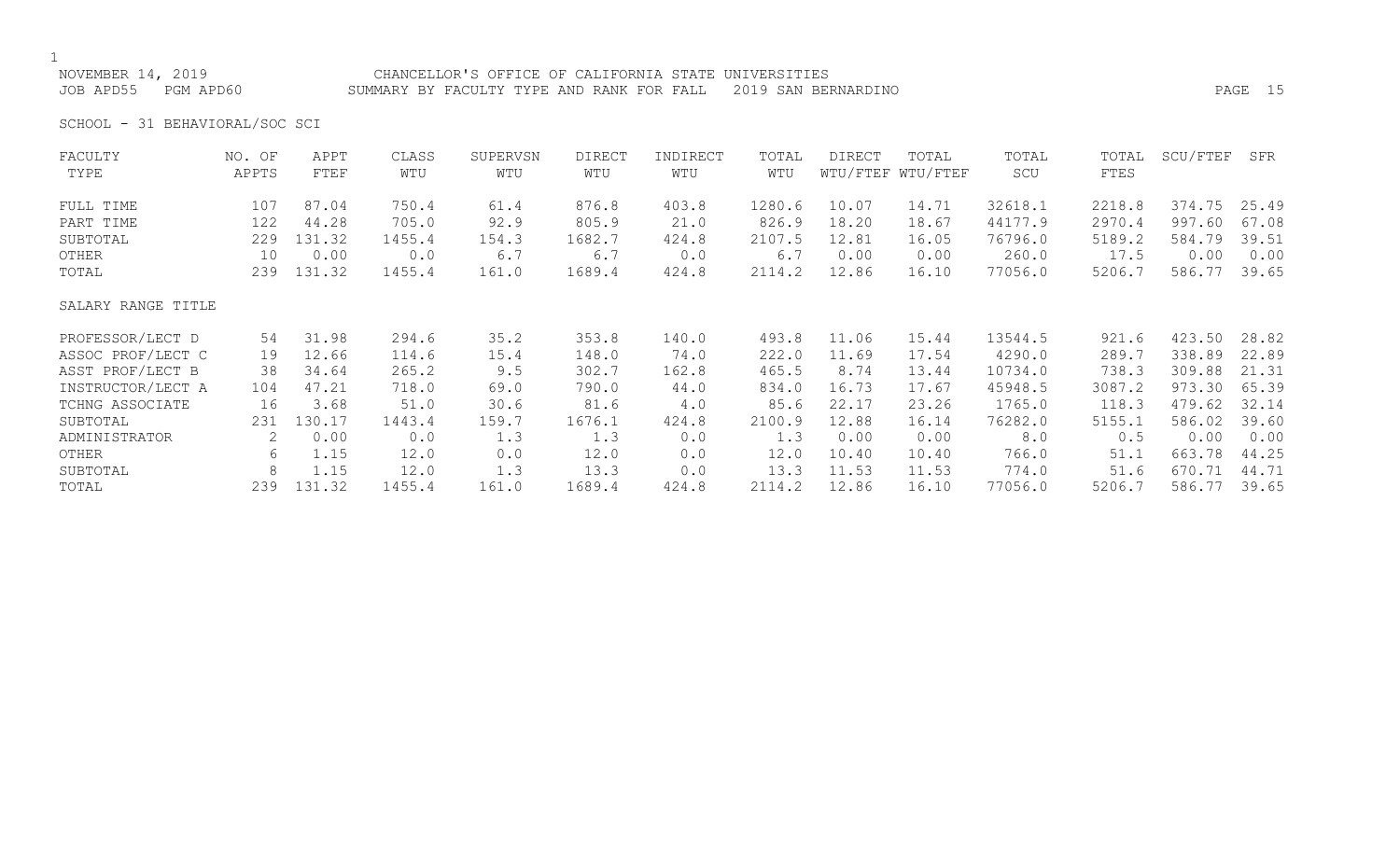| NOVEMBER 14, 2019<br>JOB APD55<br>PGM APD60               |                 |                        |                         | CHANCELLOR'S OFFICE OF CALIFORNIA STATE<br>SUMMARY BY FACULTY TYPE AND RANK FOR FALL |                         |                                         | UNIVERSITIES            | 2019 SAN BERNARDINO     |                            |                             |                         |                            | PAGE 16                 |
|-----------------------------------------------------------|-----------------|------------------------|-------------------------|--------------------------------------------------------------------------------------|-------------------------|-----------------------------------------|-------------------------|-------------------------|----------------------------|-----------------------------|-------------------------|----------------------------|-------------------------|
| SCHOOL - 44 BUSINESS/PUBLIC ADMIN                         |                 |                        |                         |                                                                                      |                         | DEPARTMENT - 102 ACCOUNTING AND FINANCE |                         |                         |                            |                             |                         |                            |                         |
| FACULTY<br>TYPE                                           | NO. OF<br>APPTS | APPT<br>FTEF           | CLASS<br>WTU            | SUPERVSN<br>WTU                                                                      | <b>DIRECT</b><br>WTU    | INDIRECT<br>WTU                         | TOTAL<br>WTU            | <b>DIRECT</b>           | TOTAL<br>WTU/FTEF WTU/FTEF | TOTAL<br>SCU                | TOTAL<br>FTES           | SCU/FTEF                   | SFR                     |
| FULL TIME<br>PART TIME<br>SUBTOTAL                        | 19<br>14<br>33  | 18.00<br>7.17<br>25.16 | 189.2<br>109.5<br>298.7 | 1.0<br>1.0<br>2.0                                                                    | 194.2<br>110.5<br>304.7 | 34.0<br>0.0<br>34.0                     | 228.2<br>110.5<br>338.7 | 10.79<br>15.42<br>12.11 | 12.68<br>15.42<br>13.46    | 6184.0<br>3964.0<br>10148.0 | 419.9<br>264.9<br>684.7 | 343.65<br>553.24<br>403.34 | 23.33<br>36.97<br>27.22 |
| TOTAL<br>SALARY RANGE TITLE                               | 33              | 25.16                  | 298.7                   | 2.0                                                                                  | 304.7                   | 34.0                                    | 338.7                   | 12.11                   | 13.46                      | 10148.0                     | 684.7                   | 403.34                     | 27.22                   |
| PROFESSOR/LECT D<br>ASSOC PROF/LECT C<br>ASST PROF/LECT B | 11<br>5         | 10.00<br>1.00<br>5.00  | 109.2<br>8.0<br>48.0    | 1.0<br>0.0<br>0.0                                                                    | 110.2<br>8.0<br>52.0    | 18.0<br>4.0<br>8.0                      | 128.2<br>12.0<br>60.0   | 11.02<br>8.00<br>10.40  | 12.82<br>12.00<br>12.00    | 2856.0<br>340.0<br>2240.0   | 197.0<br>22.7<br>150.3  | 285.69<br>340.00<br>448.18 | 19.71<br>22.67<br>30.07 |

INSTRUCTOR/LECT A 16 9.17 133.5 1.0 134.5 4.0 138.5 14.68 15.11 4712.0 314.8 514.13 34.35 SUBTOTAL 33 25.16 298.7 2.0 304.7 34.0 338.7 12.11 13.46 10148.0 684.7 403.34 27.22

684.7 403.34 27.22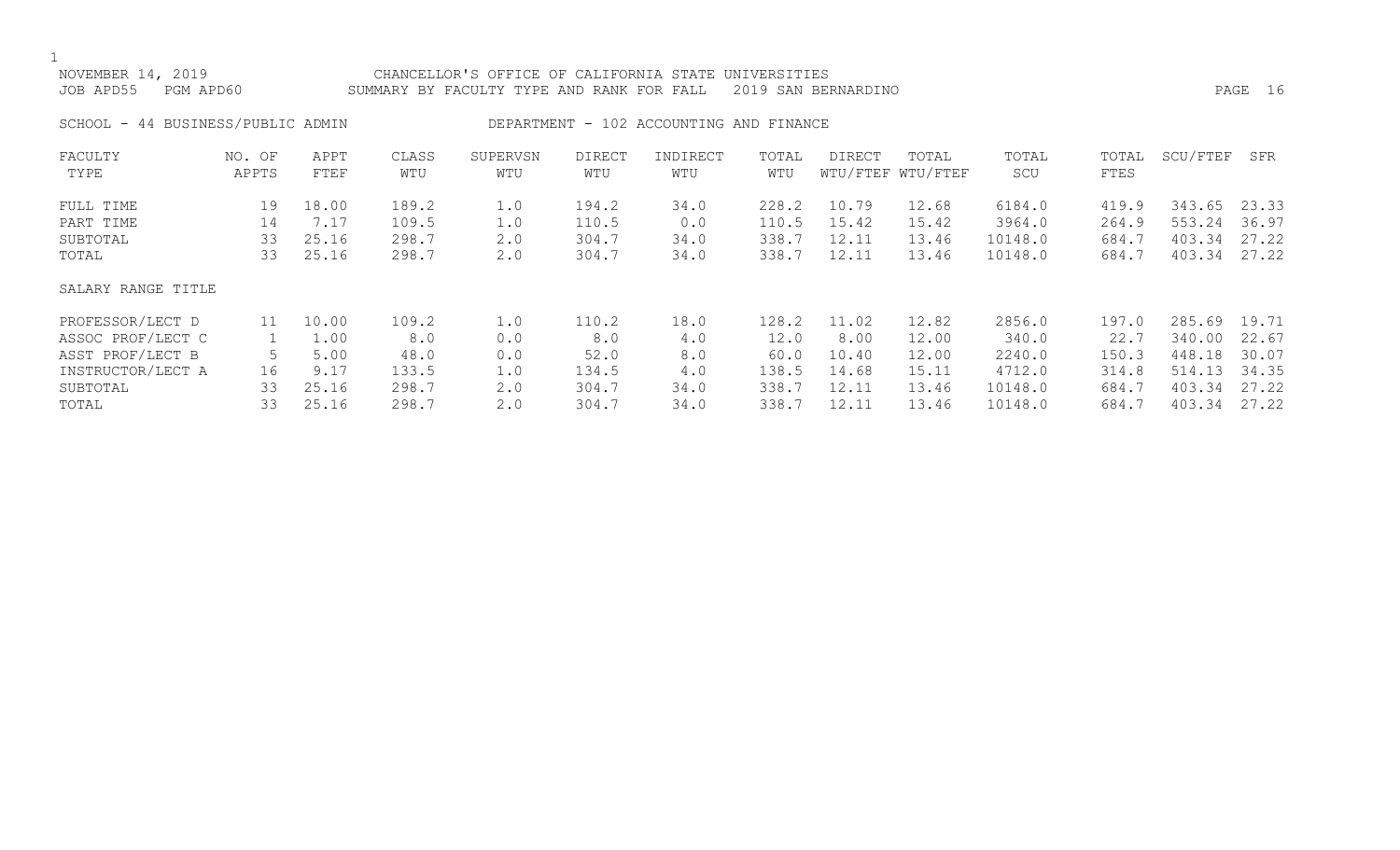| NOVEMBER 14, 2019<br>JOB APD55<br>PGM APD60 |                 |                      |                      | CHANCELLOR'S OFFICE OF CALIFORNIA STATE UNIVERSITIES<br>SUMMARY BY FACULTY TYPE AND RANK FOR FALL |                      |                                          |                      | 2019 SAN BERNARDINO     |                            |                         |                      |                            | PAGE 17                 |
|---------------------------------------------|-----------------|----------------------|----------------------|---------------------------------------------------------------------------------------------------|----------------------|------------------------------------------|----------------------|-------------------------|----------------------------|-------------------------|----------------------|----------------------------|-------------------------|
| SCHOOL - 44 BUSINESS/PUBLIC ADMIN           |                 |                      |                      |                                                                                                   |                      | DEPARTMENT - 161 BUSINESS ADMINISTRATION |                      |                         |                            |                         |                      |                            |                         |
| FACULTY<br>TYPE                             | NO. OF<br>APPTS | APPT<br>FTEF         | CLASS<br>WTU         | SUPERVSN<br>WTU                                                                                   | <b>DIRECT</b><br>WTU | INDIRECT<br>WTU                          | TOTAL<br>WTU         | DIRECT                  | TOTAL<br>WTU/FTEF WTU/FTEF | TOTAL<br>SCU            | TOTAL<br>FTES        | SCU/FTEF                   | SFR                     |
| PART TIME<br>SUBTOTAL<br>TOTAL              | 2               | 0.53<br>0.53<br>0.53 | 12.0<br>12.0<br>12.0 | 0.0<br>0.0<br>0.0                                                                                 | 12.0<br>12.0<br>12.0 | 0.0<br>0.0<br>0.0                        | 12.0<br>12.0<br>12.0 | 22.47<br>22.47<br>22.47 | 22.47<br>22.47<br>22.47    | 284.0<br>284.0<br>284.0 | 22.5<br>22.5<br>22.5 | 531.84<br>531.84<br>531.84 | 42.19<br>42.19<br>42.19 |
| SALARY RANGE TITLE                          |                 |                      |                      |                                                                                                   |                      |                                          |                      |                         |                            |                         |                      |                            |                         |
| INSTRUCTOR/LECT A<br>SUBTOTAL               | 2               | 0.53<br>0.53         | 12.0<br>12.0         | 0.0<br>0.0                                                                                        | 12.0<br>12.0         | 0.0<br>0.0                               | 12.0<br>12.0         | 22.47<br>22.47          | 22.47<br>22.47             | 284.0<br>284.0          | 22.5<br>22.5         | 531.84<br>531.84           | 42.19<br>42.19          |

TOTAL 2 0.53 12.0 0.0 12.0 0.0 12.0 22.47 22.47 284.0 22.5 531.84 42.19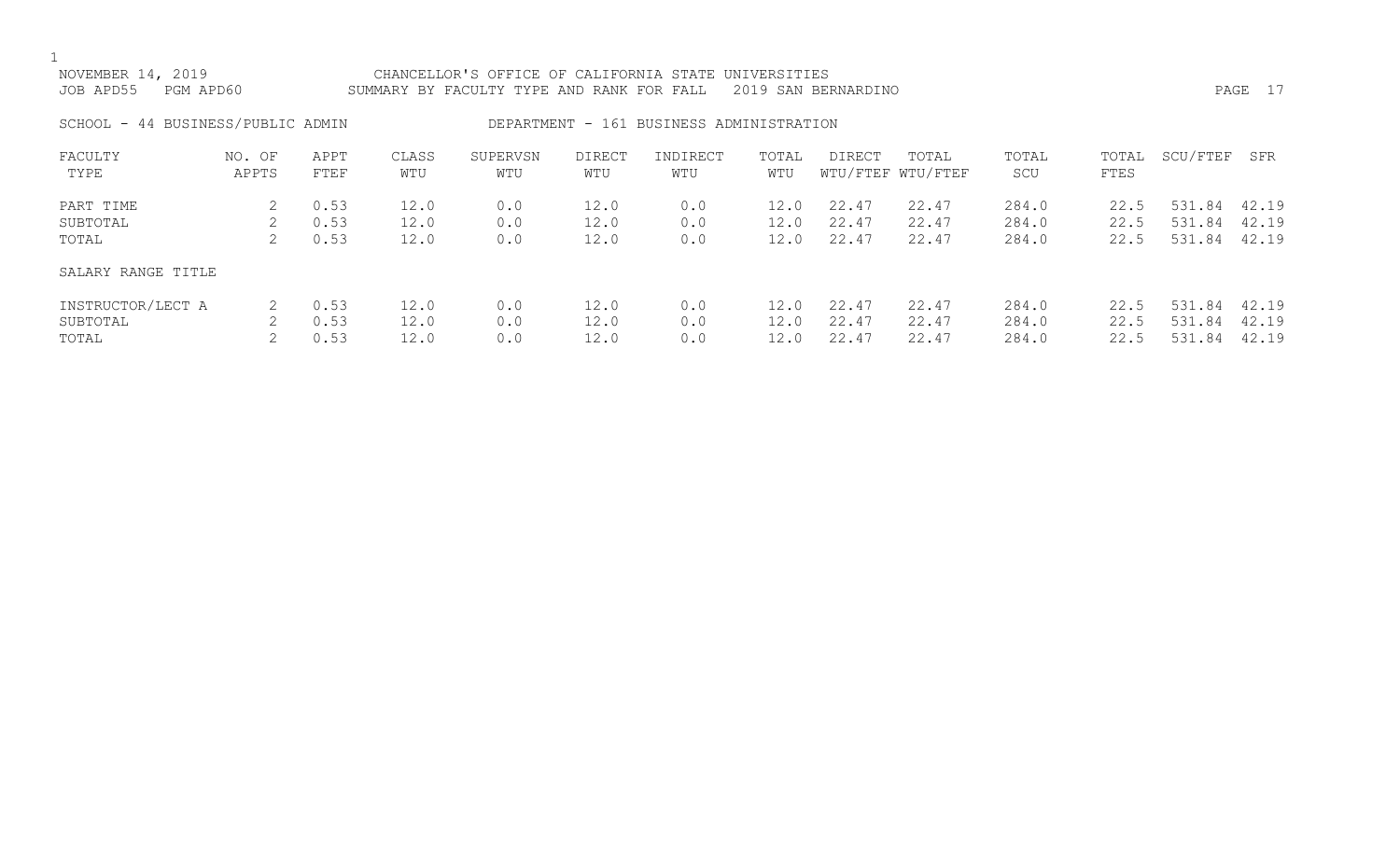NOVEMBER 14, 2019 CHANCELLOR'S OFFICE OF CALIFORNIA STATE UNIVERSITIES JOB APD55 PGM APD60 SUMMARY BY FACULTY TYPE AND RANK FOR FALL 2019 SAN BERNARDINO PAGE 18 SCHOOL - 44 BUSINESS/PUBLIC ADMIN DEPARTMENT - 369 INFORMATION AND DECISION SCIENCES FACULTY NO. OF APPT CLASS SUPERVSN DIRECT INDIRECT TOTAL DIRECT TOTAL TOTAL TOTAL SCU/FTEF SFR

| r uodit i<br>TYPE  | IVV. UL'<br>APPTS | AF 5 1<br>FTEF | CALLO<br>WTU | <b>DUL LIV UN</b><br>WTU | レエハロヘエ<br>WTU | エロロエレロヘエ<br>WTU | TATAT<br>WTU | DINDO I | TATH<br>WTU/FTEF WTU/FTEF | TOIUT<br>SCU | TOILT<br>FTES | つへのく エコロエ | יו בט |
|--------------------|-------------------|----------------|--------------|--------------------------|---------------|-----------------|--------------|---------|---------------------------|--------------|---------------|-----------|-------|
| FULL TIME          | 13                | 12.08          | 132.0        | 0.3                      | 132.3         | 24.0            | 156.3        | 10.95   | 12.94                     | 4640.0       | 318.1         | 384.07    | 26.33 |
| PART TIME          | 20                | 7.61           | 116.4        | 0.0                      | 116.4         | 8.0             | 124.4        | 15.31   | 16.36                     | 4588.0       | 310.7         | 603.29    | 40.86 |
| SUBTOTAL           | 33                | 19.69          | 248.4        | 0.3                      | 248.7         | 32.0            | 280.7        | 12.63   | 14.26                     | 9228.0       | 628.8         | 468.76    | 31.94 |
| TOTAL              | 33                | 19.69          | 248.4        | 0.3                      | 248.7         | 32.0            | 280.7        | 12.63   | 14.26                     | 9228.0       | 628.8         | 468.76    | 31.94 |
| SALARY RANGE TITLE |                   |                |              |                          |               |                 |              |         |                           |              |               |           |       |
| PROFESSOR/LECT D   |                   | 5.33           | 56.0         | 0.3                      | 56.3          | 16.0            | 72.3         | 10.56   | 13.56                     | 1848.0       | 127.3         | 346.72    | 23.89 |
| ASSOC PROF/LECT C  |                   | 1.00           | 12.0         | 0.0                      | 12.0          | 0.0             | 12.0         | 11.99   | 11.99                     | 452.0        | 30.2          | 451.55    | 30.17 |
| ASST PROF/LECT B   | 4                 | 4.00           | 32.0         | 0.0                      | 32.0          | 16.0            | 48.0         | 8.00    | 12.00                     | 1172.0       | 80.2          | 293.00    | 20.05 |
| INSTRUCTOR/LECT A  | 18                | 8.82           | 138.0        | 0.0                      | 138.0         | 0.0             | 138.0        | 15.65   | 15.65                     | 5539.0       | 376.6         | 628.08    | 42.70 |
| TCHNG ASSOCIATE    |                   | 0.54           | 10.4         | 0.0                      | 10.4          | 0.0             | 10.4         | 19.40   | 19.40                     | 217.0        | 14.5          | 404.85    | 27.00 |
| SUBTOTAL           | 33                | 19.69          | 248.4        | 0.3                      | 248.7         | 32.0            | 280.7        | 12.63   | 14.26                     | 9228.0       | 628.8         | 468.76    | 31.94 |
| TOTAL              | 33                | 19.69          | 248.4        | 0.3                      | 248.7         | 32.0            | 280.7        | 12.63   | 14.26                     | 9228.0       | 628.8         | 468.76    | 31.94 |
|                    |                   |                |              |                          |               |                 |              |         |                           |              |               |           |       |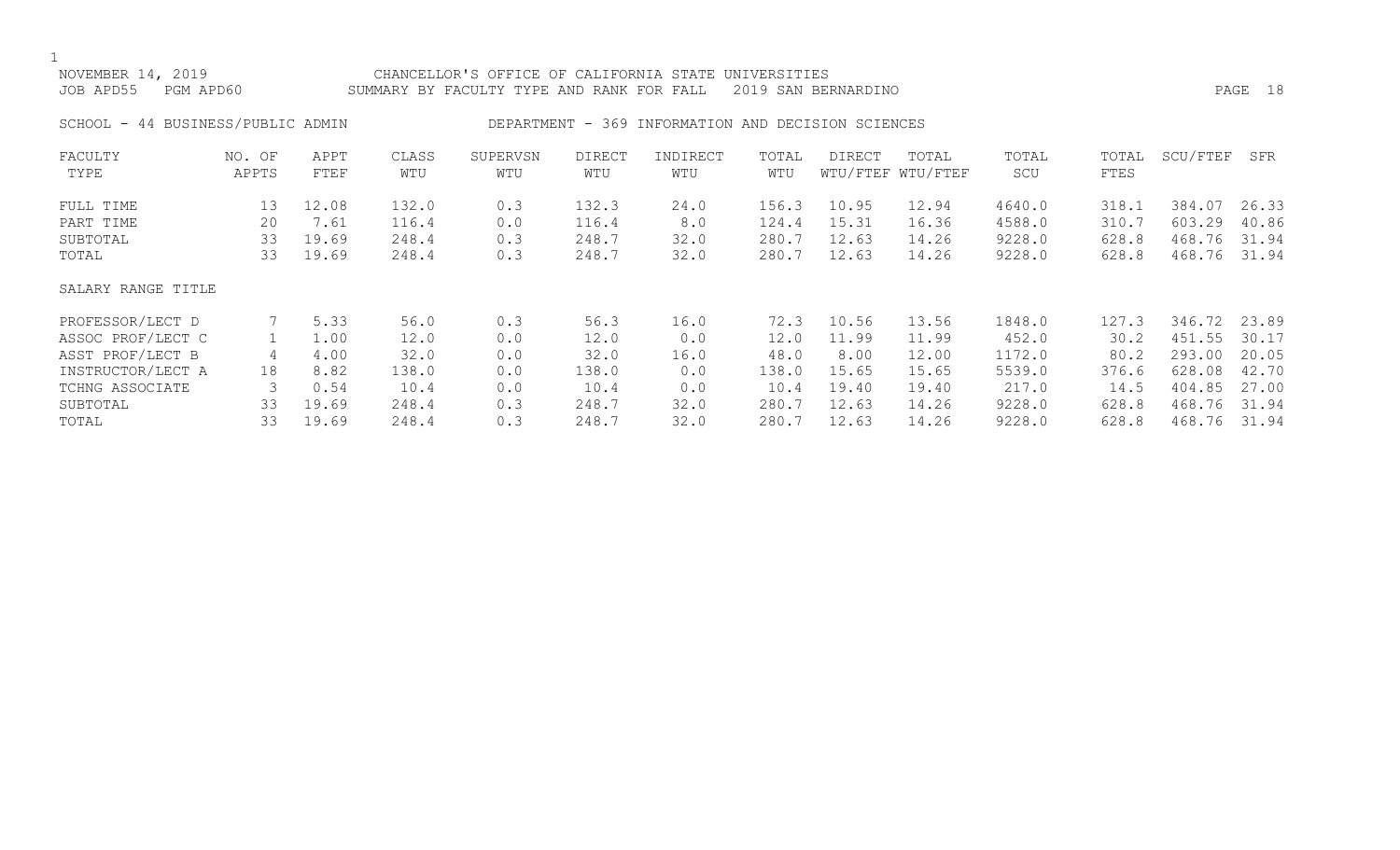$\frac{1}{\text{NOV}}$ 

| NOVEMBER 14, 2019   | CHANCELLOR'S OFFICE OF CALIFORNIA STATE UNIVERSITIES          |         |
|---------------------|---------------------------------------------------------------|---------|
| JOB APD55 PGM APD60 | SUMMARY BY FACULTY TYPE AND RANK FOR FALL 2019 SAN BERNARDINO | PAGE 19 |
|                     |                                                               |         |

SCHOOL - 44 BUSINESS/PUBLIC ADMIN DEPARTMENT - 461 MANAGEMENT

| FACULTY            | NO. OF | APPT  | CLASS | SUPERVSN | <b>DIRECT</b> | INDIRECT | TOTAL | <b>DIRECT</b> | TOTAL             | TOTAL   | TOTAL | SCU/FTEF | SFR   |
|--------------------|--------|-------|-------|----------|---------------|----------|-------|---------------|-------------------|---------|-------|----------|-------|
| TYPE               | APPTS  | FTEF  | WTU   | WTU      | WTU           | WTU      | WTU   |               | WTU/FTEF WTU/FTEF | SCU     | FTES  |          |       |
| FULL TIME          | 17     | 16.04 | 192.0 | 3.0      | 195.0         | 28.0     | 223.0 | 12.16         | 13.90             | 6248.0  | 422.7 | 389.48   | 26.35 |
| PART TIME          | 20     | 9.42  | 137.0 | 7.3      | 144.3         | 4.0      | 148.3 | 15.32         | 15.75             | 4245.0  | 289.7 | 450.78   | 30.76 |
| SUBTOTAL           | 37     | 25.46 | 329.0 | 10.3     | 339.3         | 32.0     | 371.3 | 13.33         | 14.58             | 10493.0 | 712.4 | 412.15   | 27.98 |
| OTHER              |        | 0.00  | 0.0   | 0.0      | 0.0           | 0.0      | 0.0   | 0.00          | 0.00              | 0.0     | 0.0   | 0.00     | 0.00  |
| TOTAL              | 38     | 25.46 | 329.0 | 10.3     | 339.3         | 32.0     | 371.3 | 13.33         | 14.58             | 10493.0 | 712.4 | 412.15   | 27.98 |
| SALARY RANGE TITLE |        |       |       |          |               |          |       |               |                   |         |       |          |       |
| PROFESSOR/LECT D   | 2      | 1.33  | 16.0  | 2.7      | 18.7          | 4.0      | 22.7  | 14.04         | 17.04             | 564.0   | 39.0  | 423.42   | 29.28 |
| ASSOC PROF/LECT C  |        | 3.00  | 28.0  | 0.0      | 28.0          | 8.0      | 36.0  | 9.34          | 12.00             | 972.0   | 67.0  | 324.11   | 22.34 |
| ASST PROF/LECT B   | 4      | 3.96  | 32.0  | 0.3      | 32.3          | 16.0     | 48.3  | 8.15          | 12.18             | 768.0   | 51.3  | 193.74   | 12.93 |
| INSTRUCTOR/LECT A  | 29     | 17.16 | 253.0 | 7.3      | 260.3         | 4.0      | 264.3 | 15.17         | 15.40             | 8189.0  | 555.2 | 477.10   | 32.34 |
| SUBTOTAL           | 38     | 25.46 | 329.0 | 10.3     | 339.3         | 32.0     | 371.3 | 13.33         | 14.58             | 10493.0 | 712.4 | 412.15   | 27.98 |
| TOTAL              | 38     | 25.46 | 329.0 | 10.3     | 339.3         | 32.0     | 371.3 | 13.33         | 14.58             | 10493.0 | 712.4 | 412.15   | 27.98 |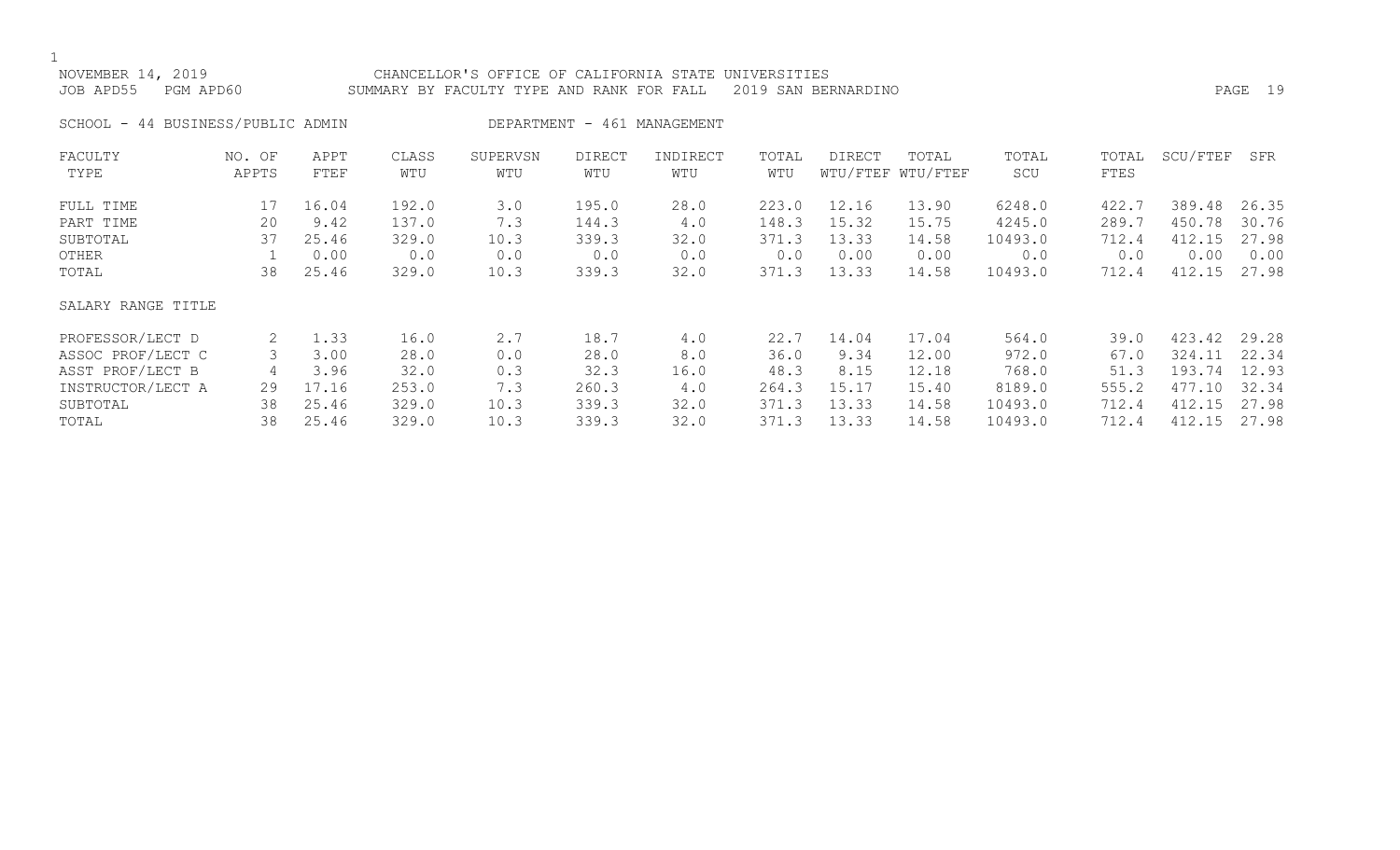| NOVEMBER 14, 2019<br>JOB APD55    | PGM APD60       |              |              | CHANCELLOR'S OFFICE OF CALIFORNIA STATE<br>UNIVERSITIES<br>2019 SAN BERNARDINO<br>SUMMARY BY FACULTY TYPE AND RANK FOR FALL |                            |                 |              |        |                            |              |               |          |       |
|-----------------------------------|-----------------|--------------|--------------|-----------------------------------------------------------------------------------------------------------------------------|----------------------------|-----------------|--------------|--------|----------------------------|--------------|---------------|----------|-------|
| SCHOOL - 44 BUSINESS/PUBLIC ADMIN |                 |              |              |                                                                                                                             | DEPARTMENT - 476 MARKETING |                 |              |        |                            |              |               |          |       |
| FACULTY<br>TYPE                   | NO. OF<br>APPTS | APPT<br>FTEF | CLASS<br>WTU | SUPERVSN<br>WTU                                                                                                             | <b>DIRECT</b><br>WTU       | INDIRECT<br>WTU | TOTAL<br>WTU | DIRECT | TOTAL<br>WTU/FTEF WTU/FTEF | TOTAL<br>SCU | TOTAL<br>FTES | SCU/FTEF | SFR   |
| FULL TIME                         | 6               | 5.33         | 50.0         | 0.0                                                                                                                         | 50.0                       | 12.0            | 62.0         | 9.38   | 11.63                      | 1761.0       | 117.5         | 330.27   | 22.04 |
| PART TIME                         | 4               | 2.67         | 40.0         | 0.0                                                                                                                         | 40.0                       | 0.0             | 40.0         | 14.99  | 14.99                      | 1520.0       | 103.6         | 569.50   | 38.82 |
| SUBTOTAL                          | 10              | 8.00         | 90.0         | 0.0                                                                                                                         | 90.0                       | 12.0            | 102.0        | 11.25  | 12.75                      | 3281.0       | 221.1         | 410.07   | 27.64 |
| TOTAL                             | 10              | 8.00         | 90.0         | 0.0                                                                                                                         | 90.0                       | 12.0            | 102.0        | 11.25  | 12.75                      | 3281.0       | 221.1         | 410.07   | 27.64 |
| SALARY RANGE TITLE                |                 |              |              |                                                                                                                             |                            |                 |              |        |                            |              |               |          |       |
| PROFESSOR/LECT D                  |                 | 2.33         | 27.0         | 0.0                                                                                                                         | 27.0                       | 0.0             | 27.0         | 11.57  | 11.57                      | 1054.0       | 70.3          | 451.78   | 30.12 |
| ASSOC PROF/LECT C                 |                 | 1.00         | 8.0          | 0.0                                                                                                                         | 8.0                        | 4.0             | 12.0         | 8.00   | 12.00                      | 224.0        | 15.1          | 224.00   | 15.07 |
| ASST PROF/LECT B                  |                 | 2.00         | 15.0         | 0.0                                                                                                                         | 15.0                       | 8.0             | 23.0         | 7.50   | 11.51                      | 483.0        | 32.2          | 241.62   | 16.11 |
| INSTRUCTOR/LECT A                 | 4               | 2.67         | 40.0         | 0.0                                                                                                                         | 40.0                       | 0.0             | 40.0         | 14.99  | 14.99                      | 1520.0       | 103.6         | 569.50   | 38.82 |

INSTRUCTOR/LECT A 4 2.67 40.0 0.0 40.0 0.0 40.0 14.99 14.99 1520.0 103.6 569.50 38.82 SUBTOTAL 10 8.00 90.0 0.0 90.0 12.0 102.0 11.25 12.75 3281.0 221.1 410.07 27.64 TOTAL 10 8.00 90.0 0.0 90.0 12.0 102.0 11.25 12.75 3281.0 221.1 410.07 27.64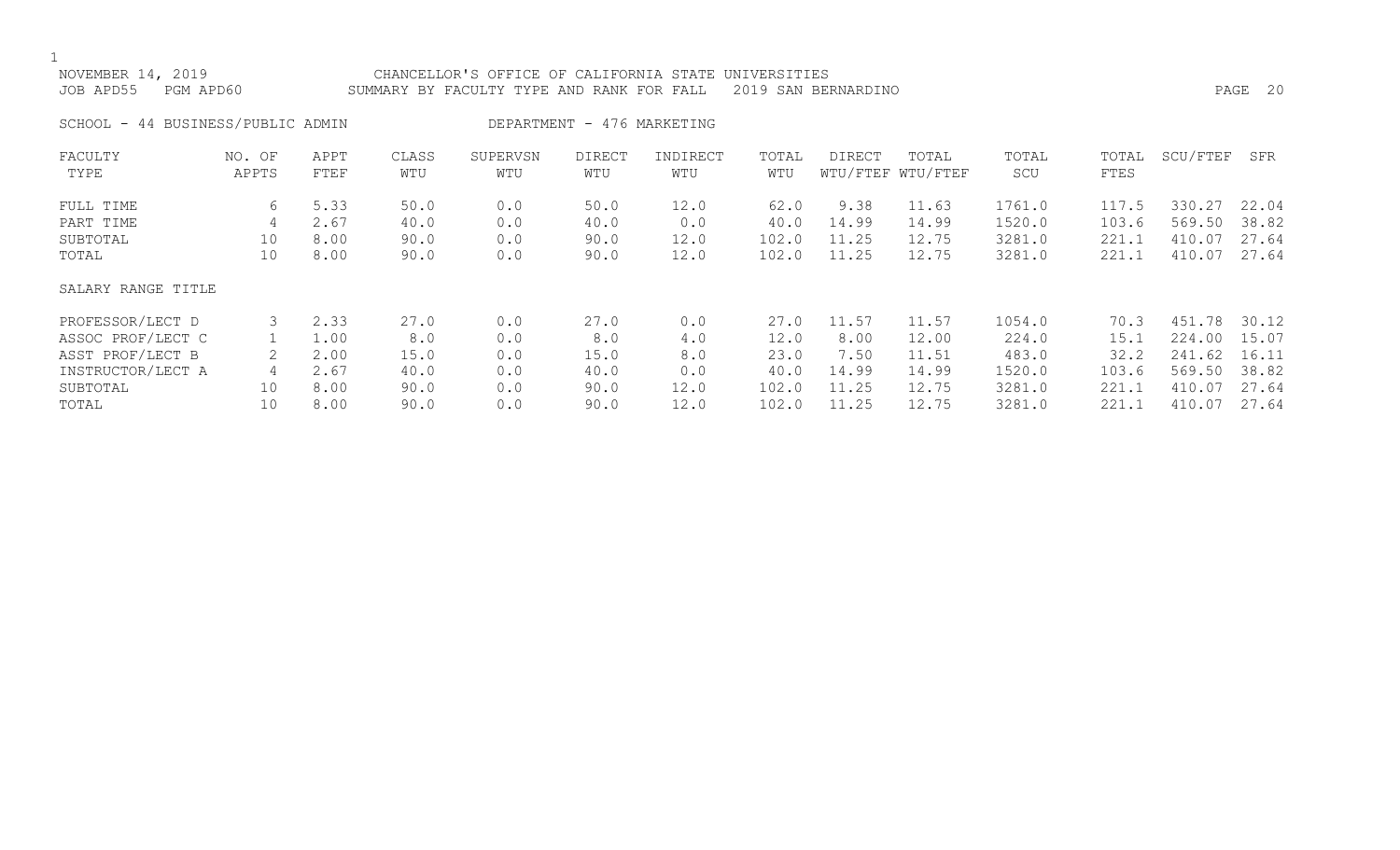| NOVEMBER 14, 2019<br>JOB APD55<br>PGM APD60                           |                     |                                |                                | CHANCELLOR'S OFFICE OF CALIFORNIA STATE UNIVERSITIES<br>2019 SAN BERNARDINO<br>SUMMARY BY FACULTY TYPE AND RANK FOR FALL |                                |                                        |                                |                                 |                                  |                                      |                                  |                                      | PAGE 21                          |
|-----------------------------------------------------------------------|---------------------|--------------------------------|--------------------------------|--------------------------------------------------------------------------------------------------------------------------|--------------------------------|----------------------------------------|--------------------------------|---------------------------------|----------------------------------|--------------------------------------|----------------------------------|--------------------------------------|----------------------------------|
| SCHOOL - 44 BUSINESS/PUBLIC ADMIN                                     |                     |                                |                                |                                                                                                                          |                                | DEPARTMENT - 598 PUBLIC ADMINISTRATION |                                |                                 |                                  |                                      |                                  |                                      |                                  |
| FACULTY<br>TYPE                                                       | NO. OF<br>APPTS     | APPT<br>FTEF                   | CLASS<br>WTU                   | SUPERVSN<br>WTU                                                                                                          | <b>DIRECT</b><br>WTU           | INDIRECT<br>WTU                        | TOTAL<br>WTU                   | <b>DIRECT</b>                   | TOTAL<br>WTU/FTEF WTU/FTEF       | TOTAL<br>SCU                         | TOTAL<br>FTES                    | SCU/FTEF                             | SFR                              |
| FULL TIME<br>PART TIME<br>SUBTOTAL<br>TOTAL                           | 8<br>13<br>21<br>21 | 6.66<br>4.42<br>11.08<br>11.08 | 60.0<br>66.0<br>126.0<br>126.0 | 0.7<br>2.6<br>3.3<br>3.3                                                                                                 | 64.7<br>68.6<br>133.3<br>133.3 | 24.0<br>0.0<br>24.0<br>24.0            | 88.7<br>68.6<br>157.3<br>157.3 | 9.71<br>15.53<br>12.03<br>12.03 | 13.31<br>15.53<br>14.20<br>14.20 | 1868.0<br>1632.0<br>3500.0<br>3500.0 | 135.8<br>125.8<br>261.6<br>261.6 | 280.31<br>369.57<br>315.88<br>315.88 | 20.38<br>28.49<br>23.61<br>23.61 |
| SALARY RANGE TITLE                                                    |                     |                                |                                |                                                                                                                          |                                |                                        |                                |                                 |                                  |                                      |                                  |                                      |                                  |
| PROFESSOR/LECT D<br>ASST PROF/LECT B<br>INSTRUCTOR/LECT A<br>SUBTOTAL | 4<br>14<br>21       | 2.67<br>3.00<br>5.42<br>11.08  | 20.0<br>28.0<br>78.0<br>126.0  | 0.7<br>0.0<br>2.6<br>3.3                                                                                                 | 20.7<br>28.0<br>84.6<br>133.3  | 12.0<br>12.0<br>0.0<br>24.0            | 32.7<br>40.0<br>84.6<br>157.3  | 7.76<br>9.34<br>15.62<br>12.03  | 12.27<br>13.34<br>15.62<br>14.20 | 364.0<br>704.0<br>2432.0<br>3500.0   | 30.3<br>50.2<br>181.1<br>261.6   | 136.53<br>234.74<br>449.12<br>315.88 | 11.38<br>16.74<br>33.44<br>23.61 |

TOTAL 21 11.08 126.0 3.3 133.3 24.0 157.3 12.03 14.20 3500.0 261.6 315.88 23.61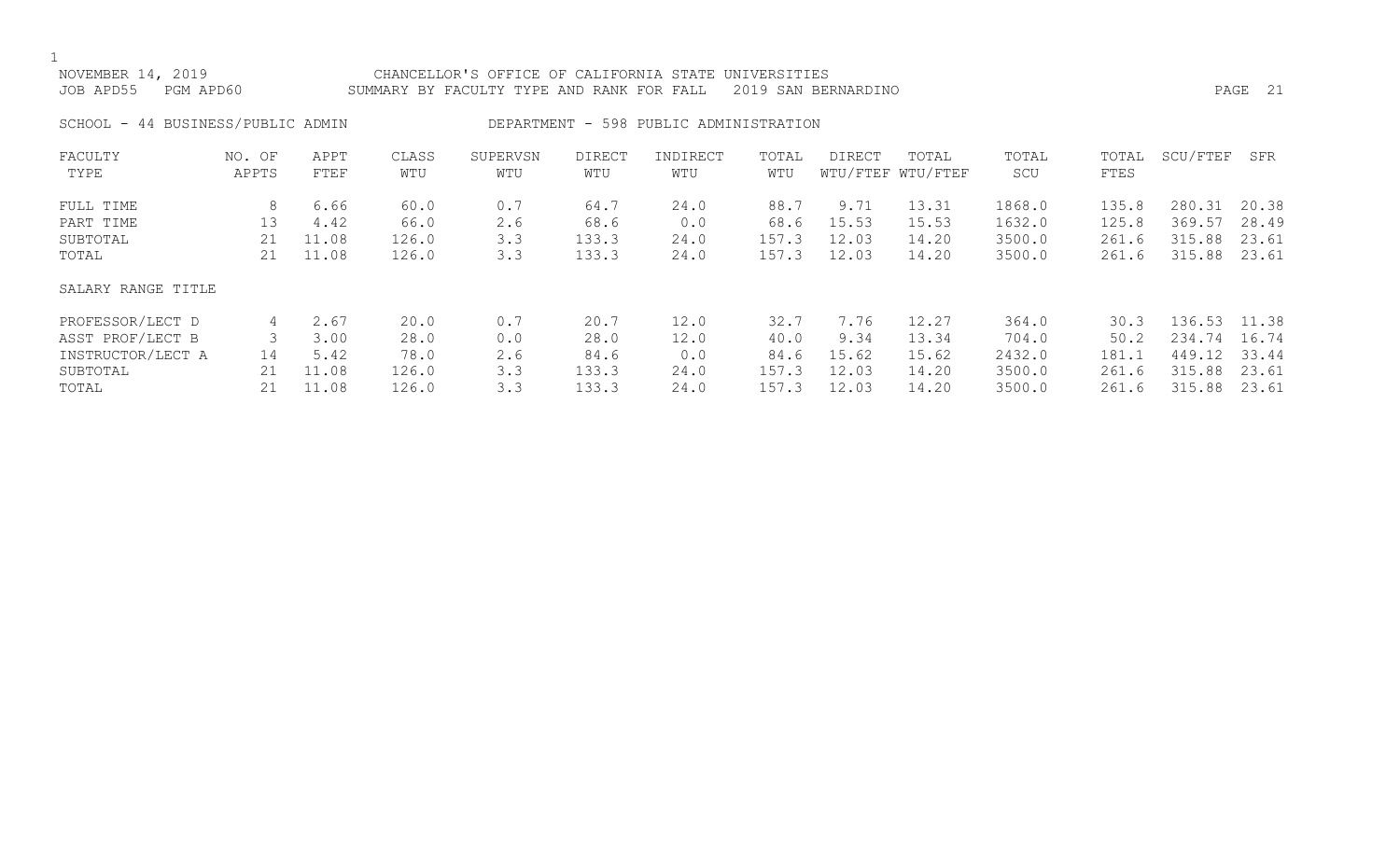### NOVEMBER 14, 2019 CHANCELLOR'S OFFICE OF CALIFORNIA STATE UNIVERSITIES JOB APD55 PGM APD60 SUMMARY BY FACULTY TYPE AND RANK FOR FALL 2019 SAN BERNARDINO PAGE 22

SCHOOL - 44 BUSINESS/PUBLIC ADMIN

| FACULTY            | NO. OF | APPT  | CLASS  | SUPERVSN | DIRECT | INDIRECT | TOTAL  | <b>DIRECT</b> | TOTAL             | TOTAL   | TOTAL       | SCU/FTEF | SFR   |
|--------------------|--------|-------|--------|----------|--------|----------|--------|---------------|-------------------|---------|-------------|----------|-------|
| TYPE               | APPTS  | FTEF  | WTU    | WTU      | WTU    | WTU      | WTU    |               | WTU/FTEF WTU/FTEF | SCU     | <b>FTES</b> |          |       |
| FULL TIME          | 63     | 58.11 | 623.2  | 5.0      | 636.2  | 122.0    | 758.2  | 10.95         | 13.05             | 20701.0 | 1414.0      | 356.21   | 24.33 |
| PART TIME          | 73     | 31.81 | 480.9  | 10.9     | 491.8  | 12.0     | 503.8  | 15.46         | 15.84             | 16233.0 | 1117.2      | 510.38   | 35.13 |
| SUBTOTAL           | 136    | 89.92 | 1104.1 | 15.9     | 1128.0 | 134.0    | 1262.0 | 12.54         | 14.03             | 36934.0 | 2531.2      | 410.74   | 28.15 |
| OTHER              |        | 0.00  | 0.0    | 0.0      | 0.0    | 0.0      | 0.0    | 0.00          | 0.00              | 0.0     | 0.0         | 0.00     | 0.00  |
| TOTAL              | 137    | 89.92 | 1104.1 | 15.9     | 1128.0 | 134.0    | 1262.0 | 12.54         | 14.03             | 36934.0 | 2531.2      | 410.74   | 28.15 |
| SALARY RANGE TITLE |        |       |        |          |        |          |        |               |                   |         |             |          |       |
| PROFESSOR/LECT D   | 27     | 21.66 | 228.2  | 4.7      | 232.9  | 50.0     | 282.9  | 10.75         | 13.06             | 6686.0  | 463.9       | 308.71   | 21.42 |
| ASSOC PROF/LECT C  | 6      | 6.00  | 56.0   | 0.0      | 56.0   | 16.0     | 72.0   | 9.33          | 12.00             | 1988.0  | 134.9       | 331.33   | 22.49 |
| ASST PROF/LECT B   | 18     | 17.96 | 155.0  | 0.3      | 159.3  | 60.0     | 219.3  | 8.87          | 12.21             | 5367.0  | 364.1       | 298.83   | 20.28 |
| INSTRUCTOR/LECT A  | 83     | 43.77 | 654.5  | 10.9     | 669.4  | 8.0      | 677.4  | 15.29         | 15.48             | 22676.0 | 1553.8      | 518.12   | 35.50 |
| TCHNG ASSOCIATE    |        | 0.54  | 10.4   | 0.0      | 10.4   | 0.0      | 10.4   | 19.40         | 19.40             | 217.0   | 14.5        | 404.85   | 27.00 |
| SUBTOTAL           | 137    | 89.92 | 1104.1 | 15.9     | 1128.0 | 134.0    | 1262.0 | 12.54         | 14.03             | 36934.0 | 2531.2      | 410.74   | 28.15 |
| TOTAL              | 137    | 89.92 | 1104.1 | 15.9     | 1128.0 | 134.0    | 1262.0 | 12.54         | 14.03             | 36934.0 | 2531.2      | 410.74   | 28.15 |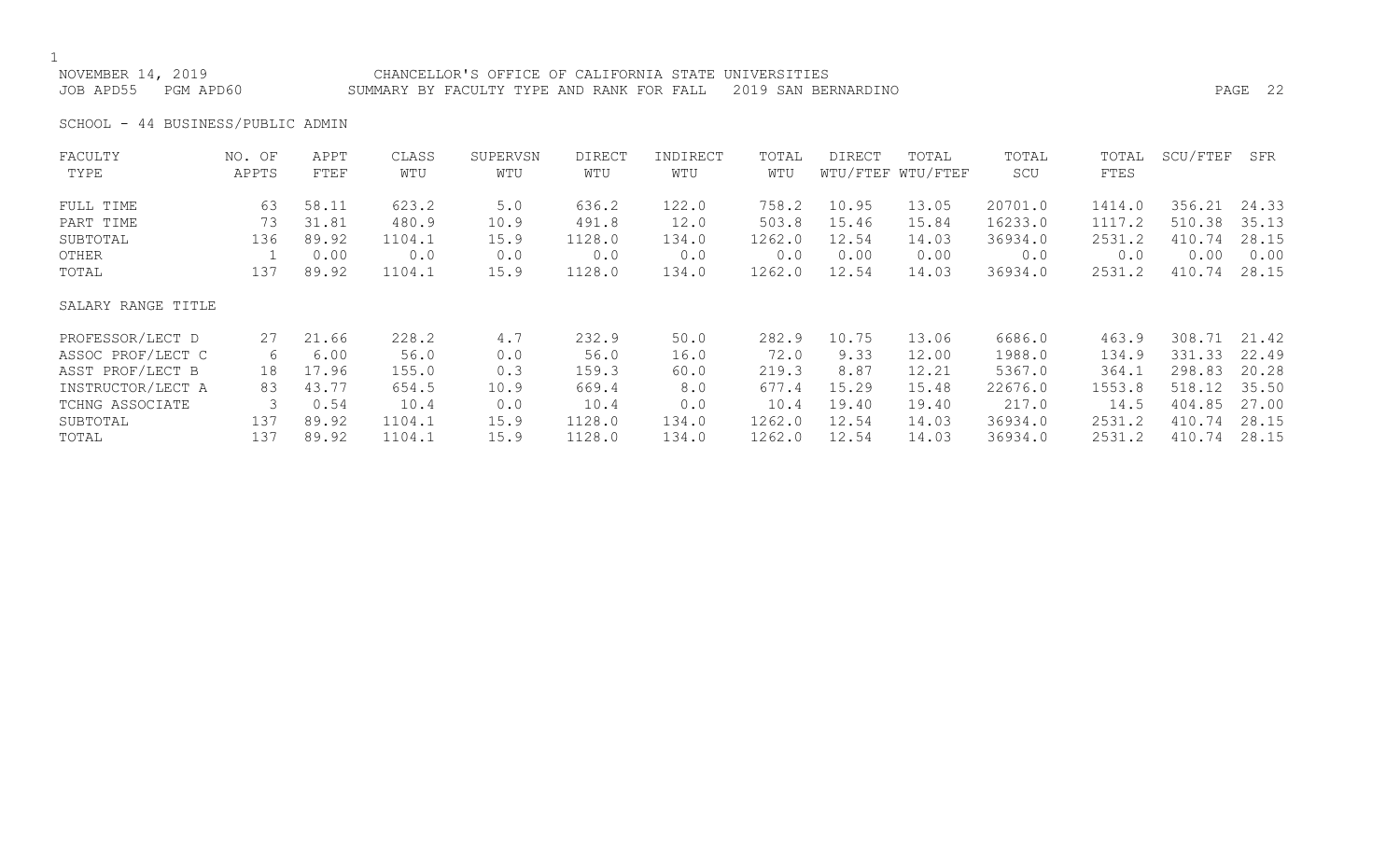### NOVEMBER 14, 2019 CHANCELLOR'S OFFICE OF CALIFORNIA STATE UNIVERSITIES JOB APD55 PGM APD60 SUMMARY BY FACULTY TYPE AND RANK FOR FALL 2019 SAN BERNARDINO PAGE 23

SCHOOL - 47 HUMANITIES DEPARTMENT - 136 ART

| FACULTY            | NO. OF | APPT  | CLASS | SUPERVSN | <b>DIRECT</b> | INDIRECT | TOTAL | <b>DIRECT</b> | TOTAL             | TOTAL  | TOTAL       | SCU/FTEF | SFR   |
|--------------------|--------|-------|-------|----------|---------------|----------|-------|---------------|-------------------|--------|-------------|----------|-------|
| TYPE               | APPTS  | FTEF  | WTU   | WTU      | WTU           | WTU      | WTU   |               | WTU/FTEF WTU/FTEF | SCU    | <b>FTES</b> |          |       |
| FULL TIME          | 8      | 6.00  | 66.4  | 5.9      | 72.3          | 34.0     | 106.3 | 12.06         | 17.73             | 1168.0 | 80.3        | 194.76   | 13.38 |
| PART TIME          | 22     | 12.95 | 191.4 | 0.0      | 191.4         | 2.0      | 193.4 | 14.78         | 14.93             | 3891.0 | 259.5       | 300.39   | 20.03 |
| SUBTOTAL           | 30     | 18.95 | 257.8 | 5.9      | 263.7         | 36.0     | 299.7 | 13.92         | 15.82             | 5059.0 | 339.7       | 266.97   | 17.93 |
| OTHER              |        | 0.00  | 0.0   | 0.9      | 0.9           | 0.0      | 0.9   | 0.00          | 0.00              | 6.0    | 0.4         | 0.00     | 0.00  |
| TOTAL              | 31     | 18.95 | 257.8 | 6.8      | 264.6         | 36.0     | 300.6 | 13.96         | 15.86             | 5065.0 | 340.1       | 267.28   | 17.95 |
| SALARY RANGE TITLE |        |       |       |          |               |          |       |               |                   |        |             |          |       |
| PROFESSOR/LECT D   | 5      | 3.00  | 29.6  | 0.9      | 30.5          | 18.0     | 48.5  | 10.17         | 16.17             | 468.0  | 31.7        | 156.05   | 10.58 |
| ASSOC PROF/LECT C  |        | 2.00  | 19.8  | 5.9      | 25.7          | 16.0     | 41.7  | 12.86         | 20.87             | 507.0  | 33.9        | 253.75   | 16.97 |
| ASST PROF/LECT B   |        | 1.00  | 17.0  | 0.0      | 17.0          | 0.0      | 17.0  | 17.00         | 17.00             | 199.0  | 15.0        | 199.00   | 15.00 |
| INSTRUCTOR/LECT A  | 21     | 12.55 | 185.5 | 0.0      | 185.5         | 2.0      | 187.5 | 14.78         | 14.94             | 3791.0 | 252.8       | 302.00   | 20.14 |
| TCHNG ASSOCIATE    |        | 0.40  | 5.9   | 0.0      | 5.9           | 0.0      | 5.9   | 14.75         | 14.75             | 100.0  | 6.7         | 250.00   | 16.68 |
| SUBTOTAL           | 31     | 18.95 | 257.8 | 6.8      | 264.6         | 36.0     | 300.6 | 13.96         | 15.86             | 5065.0 | 340.1       | 267.28   | 17.95 |
| TOTAL              | 31     | 18.95 | 257.8 | 6.8      | 264.6         | 36.0     | 300.6 | 13.96         | 15.86             | 5065.0 | 340.1       | 267.28   | 17.95 |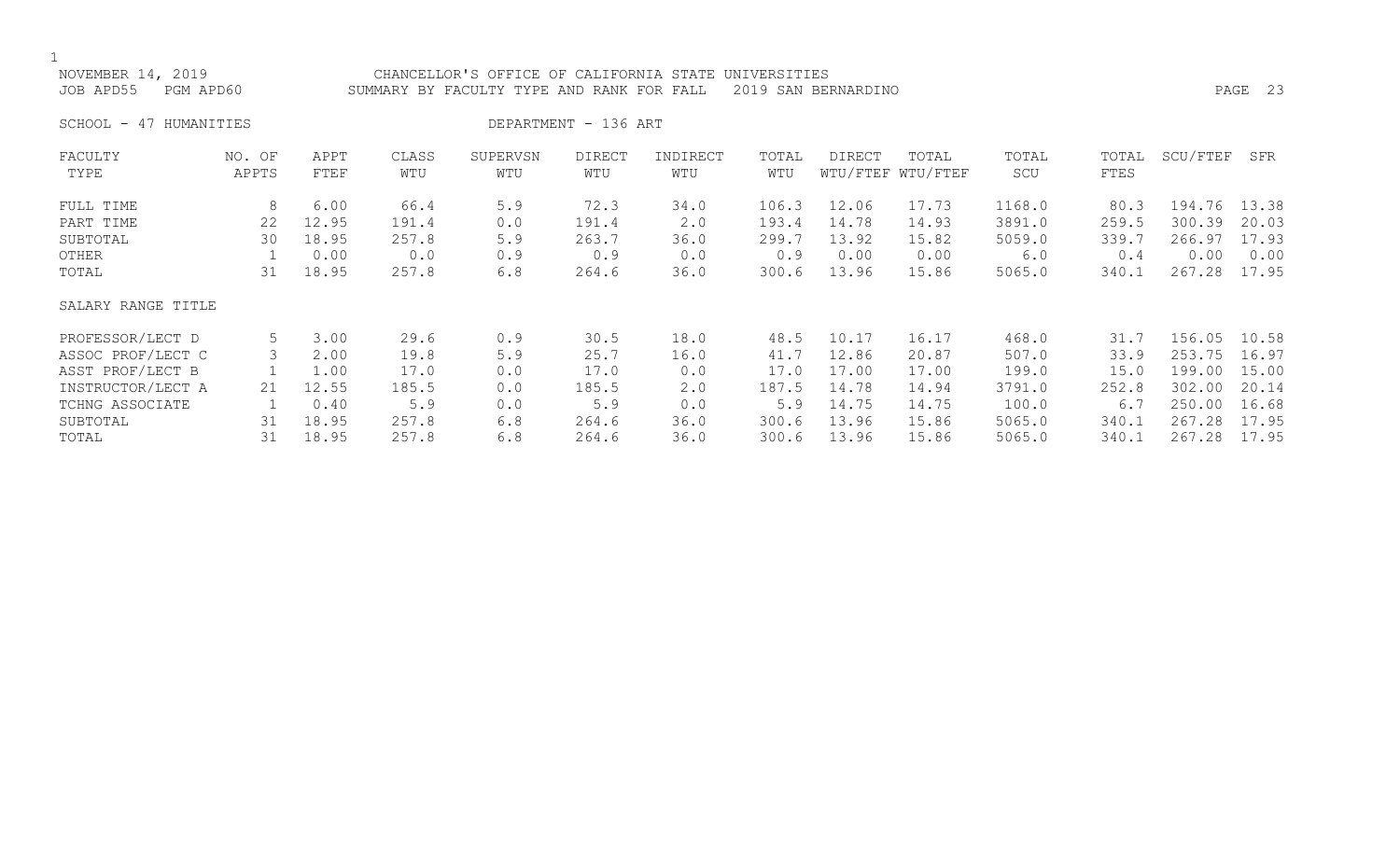| NOVEMBER 14, 2019<br>JOB APD55 | PGM APD60         |              | CHANCELLOR'S OFFICE OF CALIFORNIA STATE<br>SUMMARY BY FACULTY TYPE AND RANK FOR FALL |                 | PAGE 24       |                                 |              |        |                            |              |               |          |       |
|--------------------------------|-------------------|--------------|--------------------------------------------------------------------------------------|-----------------|---------------|---------------------------------|--------------|--------|----------------------------|--------------|---------------|----------|-------|
| 47 HUMANITIES<br>SCHOOL -      |                   |              |                                                                                      |                 |               | DEPARTMENT - 186 COMMUNICATIONS |              |        |                            |              |               |          |       |
| FACULTY<br>TYPE                | NO. OF<br>APPTS   | APPT<br>FTEF | CLASS<br>WTU                                                                         | SUPERVSN<br>WTU | DIRECT<br>WTU | INDIRECT<br>WTU                 | TOTAL<br>WTU | DIRECT | TOTAL<br>WTU/FTEF WTU/FTEF | TOTAL<br>SCU | TOTAL<br>FTES | SCU/FTEF | SFR   |
| FULL TIME                      | 29                | 21.25        | 231.8                                                                                | 19.8            | 271.6         | 76.0                            | 347.6        | 12.78  | 16.36                      | 6598.0       | 443.8         | 310.46   | 20.88 |
| PART TIME                      | 32                | 12.82        | 191.9                                                                                | 0.0             | 191.9         | 4.0                             | 195.9        | 14.97  | 15.28                      | 5784.0       | 385.7         | 451.13   | 30.08 |
| SUBTOTAL                       | 61                | 34.07        | 423.7                                                                                | 19.8            | 463.5         | 80.0                            | 543.5        | 13.60  | 15.95                      | 12382.0      | 829.5         | 363.40   | 24.34 |
| OTHER                          |                   | 0.00         | 7.8                                                                                  | 2.0             | 9.8           | 0.0                             | 9.8          | 0.00   | 0.00                       | 42.0         | 3.0           | 0.00     | 0.00  |
| TOTAL                          | 62                | 34.07        | 431.5                                                                                | 21.8            | 473.3         | 80.0                            | 553.3        | 13.89  | 16.24                      | 12424.0      | 832.5         | 364.63   | 24.43 |
| SALARY RANGE TITLE             |                   |              |                                                                                      |                 |               |                                 |              |        |                            |              |               |          |       |
| PROFESSOR/LECT D               |                   | 3.33         | 20.0                                                                                 | 3.5             | 35.5          | 44.0                            | 79.5         | 10.65  | 23.85                      | 473.0        | 33.4          | 141.91   | 10.02 |
| ASSOC PROF/LECT C              | 3                 | 1.00         | 19.7                                                                                 | 2.0             | 21.7          | 12.0                            | 33.7         | 21.72  | 33.73                      | 251.0        | 16.9          | 251.25   | 16.95 |
| ASST PROF/LECT B               | 5                 | 4.67         | 44.0                                                                                 | 3.5             | 47.5          | 12.0                            | 59.5         | 10.17  | 12.74                      | 1121.0       | 75.6          | 239.94   | 16.19 |
| INSTRUCTOR/LECT A              | 31                | 16.85        | 233.6                                                                                | 8.0             | 241.6         | 8.0                             | 249.6        | 14.34  | 14.81                      | 7188.0       | 480.3         | 426.61   | 28.50 |
| TCHNG ASSOCIATE                | $12 \overline{ }$ | 5.87         | 82.0                                                                                 | 4.8             | 94.8          | 0.0                             | 94.8         | 16.14  | 16.14                      | 2738.0       | 182.8         | 466.20   | 31.12 |
| SUBTOTAL                       | 58                | 31.73        | 399.3                                                                                | 21.8            | 441.1         | 76.0                            | 517.1        | 13.90  | 16.30                      | 11771.0      | 789.0         | 371.02   | 24.87 |
| ADMINISTRATOR                  | 2                 | 0.53         | 8.0                                                                                  | 0.0             | 8.0           | 0.0                             | 8.0          | 14.98  | 14.98                      | 144.0        | 9.6           | 269.66   | 17.98 |
| OTHER                          | 2                 | 1.81         | 24.2                                                                                 | 0.0             | 24.2          | 4.0                             | 28.2         | 13.35  | 15.55                      | 509.0        | 33.9          | 280.75   | 18.71 |
| SUBTOTAL                       | 4                 | 2.35         | 32.2                                                                                 | 0.0             | 32.2          | 4.0                             | 36.2         | 13.72  | 15.42                      | 653.0        | 43.5          | 278.23   | 18.55 |
| TOTAL                          | 62                | 34.07        | 431.5                                                                                | 21.8            | 473.3         | 80.0                            | 553.3        | 13.89  | 16.24                      | 12424.0      | 832.5         | 364.63   | 24.43 |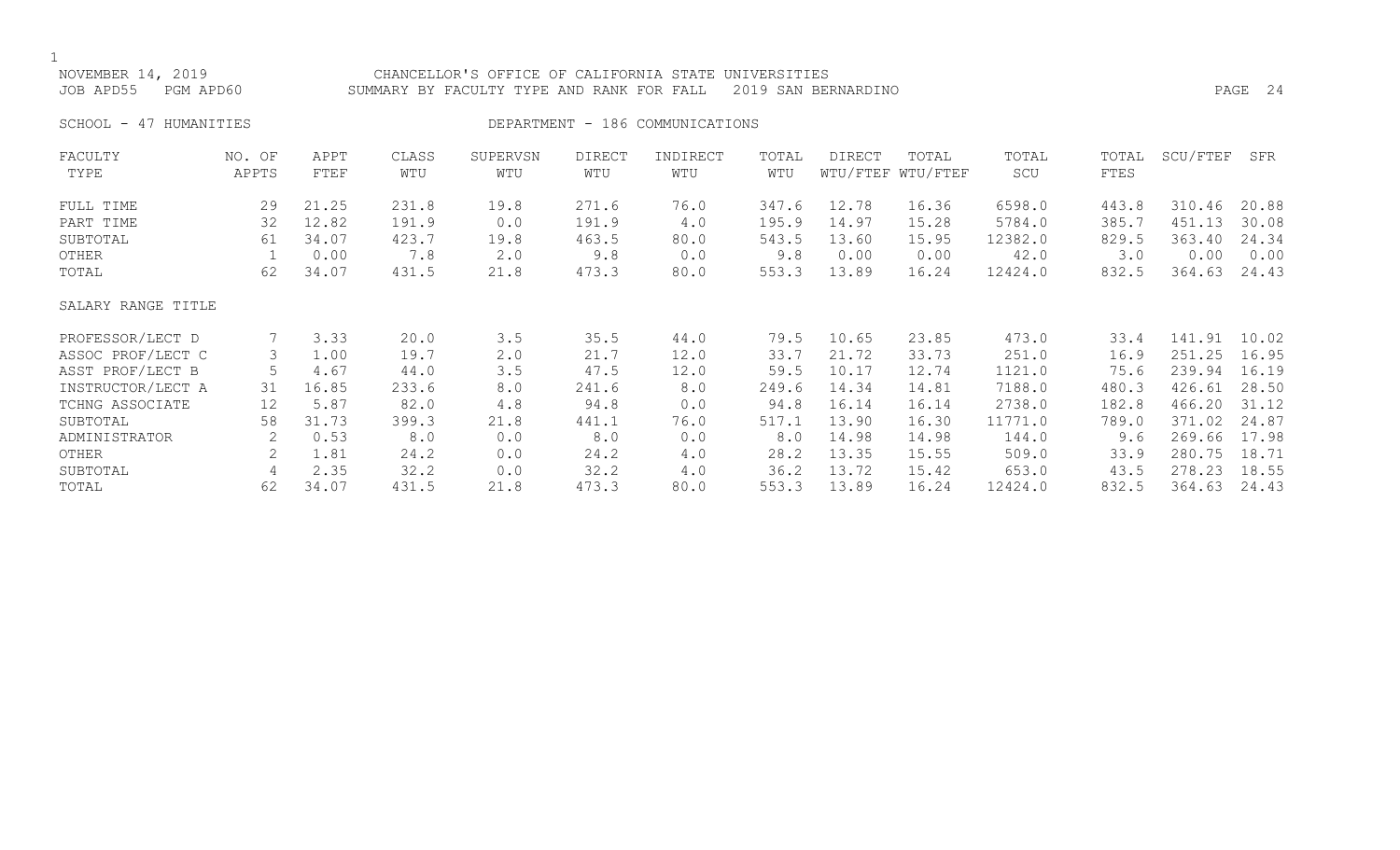NOVEMBER 14, 2019 CHANCELLOR'S OFFICE OF CALIFORNIA STATE UNIVERSITIES JOB APD55 PGM APD60 SUMMARY BY FACULTY TYPE AND RANK FOR FALL 2019 SAN BERNARDINO PAGE 25

SCHOOL - 47 HUMANITIES DEPARTMENT - 254 ENGLISH

| FACULTY            | NO. OF | APPT  | CLASS | SUPERVSN | <b>DIRECT</b> | INDIRECT | TOTAL | DIRECT | TOTAL             | TOTAL   | TOTAL  | SCU/FTEF | SFR   |
|--------------------|--------|-------|-------|----------|---------------|----------|-------|--------|-------------------|---------|--------|----------|-------|
| TYPE               | APPTS  | FTEF  | WTU   | WTU      | WTU           | WTU      | WTU   |        | WTU/FTEF WTU/FTEF | SCU     | FTES   |          |       |
| FULL TIME          | 41     | 35.87 | 491.9 | 18.2     | 526.1         | 66.0     | 592.1 | 14.67  | 16.51             | 14603.0 | 979.1  | 407.12   | 27.30 |
| PART TIME          | 27     | 14.35 | 200.0 | 0.0      | 202.0         | 10.0     | 212.0 | 14.08  | 14.77             | 4988.0  | 333.4  | 347.62   | 23.24 |
| SUBTOTAL           | 68     | 50.22 | 691.9 | 18.2     | 728.1         | 76.0     | 804.1 | 14.50  | 16.01             | 19591.0 | 1312.5 | 390.12   | 26.14 |
| OTHER              |        | 0.00  | 0.0   | 1.3      | 1.3           | 0.0      | 1.3   | 0.00   | 0.00              | 11.0    | 0.8    | 0.00     | 0.00  |
| TOTAL              | 69     | 50.22 | 691.9 | 19.5     | 729.4         | 76.0     | 805.4 | 14.52  | 16.04             | 19602.0 | 1313.3 | 390.34   | 26.15 |
| SALARY RANGE TITLE |        |       |       |          |               |          |       |        |                   |         |        |          |       |
| PROFESSOR/LECT D   | 14     | 11.00 | 82.0  | 17.9     | 117.9         | 38.0     | 155.9 | 10.72  | 14.17             | 3400.0  | 229.9  | 309.12   | 20.90 |
| ASSOC PROF/LECT C  | 2      | 1.00  | 12.0  | 0.0      | 12.0          | 12.0     | 24.0  | 12.01  | 24.02             | 312.0   | 20.8   | 312.31   | 20.82 |
| ASST PROF/LECT B   |        | 6.70  | 62.0  | 1.6      | 63.6          | 26.0     | 89.6  | 9.49   | 13.38             | 1426.0  | 98.1   | 212.87   | 14.64 |
| INSTRUCTOR/LECT A  | 40     | 29.92 | 511.9 | 0.0      | 511.9         | 0.0      | 511.9 | 17.11  | 17.11             | 13816.0 | 921.3  | 461.78   | 30.79 |
| TCHNG ASSOCIATE    | 6      | 1.60  | 24.0  | 0.0      | 24.0          | 0.0      | 24.0  | 14.98  | 14.98             | 648.0   | 43.2   | 404.49   | 26.97 |
| SUBTOTAL           | 69     | 50.22 | 691.9 | 19.5     | 729.4         | 76.0     | 805.4 | 14.52  | 16.04             | 19602.0 | 1313.3 | 390.34   | 26.15 |
| TOTAL              | 69     | 50.22 | 691.9 | 19.5     | 729.4         | 76.0     | 805.4 | 14.52  | 16.04             | 19602.0 | 1313.3 | 390.34   | 26.15 |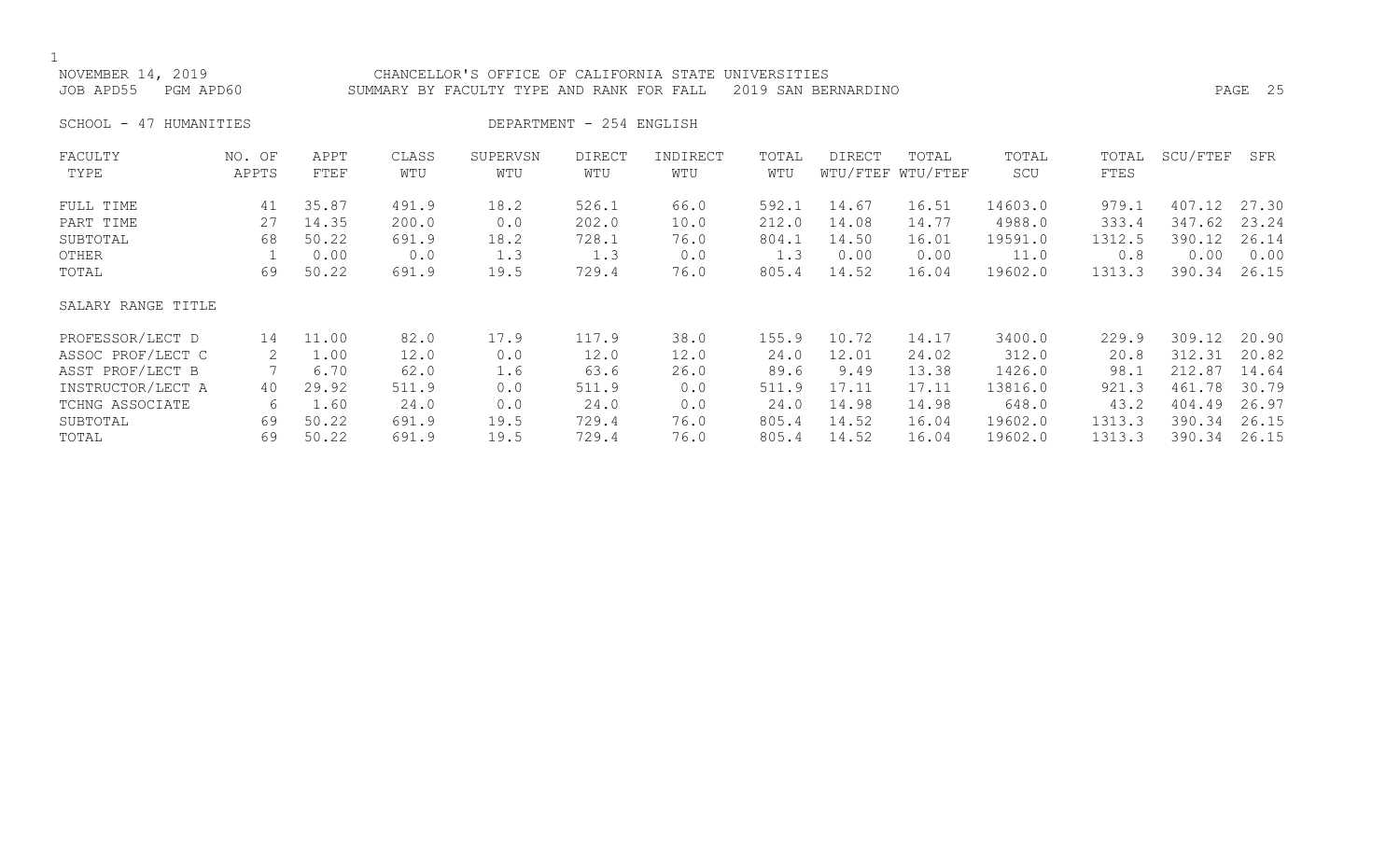1<br>NOVEMBER 14, 2019 NOVEMBER 14, 2019 CHANCELLOR'S OFFICE OF CALIFORNIA STATE UNIVERSITIES SUMMARY BY FACULTY TYPE AND RANK FOR FALL 2019 SAN BERNARDINO PART AND RAGE 26 SCHOOL - 47 HUMANITIES **DEPARTMENT - 281 FOREIGN LANGUAGES AND LITERATURE** FACULTY NO. OF APPT CLASS SUPERVSN DIRECT INDIRECT TOTAL DIRECT TOTAL TOTAL TOTAL SCU/FTEF SFR WTU/FTEF WTU/FTEF FULL TIME 16 14.63 186.3 15.2 211.5 14.0 225.5 14.45 15.41 5434.0 364.1 371.33 24.88

| PART TIME          | 23            | 9.65  | 156.0 | 1.6  | 157.6 | 2.0  | 159.6 | 16.34 | 16.55 | 3446.0 | 231.1 | 357<br>.28   | 23.96 |
|--------------------|---------------|-------|-------|------|-------|------|-------|-------|-------|--------|-------|--------------|-------|
| SUBTOTAL           | 39            | 24.28 | 342.3 | 16.8 | 369.1 | 16.0 | 385.1 | 15.20 | 15.86 | 8880.0 | 595.2 | 365.75       | 24.52 |
| OTHER              |               | 0.00  | 0.0   | 0.0  | 0.0   | 0.0  | 0.0   | 0.00  | 0.00  | 0.0    | 0.0   | 0.00         | 0.00  |
| TOTAL              | 41            | 24.28 | 342.3 | 16.8 | 369.1 | 16.0 | 385.1 | 15.20 | 15.86 | 8880.0 | 595.2 | 365.75       | 24.52 |
| SALARY RANGE TITLE |               |       |       |      |       |      |       |       |       |        |       |              |       |
| PROFESSOR/LECT D   | 10            | 6.99  | 82.0  | 4.1  | 88.1  | 8.0  | 96.1  | 12.60 | 13.74 | 2067.0 | 140.2 | 295.58       | 20.05 |
| ASSOC PROF/LECT C  | 2             | 1.72  | 20.0  | 6.2  | 30.2  | 4.0  | 34.2  | 17.52 | 19.84 | 1270.0 | 84.8  | 736.66       | 49.19 |
| ASST PROF/LECT B   | 2             | 2.00  | 16.3  | 4.6  | 24.9  | 4.0  | 28.9  | 12.44 | 14.44 | 438.0  | 29.2  | 218.89       | 14.59 |
| INSTRUCTOR/LECT A  | 21            | 12.49 | 208.0 | 1.9  | 209.9 | 0.0  | 209.9 | 16.80 | 16.80 | 4821.0 | 322.0 | 385.90       | 25.78 |
| TCHNG ASSOCIATE    |               | 1.07  | 16.0  | 0.0  | 16.0  | 0.0  | 16.0  | 14.98 | 14.98 | 284.0  | 19.0  | 265.92 17.79 |       |
| SUBTOTAL           | 39            | 24.28 | 342.3 | 16.8 | 369.1 | 16.0 | 385.1 | 15.20 | 15.86 | 8880.0 | 595.2 | 365.75       | 24.52 |
| OTHER              |               | 0.00  | 0.0   | 0.0  | 0.0   | 0.0  | 0.0   | 0.00  | 0.00  | 0.0    | 0.0   | 0.00         | 0.00  |
| SUBTOTAL           | $\mathcal{L}$ | 0.00  | 0.0   | 0.0  | 0.0   | 0.0  | 0.0   | 0.00  | 0.00  | 0.0    | 0.0   | 0.00         | 0.00  |
| TOTAL              | 41            | 24.28 | 342.3 | 16.8 | 369.1 | 16.0 | 385.1 | 15.20 | 15.86 | 8880.0 | 595.2 | 365.75       | 24.52 |
|                    |               |       |       |      |       |      |       |       |       |        |       |              |       |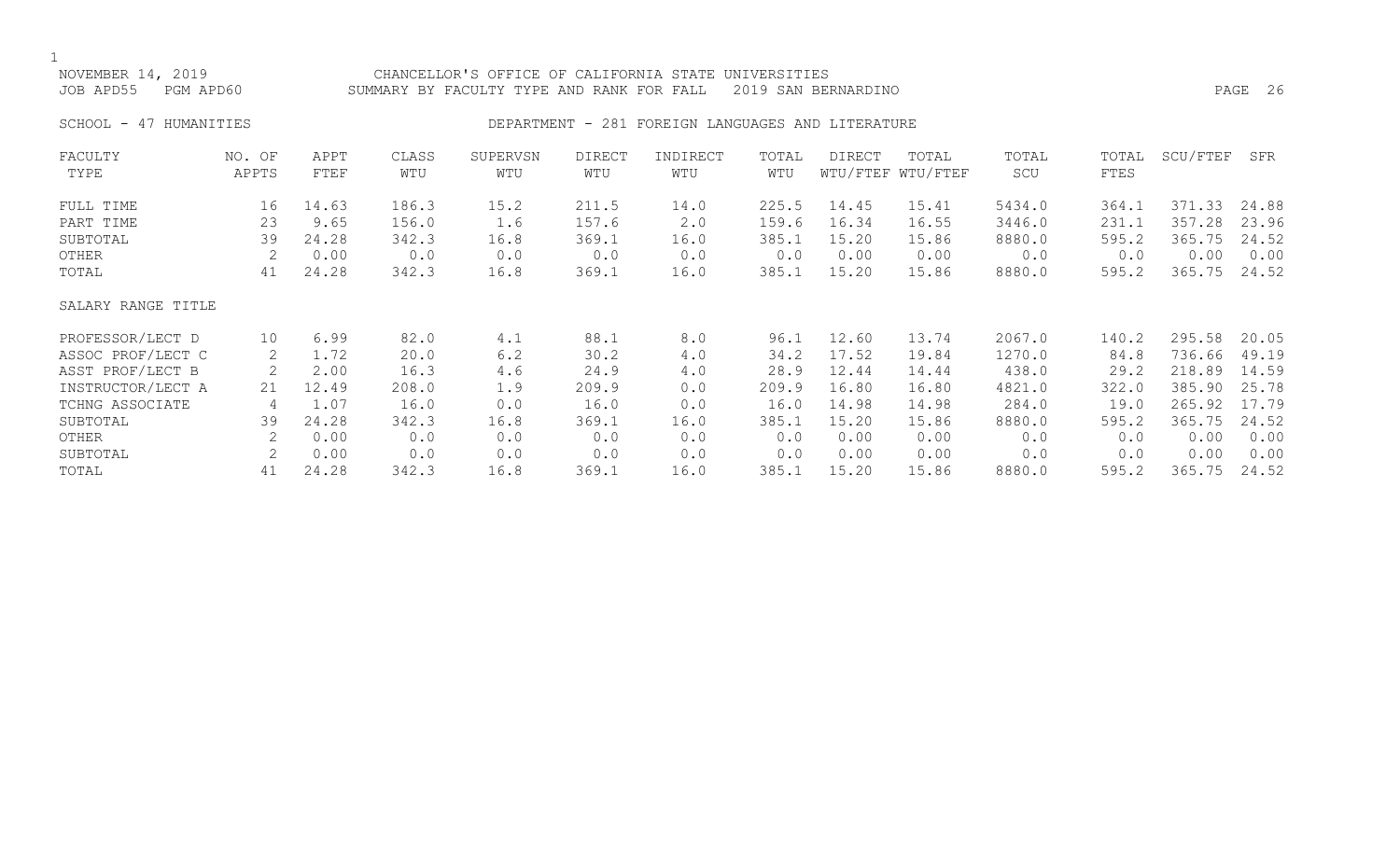NOVEMBER 14, 2019 CHANCELLOR'S OFFICE OF CALIFORNIA STATE UNIVERSITIES JOB APD55 PGM APD60 SUMMARY BY FACULTY TYPE AND RANK FOR FALL 2019 SAN BERNARDINO PAGE 27

SCHOOL - 47 HUMANITIES DEPARTMENT - 350 HUMANITIES

| FACULTY            | NO. OF | APPT | CLASS | SUPERVSN | <b>DIRECT</b> | INDIRECT | TOTAL | <b>DIRECT</b> | TOTAL             | TOTAL  | TOTAL | SCU/FTEF | SFR   |
|--------------------|--------|------|-------|----------|---------------|----------|-------|---------------|-------------------|--------|-------|----------|-------|
| TYPE               | APPTS  | FTEF | WTU   | WTU      | WTU           | WTU      | WTU   |               | WTU/FTEF WTU/FTEF | SCU    | FTES  |          |       |
| FULL TIME          | 8      | 3.88 | 13.0  | 8.6      | 21.6          | 7.0      | 28.6  | 5.56          | 6.33              | 645.0  | 43.0  | 166.07   | 11.07 |
| PART TIME          | 8      | 2.97 | 32.0  | 0.0      | 34.0          | 0.0      | 34.0  | 11.45         | 11.45             | 3200.0 | 213.3 | 77.80    | 71.85 |
| SUBTOTAL           | 16     | 6.85 | 45.0  | 8.6      | 55.6          | 7.0      | 62.6  | 8.11          | 8.55              | 3845.0 | 256.3 | 561.07   | 37.40 |
| OTHER              |        | 0.00 | 0.0   | 0.3      | 0.3           | 0.0      | 0.3   | 0.00          | 0.00              | 6.0    | 0.4   | 0.00     | 0.00  |
| TOTAL              | 17     | 6.85 | 45.0  | 8.9      | 55.9          | 7.0      | 62.9  | 8.16          | 8.59              | 3851.0 | 256.7 | 561.94   | 37.46 |
| SALARY RANGE TITLE |        |      |       |          |               |          |       |               |                   |        |       |          |       |
| PROFESSOR/LECT D   | 3      | 1.33 | 12.0  | 0.0      | 14.0          | 0.0      | 14.0  | 10.49         | 10.49             | 1256.0 | 83.7  | 941.53   | 62.77 |
| INSTRUCTOR/LECT A  | 13     | 5.52 | 33.0  | 8.6      | 41.6          | 7.0      | 48.6  | 7.54          | 8.08              | 2589.0 | 172.6 | 469.11   | 31.27 |
| SUBTOTAL           | 16     | 6.85 | 45.0  | 8.6      | 55.6          | 7.0      | 62.6  | 8.11          | 8.55              | 3845.0 | 256.3 | 561.07   | 37.40 |
| ADMINISTRATOR      |        | 0.00 | 0.0   | 0.3      | 0.3           | 0.0      | 0.3   | 0.00          | 0.00              | 6.0    | 0.4   | 0.00     | 0.00  |
| SUBTOTAL           |        | 0.00 | 0.0   | 0.3      | 0.3           | 0.0      | 0.3   | 0.00          | 0.00              | 6.0    | 0.4   | 0.00     | 0.00  |
| TOTAL              | 17     | 6.85 | 45.0  | 8.9      | 55.9          | 7.0      | 62.9  | 8.16          | 8.59              | 3851.0 | 256.7 | 561.94   | 37.46 |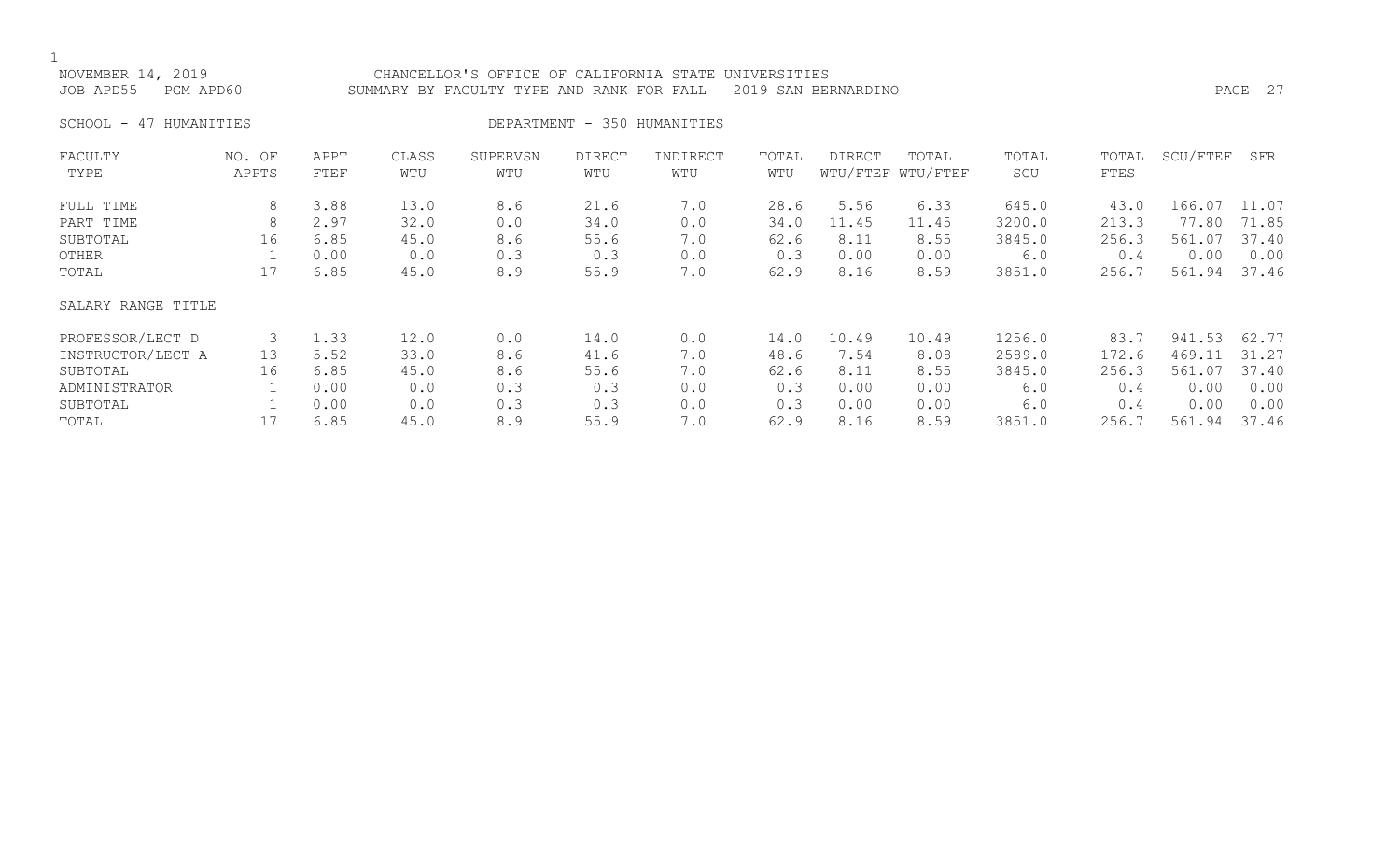| NOVEMBER 14, 2019<br>JOB APD55<br>PGM APD60 |                 |       | CHANCELLOR'S OFFICE OF CALIFORNIA STATE UNIVERSITIES<br>SUMMARY BY FACULTY TYPE AND RANK FOR FALL |          | PAGE 28                |          |       |        |                   |        |       |          |       |
|---------------------------------------------|-----------------|-------|---------------------------------------------------------------------------------------------------|----------|------------------------|----------|-------|--------|-------------------|--------|-------|----------|-------|
| SCHOOL - 47 HUMANITIES                      |                 |       |                                                                                                   |          | DEPARTMENT - 498 MUSIC |          |       |        |                   |        |       |          |       |
| FACULTY                                     | NO. OF          | APPT  | CLASS                                                                                             | SUPERVSN | <b>DIRECT</b>          | INDIRECT | TOTAL | DIRECT | TOTAL             | TOTAL  | TOTAL | SCU/FTEF | SFR   |
| TYPE                                        | APPTS           | FTEF  | WTU                                                                                               | WTU      | WTU                    | WTU      | WTU   |        | WTU/FTEF WTU/FTEF | SCU    | FTES  |          |       |
| FULL TIME                                   |                 | 6.33  | 56.4                                                                                              | 9.3      | 69.7                   | 5.7      | 75.4  | 11.02  | 11.92             | 2353.0 | 156.9 | 372.02   | 24.80 |
| PART TIME                                   | 17              | 4.16  | 42.9                                                                                              | 19.2     | 62.1                   | 0.0      | 62.1  | 14.93  | 14.93             | 595.0  | 39.7  | 143.03   | 9.54  |
| SUBTOTAL                                    | 24              | 10.49 | 99.3                                                                                              | 28.5     | 131.8                  | 5.7      | 137.5 | 12.57  | 13.11             | 2948.0 | 196.5 | 281.16   | 18.74 |
| TOTAL                                       | 24              | 10.49 | 99.3                                                                                              | 28.5     | 131.8                  | 5.7      | 137.5 | 12.57  | 13.11             | 2948.0 | 196.5 | 281.16   | 18.74 |
| SALARY RANGE TITLE                          |                 |       |                                                                                                   |          |                        |          |       |        |                   |        |       |          |       |
| PROFESSOR/LECT D                            | 3               | 2.33  | 18.6                                                                                              | 1.9      | 24.5                   | 1.7      | 26.2  | 10.52  | 11.24             | 1093.0 | 72.9  | 469.10   | 31.27 |
| ASSOC PROF/LECT C                           |                 | 1.00  | 8.6                                                                                               | 3.3      | 11.9                   | 0.0      | 11.9  | 11.91  | 11.91             | 94.0   | 6.3   | 94.09    | 6.28  |
| ASST PROF/LECT B                            |                 | 1.00  | 11.9                                                                                              | 0.0      | 11.9                   | 0.0      | 11.9  | 11.91  | 11.91             | 167.0  | 11.1  | 167.17   | 11.14 |
| INSTRUCTOR/LECT A                           | 13 <sup>°</sup> | 5.52  | 56.3                                                                                              | 17.6     | 73.9                   | 4.0      | 77.9  | 13.38  | 14.10             | 1546.0 | 103.1 | 279.87   | 18.66 |
| TCHNG ASSOCIATE                             |                 | 0.18  | 1.3                                                                                               | 1.3      | 2.6                    | 0.0      | 2.6   | 14.86  | 14.86             | 10.0   | 0.7   | 57.14    | 3.83  |
| SUBTOTAL                                    | 19              | 10.03 | 96.7                                                                                              | 24.1     | 124.8                  | 5.7      | 130.5 | 12.45  | 13.01             | 2910.0 | 194.0 | 290.22   | 19.35 |
| OTHER                                       | 5               | 0.46  | 2.6                                                                                               | 4.4      | 7.0                    | 0.0      | 7.0   | 15.28  | 15.28             | 38.0   | 2.5   | 82.97    | 5.52  |
| SUBTOTAL                                    | 5               | 0.46  | 2.6                                                                                               | 4.4      | 7.0                    | 0.0      | 7.0   | 15.28  | 15.28             | 38.0   | 2.5   | 82.97    | 5.52  |
|                                             |                 |       |                                                                                                   |          |                        |          |       |        |                   |        |       |          |       |

TOTAL 24 10.49 99.3 28.5 131.8 5.7 137.5 12.57 13.11 2948.0 196.5 281.16 18.74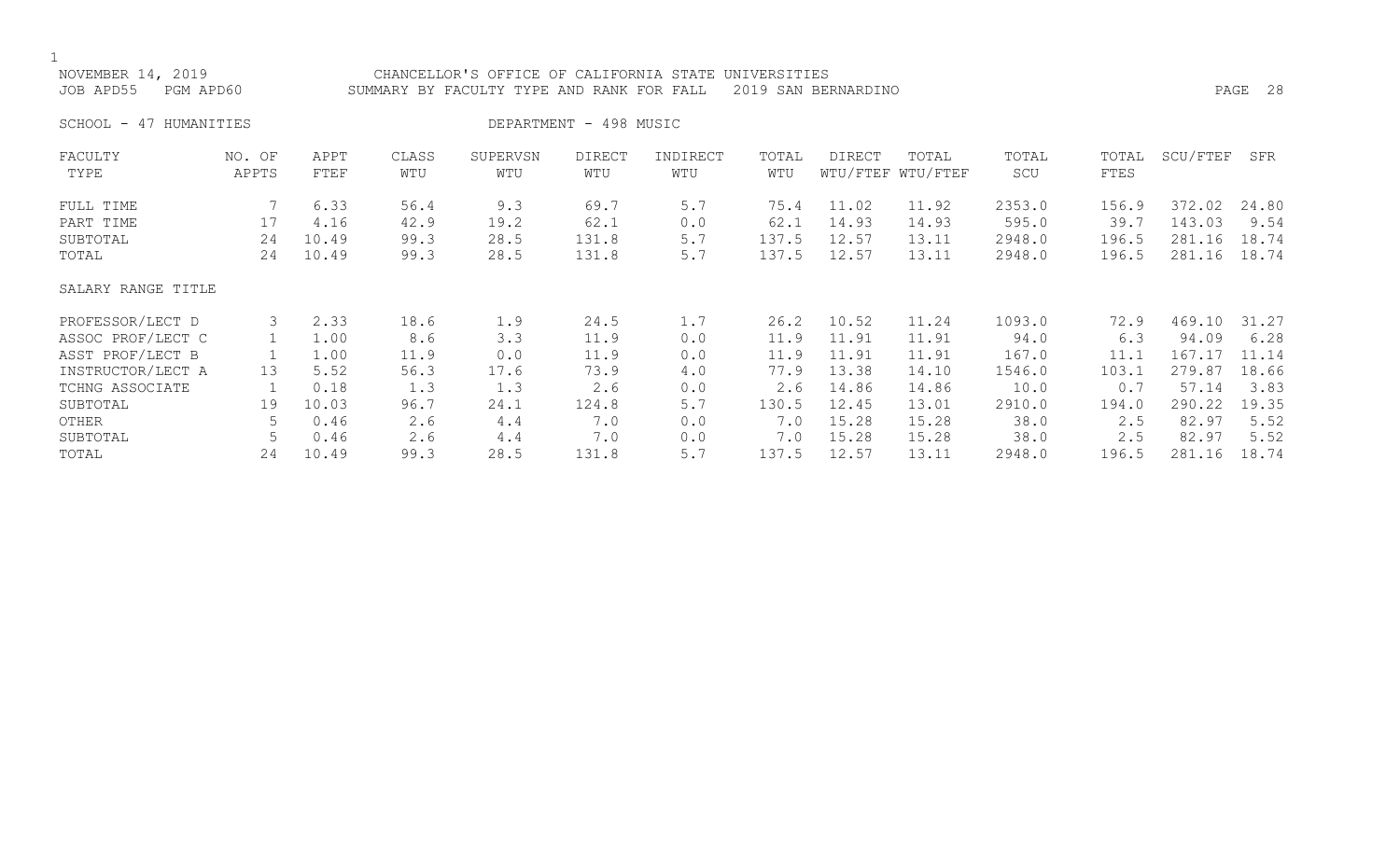$\frac{1}{\kappa}$ 

| NOVEMBER 14, 2019<br>JOB APD55<br>PGM APD60 |                   |              | CHANCELLOR'S OFFICE OF CALIFORNIA STATE<br>SUMMARY BY FACULTY TYPE AND RANK FOR FALL |                 | PAGE 29              |                 |              |        |                            |              |               |          |       |
|---------------------------------------------|-------------------|--------------|--------------------------------------------------------------------------------------|-----------------|----------------------|-----------------|--------------|--------|----------------------------|--------------|---------------|----------|-------|
| SCHOOL -<br>47 HUMANITIES                   |                   |              |                                                                                      |                 |                      |                 |              |        |                            |              |               |          |       |
| FACULTY<br>TYPE                             | NO. OF<br>APPTS   | APPT<br>FTEF | CLASS<br>WTU                                                                         | SUPERVSN<br>WTU | <b>DIRECT</b><br>WTU | INDIRECT<br>WTU | TOTAL<br>WTU | DIRECT | TOTAL<br>WTU/FTEF WTU/FTEF | TOTAL<br>SCU | TOTAL<br>FTES | SCU/FTEF | SFR   |
| FULL TIME                                   | 9                 | 7.08         | 104.0                                                                                | 0.6             | 104.6                | 12.0            | 116.6        | 14.77  | 16.46                      | 2753.0       | 183.5         | 388.73   | 25.91 |
| PART TIME                                   | 10                | 6.94         | 104.0                                                                                | 0.0             | 104.0                | 0.0             | 104.0        | 14.99  | 14.99                      | 3068.0       | 204.7         | 442.07   | 29.49 |
| SUBTOTAL                                    | 19                | 14.02        | 208.0                                                                                | 0.6             | 208.6                | 12.0            | 220.6        | 14.88  | 15.73                      | 5821.0       | 388.2         | 415.13   | 27.69 |
| OTHER                                       |                   | 0.00         | 0.0                                                                                  | 0.0             | 0.0                  | 0.0             | 0.0          | 0.00   | 0.00                       | 0.0          | 0.0           | 0.00     | 0.00  |
| TOTAL                                       | 20                | 14.02        | 208.0                                                                                | 0.6             | 208.6                | 12.0            | 220.6        | 14.88  | 15.73                      | 5821.0       | 388.2         | 415.13   | 27.69 |
| SALARY RANGE TITLE                          |                   |              |                                                                                      |                 |                      |                 |              |        |                            |              |               |          |       |
| PROFESSOR/LECT D                            | 4                 | 2.50         | 28.0                                                                                 | 0.6             | 28.6                 | 8.0             | 36.6         | 11.44  | 14.65                      | 649.0        | 43.3          | 259.70   | 17.31 |
| ASSOC PROF/LECT C                           |                   | 0.33         | 12.0                                                                                 | 0.0             | 12.0                 | 0.0             | 12.0         | 36.04  | 36.04                      | 196.0        | 13.1          | 588.59   | 39.25 |
| ASST PROF/LECT B                            |                   | 2.00         | 16.0                                                                                 | 0.0             | 16.0                 | $4.0$           | 20.0         | 8.00   | 10.00                      | 484.0        | 32.3          | 242.00   | 16.14 |
| INSTRUCTOR/LECT A                           | $12 \overline{ }$ | 8.92         | 148.0                                                                                | 0.0             | 148.0                | 0.0             | 148.0        | 16.59  | 16.59                      | 4364.0       | 291.1         | 489.07   | 32.62 |
| SUBTOTAL                                    | 19                | 13.76        | 204.0                                                                                | 0.6             | 204.6                | 12.0            | 216.6        | 14.87  | 15.75                      | 5693.0       | 379.7         | 413.89   | 27.60 |
| OTHER                                       |                   | 0.27         | 4.0                                                                                  | 0.0             | 4.0                  | 0.0             | 4.0          | 14.98  | 14.98                      | 128.0        | 8.5           | 479.40   | 31.95 |
| SUBTOTAL                                    |                   | 0.27         | 4.0                                                                                  | 0.0             | 4.0                  | 0.0             | 4.0          | 14.98  | 14.98                      | 128.0        | 8.5           | 479.40   | 31.95 |
| TOTAL                                       | 20                | 14.02        | 208.0                                                                                | 0.6             | 208.6                | 12.0            | 220.6        | 14.88  | 15.73                      | 5821.0       | 388.2         | 415.13   | 27.69 |
|                                             |                   |              |                                                                                      |                 |                      |                 |              |        |                            |              |               |          |       |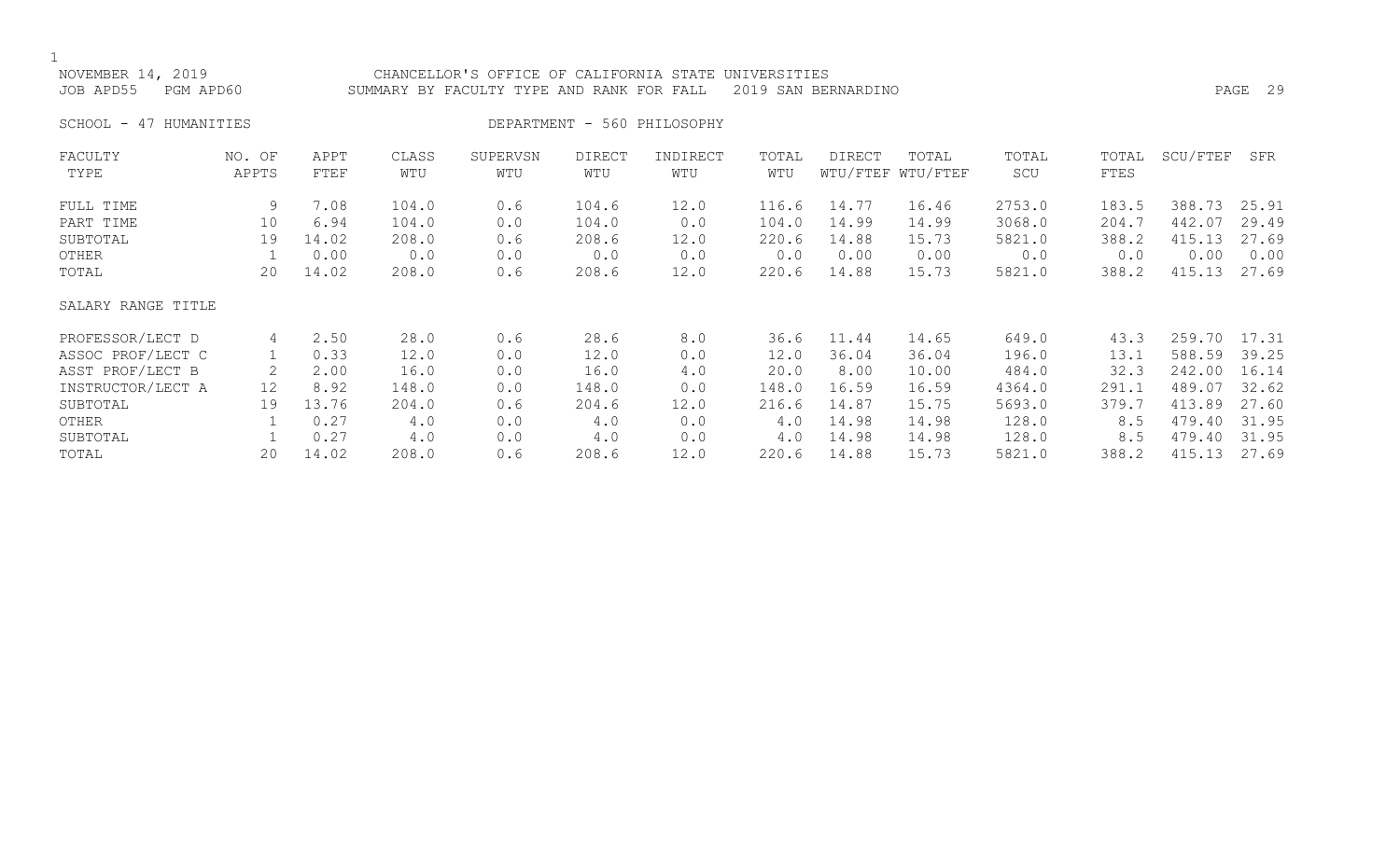|--|

| NOVEMBER 14, 2019<br>JOB APD55 | PGM APD60                                        | SUMMARY BY FACULTY TYPE AND RANK FOR FALL |              |                 | PAGE 30              |                 |              |        |                            |              |               |          |       |
|--------------------------------|--------------------------------------------------|-------------------------------------------|--------------|-----------------|----------------------|-----------------|--------------|--------|----------------------------|--------------|---------------|----------|-------|
| SCHOOL -<br>47                 | DEPARTMENT - 711 THEATRE AND DANCE<br>HUMANITIES |                                           |              |                 |                      |                 |              |        |                            |              |               |          |       |
| FACULTY<br>TYPE                | NO. OF<br>APPTS                                  | APPT<br>FTEF                              | CLASS<br>WTU | SUPERVSN<br>WTU | <b>DIRECT</b><br>WTU | INDIRECT<br>WTU | TOTAL<br>WTU | DIRECT | TOTAL<br>WTU/FTEF WTU/FTEF | TOTAL<br>SCU | TOTAL<br>FTES | SCU/FTEF | SFR   |
| FULL TIME                      | 10                                               | 8.06                                      | 93.3         | 1.0             | 94.3                 | 16.0            | 110.3        | 11.70  | 14.19                      | 2582.0       | 172.2         | 320.47   | 21.37 |
| PART TIME                      |                                                  | 3.17                                      | 47.6         | 0.3             | 47.9                 | 0.0             | 47.9         | 15.09  | 15.09                      | 1473.0       | 98.2          | 464.08   | 30.94 |
| SUBTOTAL                       | 17                                               | 11.23                                     | 140.9        | 1.3             | 142.2                | 16.0            | 158.2        | 12.66  | 14.44                      | 4055.0       | 270.4         | 361.05   | 24.08 |
| TOTAL                          | 17                                               | 11.23                                     | 140.9        | 1.3             | 142.2                | 16.0            | 158.2        | 12.66  | 14.44                      | 4055.0       | 270.4         | 361.05   | 24.08 |
| SALARY RANGE TITLE             |                                                  |                                           |              |                 |                      |                 |              |        |                            |              |               |          |       |
| PROFESSOR/LECT D               | 4                                                | 3.34                                      | 36.9         | 1.0             | 37.9                 | 8.0             | 45.9         | 11.36  | 13.76                      | 381.0        | 25.4          | 114.24   | 7.62  |
| ASST PROF/LECT B               |                                                  | 1.00                                      | 7.9          | 0.0             | 7.9                  | 4.0             | 11.9         | 7.90   | 11.90                      | 122.0        | 8.1           | 122.00   | 8.13  |
| INSTRUCTOR/LECT A              | 12                                               | 6.90                                      | 96.1         | 0.3             | 96.4                 | 4.0             | 100.4        | 13.98  | 15.14                      | 3552.0       | 236.9         | 515.08   | 34.35 |
| SUBTOTAL                       | 17                                               | 11.23                                     | 140.9        | 1.3             | 142.2                | 16.0            | 158.2        | 12.66  | 14.44                      | 4055.0       | 270.4         | 361.05   | 24.08 |
| TOTAL                          | 17                                               | 11.23                                     | 140.9        | 1.3             | 142.2                | 16.0            | 158.2        | 12.66  | 14.44                      | 4055.0       | 270.4         | 361.05   | 24.08 |
|                                |                                                  |                                           |              |                 |                      |                 |              |        |                            |              |               |          |       |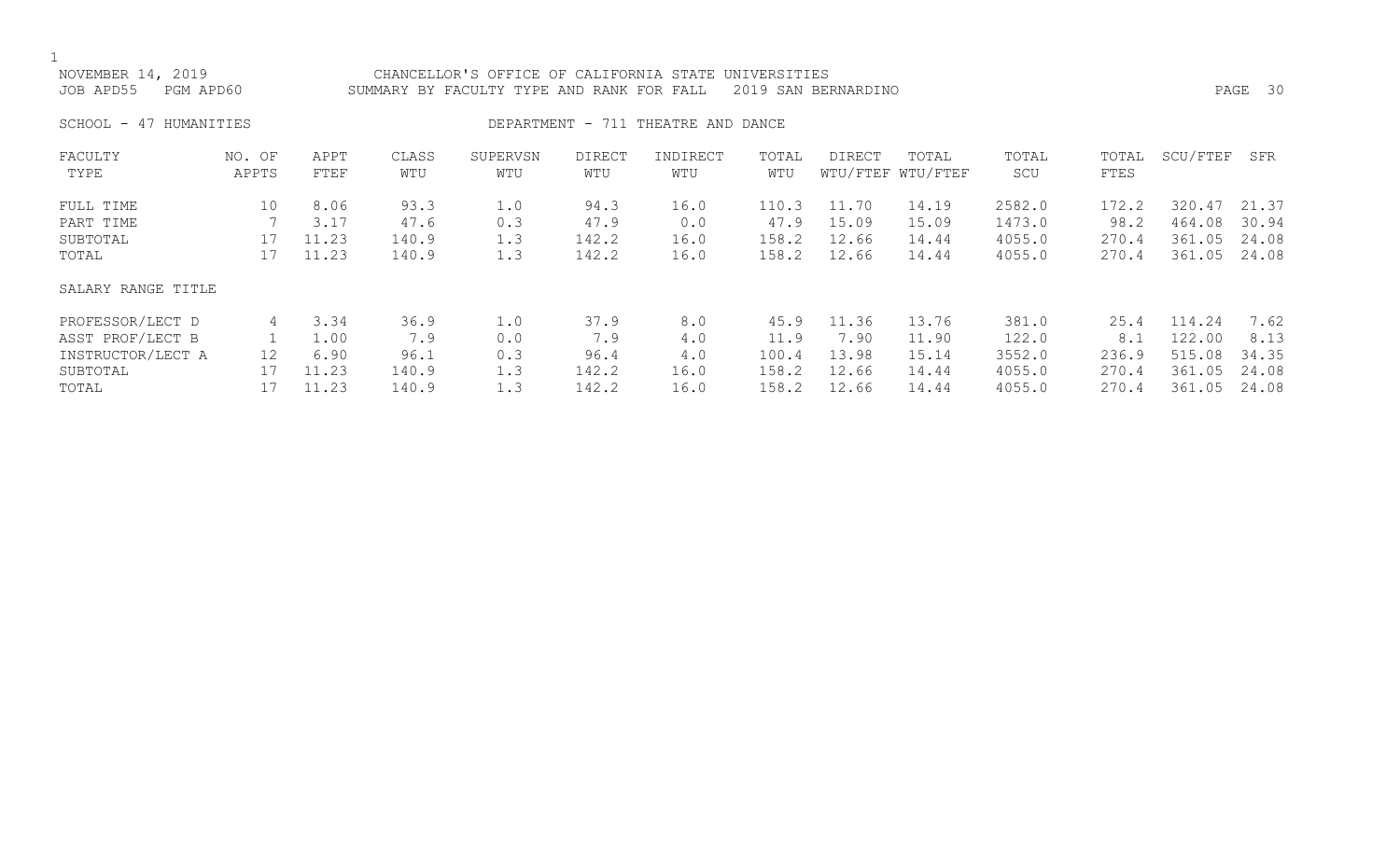NOVEMBER 14, 2019 CHANCELLOR'S OFFICE OF CALIFORNIA STATE UNIVERSITIES JOB APD55 PGM APD60 SUMMARY BY FACULTY TYPE AND RANK FOR FALL 2019 SAN BERNARDINO PAGE 31

SCHOOL - 47 HUMANITIES

| FACULTY            | NO. OF          | APPT   | CLASS  | SUPERVSN | <b>DIRECT</b> | INDIRECT | TOTAL  | <b>DIRECT</b> | TOTAL             | TOTAL   | TOTAL  | SCU/FTEF | SFR   |
|--------------------|-----------------|--------|--------|----------|---------------|----------|--------|---------------|-------------------|---------|--------|----------|-------|
| TYPE               | APPTS           | FTEF   | WTU    | WTU      | WTU           | WTU      | WTU    |               | WTU/FTEF WTU/FTEF | SCU     | FTES   |          |       |
| FULL TIME          | 128             | 103.10 | 1243.1 | 78.6     | 1371.7        | 230.7    | 1602.4 | 13.30         | 15.54             | 36136.0 | 2423.0 | 350.49   | 23.50 |
| PART TIME          | 146             | 67.01  | 965.8  | 21.1     | 990.9         | 18.0     | 1008.9 | 14.79         | 15.06             | 26445.0 | 1765.5 | 394.64   | 26.35 |
| SUBTOTAL           | 274             | 170.11 | 2208.9 | 99.7     | 2362.6        | 248.7    | 2611.3 | 13.89         | 15.35             | 62581.0 | 4188.5 | 367.88   | 24.62 |
| OTHER              |                 | 0.00   | 7.8    | 4.5      | 12.3          | 0.0      | 12.3   | 0.00          | 0.00              | 65.0    | 4.6    | 0.00     | 0.00  |
| TOTAL              | 281             | 170.11 | 2216.7 | 104.2    | 2374.9        | 248.7    | 2623.6 | 13.96         | 15.42             | 62646.0 | 4193.0 | 368.27   | 24.65 |
| SALARY RANGE TITLE |                 |        |        |          |               |          |        |               |                   |         |        |          |       |
| PROFESSOR/LECT D   | 50              | 33.82  | 309.1  | 29.9     | 377.0         | 125.7    | 502.7  | 11.15         | 14.86             | 9787.0  | 660.5  | 289.37   | 19.53 |
| ASSOC PROF/LECT C  | 12 <sup>°</sup> | 7.05   | 92.1   | 17.4     | 113.5         | 44.0     | 157.5  | 16.09         | 22.33             | 2630.0  | 175.8  | 372.94   | 24.93 |
| ASST PROF/LECT B   | 19              | 18.37  | 175.1  | 9.7      | 188.8         | 50.0     | 238.8  | 10.28         | 13.00             | 3957.0  | 269.5  | 215.39   | 14.67 |
| INSTRUCTOR/LECT A  | 163             | 98.68  | 1472.4 | 36.4     | 1508.8        | 25.0     | 1533.8 | 15.29         | 15.54             | 41667.0 | 2780.1 | 422.26   | 28.17 |
| TCHNG ASSOCIATE    | 24              | 9.12   | 129.2  | 6.1      | 143.3         | 0.0      | 143.3  | 15.72         | 15.72             | 3780.0  | 252.3  | 414.56   | 27.67 |
| SUBTOTAL           | 268             | 167.04 | 2177.9 | 99.5     | 2331.4        | 244.7    | 2576.1 | 13.96         | 15.42             | 61821.0 | 4138.0 | 370.10   | 24.77 |
| ADMINISTRATOR      | 3               | 0.53   | 8.0    | 0.3      | 8.3           | 0.0      | 8.3    | 15.54         | 15.54             | 150.0   | 10.0   | 280.90   | 18.73 |
| OTHER              | 10              | 2.54   | 30.8   | 4.4      | 35.2          | 4.0      | 39.2   | 13.87         | 15.45             | 675.0   | 45.0   | 265.96   | 17.73 |
| SUBTOTAL           | 13              | 3.07   | 38.8   | 4.7      | 43.5          | 4.0      | 47.5   | 14.16         | 15.46             | 825.0   | 55.0   | 268.55   | 17.90 |
| TOTAL              | 281             | 170.11 | 2216.7 | 104.2    | 2374.9        | 248.7    | 2623.6 | 13.96         | 15.42             | 62646.0 | 4193.0 | 368.27   | 24.65 |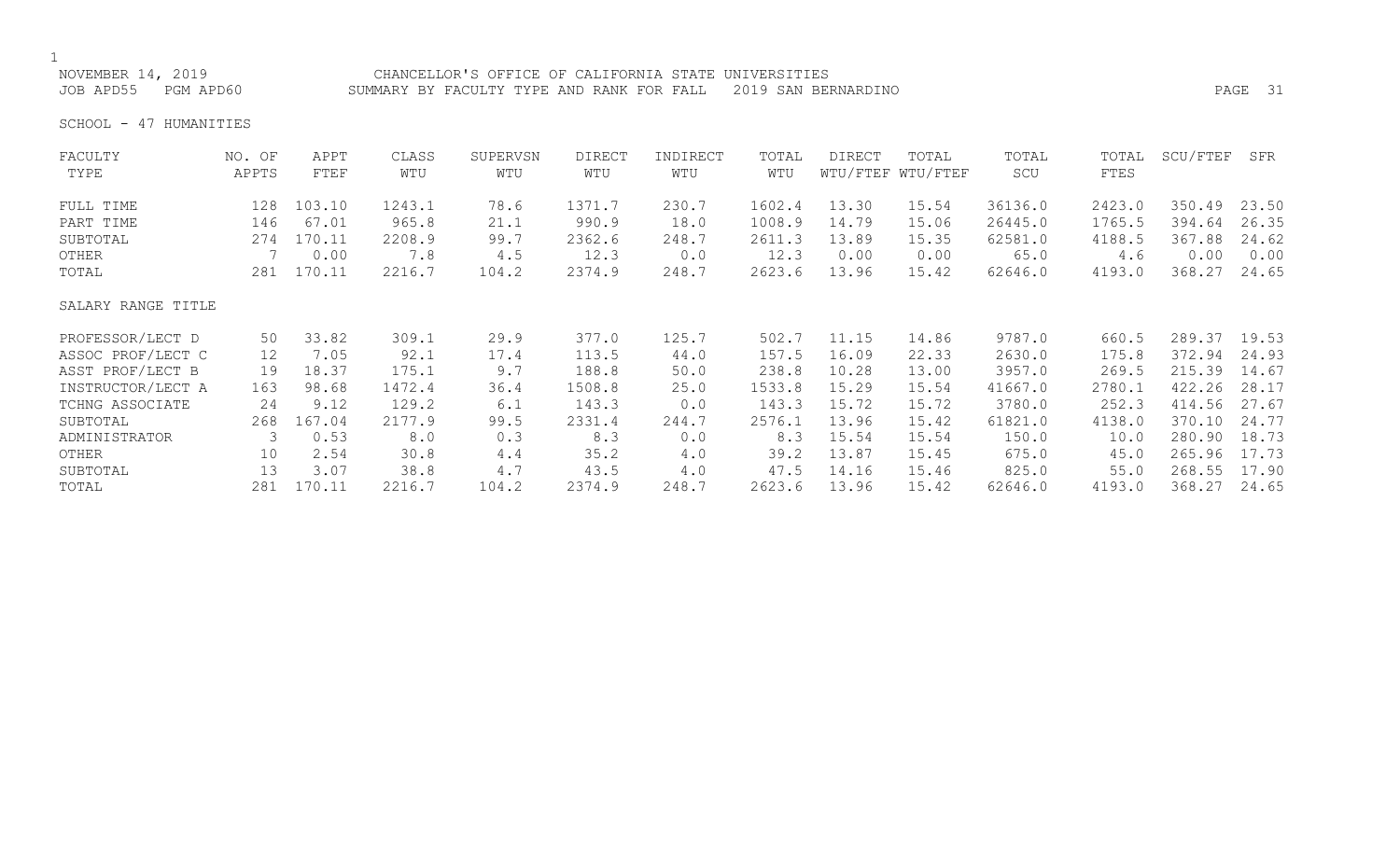NOVEMBER 14, 2019 CHANCELLOR'S OFFICE OF CALIFORNIA STATE UNIVERSITIES JOB APD55 PGM APD60 SUMMARY BY FACULTY TYPE AND RANK FOR FALL 2019 SAN BERNARDINO PAGE 32

### SCHOOL - 50 EDUCATION **DEPARTMENT - 242 EDUCATIONAL PSYCHOLOGY**

| FACULTY<br>TYPE                             | NO. OF<br>APPTS     | APPT<br>FTEF                    | CLASS<br>WTU                  | SUPERVSN<br>WTU             | <b>DIRECT</b><br>WTU           | INDIRECT<br>WTU            | TOTAL<br>WTU                   | <b>DIRECT</b>                   | TOTAL<br>WTU/FTEF WTU/FTEF      | TOTAL<br>SCU                      | TOTAL<br>FTES                  | SCU/FTEF                           | SFR                             |
|---------------------------------------------|---------------------|---------------------------------|-------------------------------|-----------------------------|--------------------------------|----------------------------|--------------------------------|---------------------------------|---------------------------------|-----------------------------------|--------------------------------|------------------------------------|---------------------------------|
| FULL TIME<br>PART TIME<br>SUBTOTAL<br>OTHER | 19<br>33<br>52<br>2 | 14.56<br>10.20<br>24.76<br>0.00 | 150.2<br>96.0<br>246.2<br>0.0 | 11.0<br>71.3<br>82.3<br>0.0 | 165.2<br>167.3<br>332.5<br>0.0 | 70.0<br>0.0<br>70.0<br>0.0 | 235.2<br>167.3<br>402.5<br>0.0 | 11.35<br>16.40<br>13.43<br>0.00 | 16.15<br>16.40<br>16.26<br>0.00 | 2770.0<br>2507.0<br>5277.0<br>0.0 | 215.4<br>196.3<br>411.7<br>0.0 | 190.25<br>245.76<br>213.12<br>0.00 | 14.80<br>19.24<br>16.63<br>0.00 |
| TOTAL                                       | 54                  | 24.76                           | 246.2                         | 82.3                        | 332.5                          | 70.0                       | 402.5                          | 13.43                           | 16.26                           | 5277.0                            | 411.7                          | 213.12                             | 16.63                           |
| SALARY RANGE TITLE                          |                     |                                 |                               |                             |                                |                            |                                |                                 |                                 |                                   |                                |                                    |                                 |
| PROFESSOR/LECT D                            | 9                   | 5.50                            | 58.2                          | 4.0                         | 66.2                           | 35.0                       | 101.2                          | 12.03                           | 18.39                           | 996.0                             | 75.3                           | 181.03                             | 13.68                           |
| ASSOC PROF/LECT C                           |                     | 0.00                            | 0.0                           | 0.0                         | 0.0                            | 0.0                        | 0.0                            | 0.00                            | 0.00                            | 0.0                               | 0.0                            | 0.00                               | 0.00                            |
| ASST PROF/LECT B                            | 8                   | 7.05                            | 60.0                          | 7.0                         | 67.0                           | 20.0                       | 87.0                           | 9.50                            | 12.34                           | 1102.0                            | 87.2                           | 156.25                             | 12.36                           |
| INSTRUCTOR/LECT A                           | 36                  | 12.21                           | 128.0                         | 71.3                        | 199.3                          | 15.0                       | 214.3                          | 16.33                           | 17.56                           | 3179.0                            | 249.3                          | 260.45                             | 20.42                           |
| SUBTOTAL                                    | 54                  | 24.76                           | 246.2                         | 82.3                        | 332.5                          | 70.0                       | 402.5                          | 13.43                           | 16.26                           | 5277.0                            | 411.7                          | 213.12                             | 16.63                           |
| TOTAL                                       | 54                  | 24.76                           | 246.2                         | 82.3                        | 332.5                          | 70.0                       | 402.5                          | 13.43                           | 16.26                           | 5277.0                            | 411.7                          | 213.12                             | 16.63                           |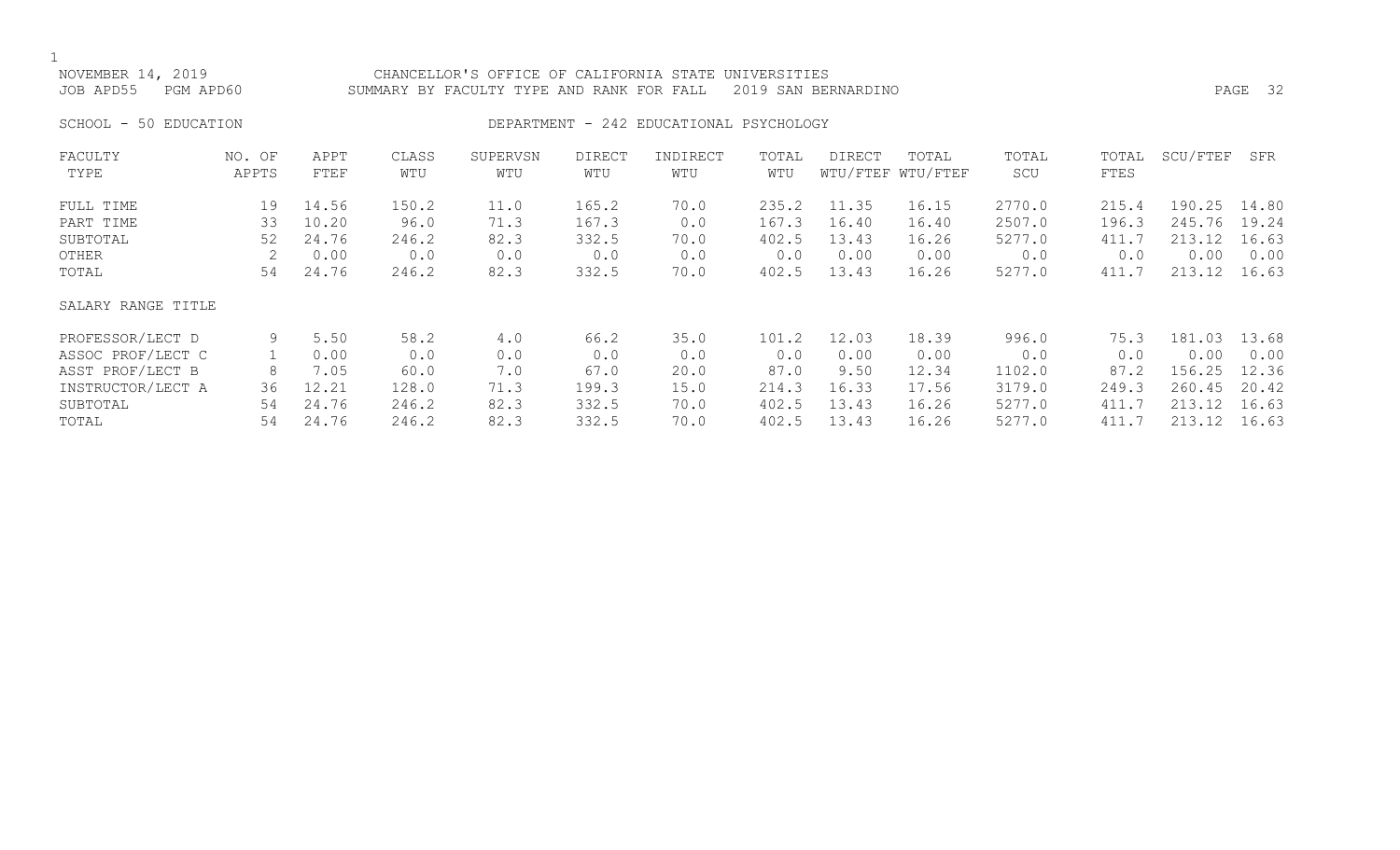1<br>NOVEMBER 14, 2019 CHANCELLOR'S OFFICE OF CALIFORNIA STATE UNIVERSITIES JOB APD55 PGM APD60 SUMMARY BY FACULTY TYPE AND RANK FOR FALL 2019 SAN BERNARDINO PAGE 33 SCHOOL - 50 EDUCATION **DEPARTMENT - 245 TEACHER PREPARATION** FACULTY NO. OF APPT CLASS SUPERVSN DIRECT INDIRECT TOTAL DIRECT TOTAL TOTAL TOTAL SCU/FTEF SFR WTU/FTEF WTU/FTEF FULL TIME 12 8.14 72.8 21.6 94.4 52.0 146.4 11.60 17.99 1058.0 84.3 129.98 10.35 PART TIME 18 6.39 67.6 5.3 72.9 13.5 86.4 11.41 13.52 790.0 62.3 123.63 9.75<br>SUBTOTAL 30 14.53 140.4 26.9 167.3 65.5 232.8 11.51 16.02 1848.0 146.6 127.19 10.09 SUBTOTAL 30 14.53 140.4 26.9 167.3 65.5 232.8 11.51 16.02 1848.0 146.6 127.19 10.09 146.6 127.19 10.09 SALARY RANGE TITLE

| PROFESSOR/LECT D  |    | 2.67  | 22.0  | 4.0  | 26.0  | 40.0 | 66.0  | 9.75  | 24.74 | 248.0  | 20.5  | 92.95        | 7.69  |
|-------------------|----|-------|-------|------|-------|------|-------|-------|-------|--------|-------|--------------|-------|
| ASSOC PROF/LECT C |    | 2.66  | 32.8  | 10.3 | 43.1  | 6.0  | 49.1  | 16.18 | 18.43 | 485.0  | 40.4  | 182.06 15.15 |       |
| ASST PROF/LECT B  |    | 2.00  | 14.0  | 0.0  | 14.0  | 8.0  | 22.0  | .00   | 11.00 | 116.0  | 8.9   | 58.00        | 4.47  |
| INSTRUCTOR/LECT A |    | 7.20  | 71.6  | 12.6 | 84.2  | 11.5 | 95.7  | 11.70 | 13.30 | 999.0  | 76.7  | 138.79 10.66 |       |
| SUBTOTAL          | 30 | 14.53 | 140.4 | 26.9 | 167.3 | 65.5 | 232.8 | 11.51 | 16.02 | 1848.0 | 146.6 | 127.19 10.09 |       |
| TOTAL             | 30 | 14.53 | 140.4 | 26.9 | 167.3 | 65.5 | 232.8 | 11.51 | 16.02 | 1848.0 | 146.6 | 127.<br>.19  | 10.09 |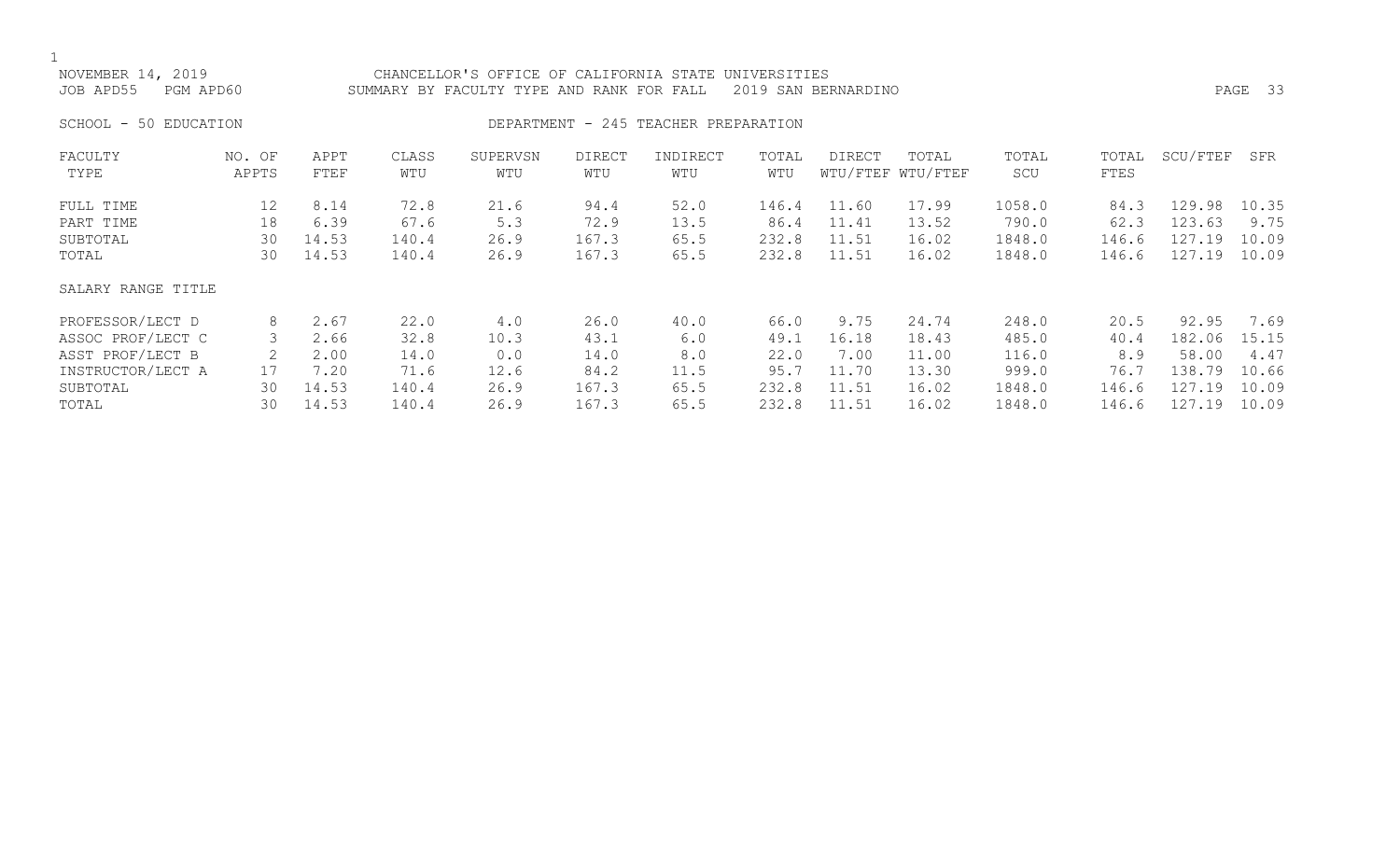NOVEMBER 14, 2019 CHANCELLOR'S OFFICE OF CALIFORNIA STATE UNIVERSITIES JOB APD55 PGM APD60 SUMMARY BY FACULTY TYPE AND RANK FOR FALL 2019 SAN BERNARDINO PAGE 34

SCHOOL - 50 EDUCATION **DEPARTMENT - 701 TEACHER EDUCATION** 

| FACULTY            | NO. OF | APPT  | CLASS | SUPERVSN | <b>DIRECT</b> | INDIRECT | TOTAL | <b>DIRECT</b> | TOTAL             | TOTAL  | TOTAL | SCU/FTEF | SFR   |
|--------------------|--------|-------|-------|----------|---------------|----------|-------|---------------|-------------------|--------|-------|----------|-------|
| TYPE               | APPTS  | FTEF  | WTU   | WTU      | WTU           | WTU      | WTU   |               | WTU/FTEF WTU/FTEF | SCU    | FTES  |          |       |
| FULL TIME          | 19     | 14.92 | 120.0 | 10.7     | 130.7         | 55.0     | 185.7 | 8.76          | 12.45             | 2460.0 | 167.6 | 164.93   | 11.24 |
| PART TIME          | 47     | 13.24 | 143.0 | 57.0     | 200.0         | 10.0     | 210.0 | 15.11         | 15.87             | 3076.0 | 211.6 | 232.40   | 15.99 |
| SUBTOTAL           | 66     | 28.15 | 263.0 | 67.7     | 330.7         | 65.0     | 395.7 | 11.75         | 14.06             | 5536.0 | 379.3 | 196.65   | 13.47 |
| OTHER              |        | 0.00  | 0.0   | 0.0      | 0.0           | 0.0      | 0.0   | 0.00          | 0.00              | 0.0    | 0.0   | 0.00     | 0.00  |
| TOTAL              | 67     | 28.15 | 263.0 | 67.7     | 330.7         | 65.0     | 395.7 | 11.75         | 14.06             | 5536.0 | 379.3 | 196.65   | 13.47 |
| SALARY RANGE TITLE |        |       |       |          |               |          |       |               |                   |        |       |          |       |
| PROFESSOR/LECT D   | 15     | 9.33  | 80.0  | 4.0      | 84.0          | 38.0     | 122.0 | 9.00          | 13.07             | 1600.0 | 110.8 | 171.45   | 11.87 |
| ASSOC PROF/LECT C  |        | 0.00  | 0.0   | 0.0      | 0.0           | 0.0      | 0.0   | 0.00          | 0.00              | 0.0    | 0.0   | 0.00     | 0.00  |
| ASST PROF/LECT B   |        | 5.00  | 36.0  | 6.7      | 42.7          | 20.0     | 62.7  | 8.54          | 12.54             | 804.0  | 53.8  | 160.80   | 10.75 |
| INSTRUCTOR/LECT A  | 46     | 13.82 | 147.0 | 57.0     | 204.0         | 7.0      | 211.0 | 14.76         | 15.27             | 3132.0 | 214.7 | 226.64   | 15.54 |
| SUBTOTAL           | 67     | 28.15 | 263.0 | 67.7     | 330.7         | 65.0     | 395.7 | 11.75         | 14.06             | 5536.0 | 379.3 | 196.65   | 13.47 |
| TOTAL              | 67     | 28.15 | 263.0 | 67.7     | 330.7         | 65.0     | 395.7 | 11.75         | 14.06             | 5536.0 | 379.3 | 196.65   | 13.47 |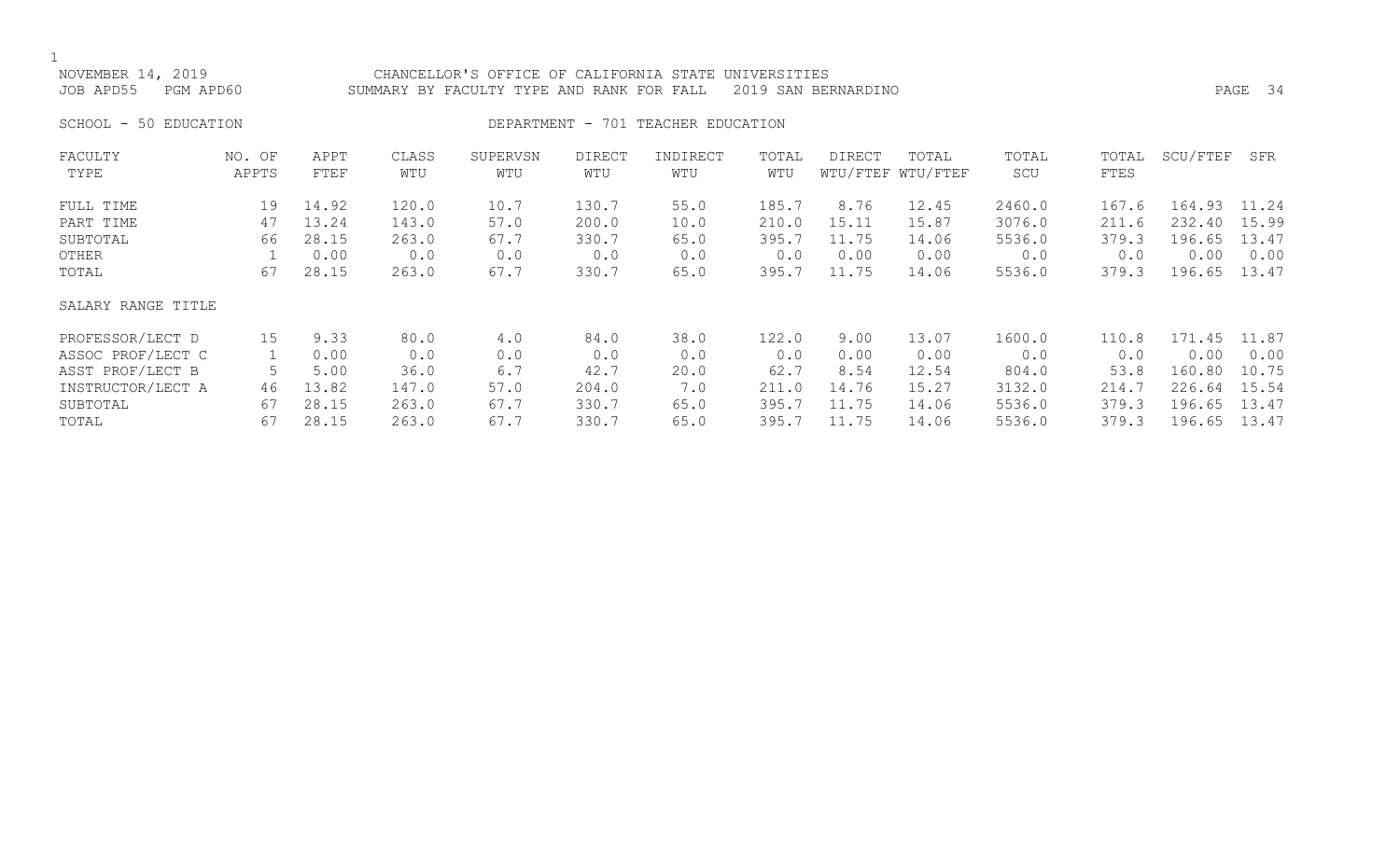NOVEMBER 14, 2019 CHANCELLOR'S OFFICE OF CALIFORNIA STATE UNIVERSITIES JOB APD55 PGM APD60 SUMMARY BY FACULTY TYPE AND RANK FOR FALL 2019 SAN BERNARDINO PAGE 35

SCHOOL - 50 EDUCATION

| FACULTY            | NO. OF | APPT  | CLASS | SUPERVSN | DIRECT | INDIRECT | TOTAL  | DIRECT | TOTAL             | TOTAL   | TOTAL | SCU/FTEF     | SFR   |
|--------------------|--------|-------|-------|----------|--------|----------|--------|--------|-------------------|---------|-------|--------------|-------|
| TYPE               | APPTS  | FTEF  | WTU   | WTU      | WTU    | WTU      | WTU    |        | WTU/FTEF WTU/FTEF | SCU     | FTES  |              |       |
| FULL TIME          | 50     | 37.62 | 343.0 | 43.3     | 390.3  | 177.0    | 567.3  | 10.38  | 15.08             | 6288.0  | 467.3 | 167.17       | 12.42 |
| PART TIME          | 98     | 29.83 | 306.6 | 133.6    | 440.2  | 23.5     | 463.7  | 14.76  | 15.55             | 6373.0  | 470.2 | 213.67       | 15.76 |
| SUBTOTAL           | 148    | 67.44 | 649.6 | 176.9    | 830.5  | 200.5    | 1031.0 | 12.31  | 15.29             | 12661.0 | 937.5 | 187.73       | 13.90 |
| OTHER              |        | 0.00  | 0.0   | 0.0      | 0.0    | 0.0      | 0.0    | 0.00   | 0.00              | 0.0     | 0.0   | 0.00         | 0.00  |
| TOTAL              | 151    | 67.44 | 649.6 | 176.9    | 830.5  | 200.5    | 1031.0 | 12.31  | 15.29             | 12661.0 | 937.5 | 187.73       | 13.90 |
| SALARY RANGE TITLE |        |       |       |          |        |          |        |        |                   |         |       |              |       |
| PROFESSOR/LECT D   | 32     | 17.50 | 160.2 | 12.0     | 176.2  | 113.0    | 289.2  | 10.07  | 16.52             | 2844.0  | 206.6 | 162.50 11.80 |       |
| ASSOC PROF/LECT C  | 5.     | 2.66  | 32.8  | 10.3     | 43.1   | 6.0      | 49.1   | 16.18  | 18.43             | 485.0   | 40.4  | 182.06       | 15.15 |
| ASST PROF/LECT B   | 15     | 14.05 | 110.0 | 13.7     | 123.7  | 48.0     | 171.7  | 8.80   | 12.22             | 2022.0  | 149.9 | 143.88       | 10.66 |
| INSTRUCTOR/LECT A  | 99     | 33.22 | 346.6 | 140.9    | 487.5  | 33.5     | 521.0  | 14.67  | 15.68             | 7310.0  | 540.7 | 220.03       | 16.27 |
| SUBTOTAL           | 151    | 67.44 | 649.6 | 176.9    | 830.5  | 200.5    | 1031.0 | 12.31  | 15.29             | 12661.0 | 937.5 | 187.73       | 13.90 |
| TOTAL              | 151    | 67.44 | 649.6 | 176.9    | 830.5  | 200.5    | 1031.0 | 12.31  | 15.29             | 12661.0 | 937.5 | 187.73       | 13.90 |
|                    |        |       |       |          |        |          |        |        |                   |         |       |              |       |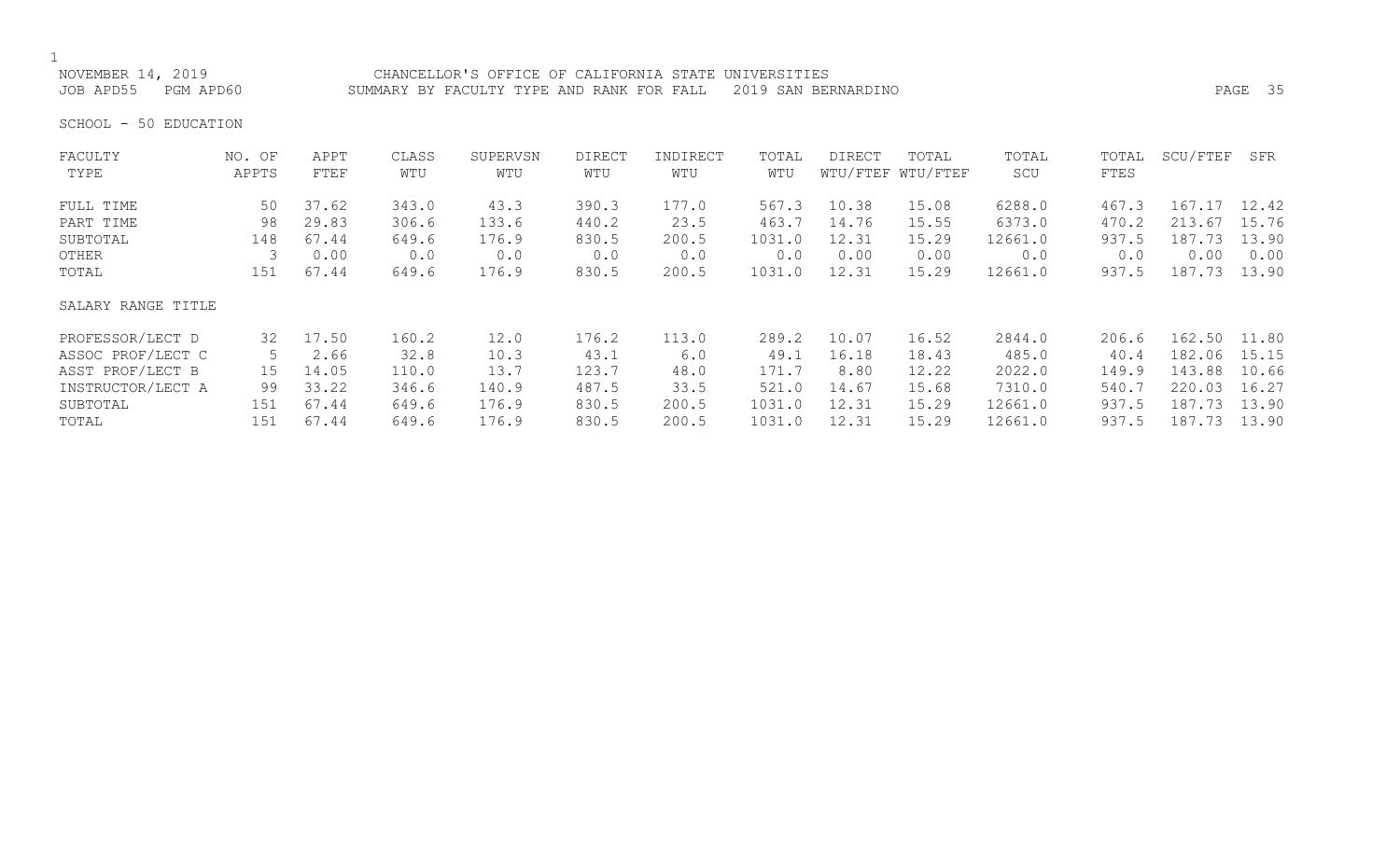| NOVEMBER 14, 2019<br>JOB APD55<br>PGM APD60 | CHANCELLOR'S OFFICE OF CALIFORNIA STATE UNIVERSITIES<br>SUMMARY BY FACULTY TYPE AND RANK FOR FALL |       |       |          | 2019 SAN BERNARDINO      |          |       |        |                   | 36<br>PAGE |       |          |       |
|---------------------------------------------|---------------------------------------------------------------------------------------------------|-------|-------|----------|--------------------------|----------|-------|--------|-------------------|------------|-------|----------|-------|
| SCHOOL - 66 NATURAL SCI AND MATH            |                                                                                                   |       |       |          | DEPARTMENT - 145 BIOLOGY |          |       |        |                   |            |       |          |       |
| FACULTY                                     | NO. OF                                                                                            | APPT  | CLASS | SUPERVSN | <b>DIRECT</b>            | INDIRECT | TOTAL | DIRECT | TOTAL             | TOTAL      | TOTAL | SCU/FTEF | SFR   |
| TYPE                                        | APPTS                                                                                             | FTEF  | WTU   | WTU      | WTU                      | WTU      | WTU   |        | WTU/FTEF WTU/FTEF | SCU        | FTES  |          |       |
| FULL TIME                                   | 19                                                                                                | 16.73 | 132.0 | 16.6     | 181.6                    | 57.0     | 238.6 | 10.86  | 14.26             | 7395.0     | 496.1 | 442.05   | 29.65 |
| PART TIME                                   | 30                                                                                                | 11.40 | 154.0 | 0.0      | 158.0                    | 11.5     | 169.5 | 13.86  | 14.87             | 3863.0     | 257.5 | 338.86   | 22.59 |
| SUBTOTAL                                    | 49                                                                                                | 28.13 | 286.0 | 16.6     | 339.6                    | 68.5     | 408.1 | 12.07  | 14.51             | 11258.0    | 753.6 | 400.23   | 26.79 |
| TOTAL                                       | 49                                                                                                | 28.13 | 286.0 | 16.6     | 339.6                    | 68.5     | 408.1 | 12.07  | 14.51             | 11258.0    | 753.6 | 400.23   | 26.79 |
| SALARY RANGE TITLE                          |                                                                                                   |       |       |          |                          |          |       |        |                   |            |       |          |       |
| PROFESSOR/LECT D                            | 11                                                                                                | 8.23  | 60.2  | 11.5     | 91.7                     | 36.0     | 127.7 | 11.14  | 15.52             | 4171.0     | 280.5 | 506.93   | 34.09 |
| ASSOC PROF/LECT C                           | 3                                                                                                 | 3.00  | 26.6  | 1.9      | 37.5                     | 0.0      | 37.5  | 12.49  | 12.49             | 562.0      | 37.7  | 187.21   | 12.56 |
| ASST PROF/LECT B                            | 4                                                                                                 | 4.00  | 29.2  | 3.2      | 32.4                     | 16.0     | 48.4  | 8.10   | 12.10             | 547.0      | 36.9  | 136.75   | 9.21  |
| INSTRUCTOR/LECT A                           | $12 \overline{ }$                                                                                 | 5.33  | 64.0  | 0.0      | 72.0                     | 9.0      | 81.0  | 13.50  | 15.19             | 4752.0     | 316.8 | 890.89   | 59.39 |
| TCHNG ASST/LECT L                           |                                                                                                   | 0.27  | 4.0   | 0.0      | 4.0                      | 0.0      | 4.0   | 14.93  | 14.93             | 48.0       | 3.2   | 179.10   | 11.94 |
| TCHNG ASSOCIATE                             | 18                                                                                                | 7.30  | 102.0 | 0.0      | 102.0                    | 7.5      | 109.5 | 13.98  | 15.01             | 1178.0     | 78.5  | 161.44   | 10.76 |
| SUBTOTAL                                    | 49                                                                                                | 28.13 | 286.0 | 16.6     | 339.6                    | 68.5     | 408.1 | 12.07  | 14.51             | 11258.0    | 753.6 | 400.23   | 26.79 |
| TOTAL                                       | 49                                                                                                | 28.13 | 286.0 | 16.6     | 339.6                    | 68.5     | 408.1 | 12.07  | 14.51             | 11258.0    | 753.6 | 400.23   | 26.79 |
|                                             |                                                                                                   |       |       |          |                          |          |       |        |                   |            |       |          |       |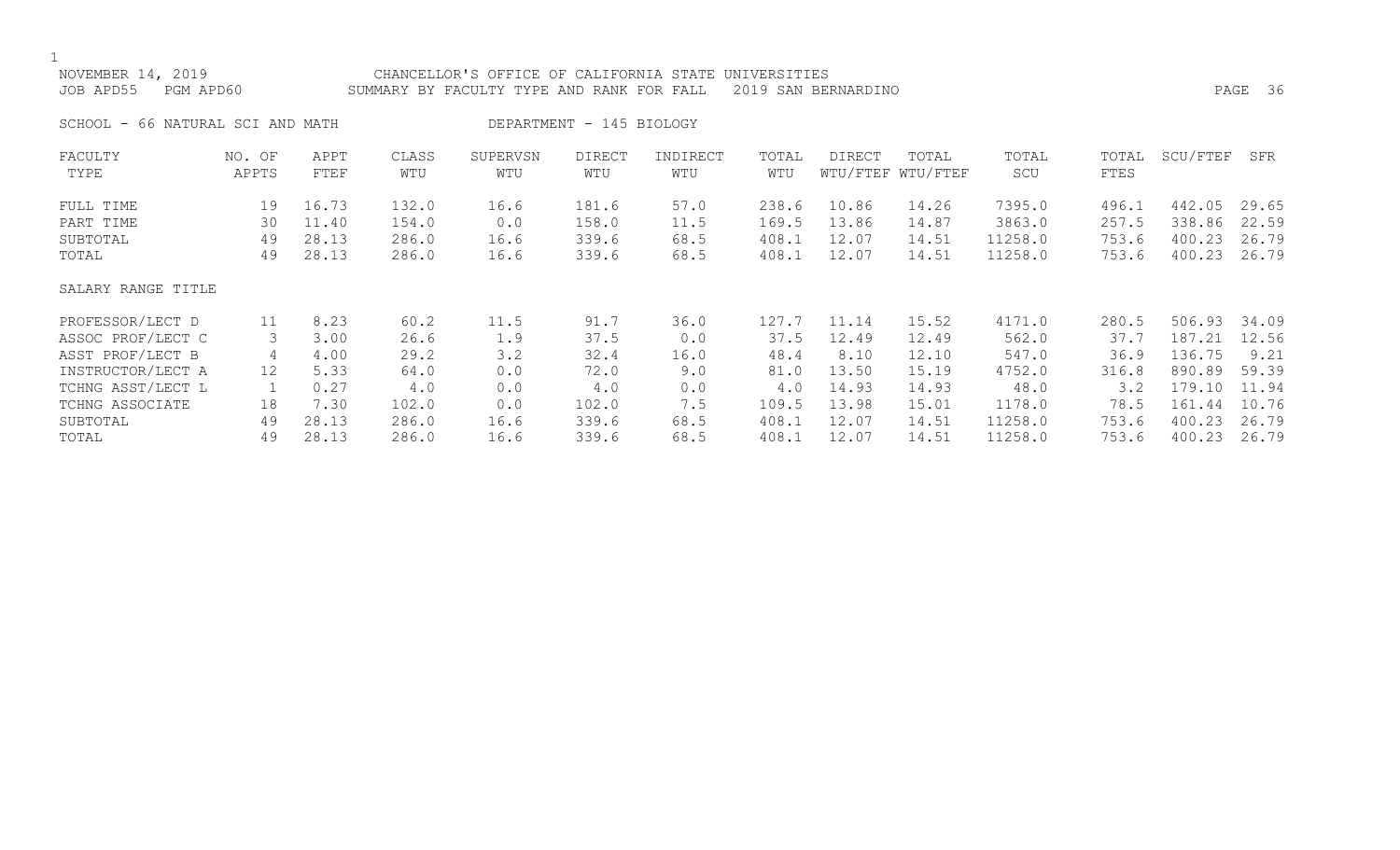1<br>NOVEMBER 14, 2019 CHANCELLOR'S OFFICE OF CALIFORNIA STATE UNIVERSITIES JOB APD55 PGM APD60 SUMMARY BY FACULTY TYPE AND RANK FOR FALL 2019 SAN BERNARDINO PAGE 37 SCHOOL - 66 NATURAL SCI AND MATH DEPARTMENT - 168 CHEMISTRY AND BIOCHEMISTRY FACULTY NO. OF APPT CLASS SUPERVSN DIRECT INDIRECT TOTAL DIRECT TOTAL TOTAL TOTAL SCU/FTEF SFR WTU/FTEF WTU/FTEF FULL TIME 12 10.18 96.0 8.6 107.6 31.0 138.6 10.57 13.61 5275.0 351.8 517.97 34.54 PART TIME 16 8.46 123.0 0.0 124.0 3.0 127.0 14.65 15.00 2636.0 175.7 311.44 20.76 SUBTOTAL 28 18.65 219.0 8.6 231.6 34.0 265.6 12.42 14.24 7911.0 527.5 424.23 28.29 527.5 424.23 28.29 SALARY RANGE TITLE PROFESSOR/LECT D 8 6.18 61.0 2.2 65.2 17.0 82.2 10.55 13.30 3374.0 224.9 545.78 36.38 ASSOC PROF/LECT C 1 1.00 11.0 0.0 11.0 1.0 12.0 10.99 11.99 555.0 37.0 554.45 36.96<br>ASST PROF/LECT B 3 3.00 24.0 6.4 31.4 13.0 44.4 10.46 14.80 1346.0 89.8 448.52 29.93 ASST PROF/LECT B 3 3.00 24.0 6.4 31.4 13.0 44.4 10.46 14.80 1346.0 89.8 448.52 29.93 INSTRUCTOR/LECT A 12 7.27 105.0 0.0 106.0 3.0 109.0 14.59 15.00 2437.0 162.5 335.44 22.36<br>TCHNG ASSOCIATE 3 1.20 18.0 0.0 18.0 0.0 18.0 15.01 15.01 199.0 13.3 165.97 11.07 TCHNG ASSOCIATE 3 1.20 18.0 0.0 18.0 0.0 18.0 15.01 15.01 199.0 13.3 165.97 11.07 SUBTOTAL 27 18.65 219.0 8.6 231.6 34.0 265.6 12.42 14.24 7911.0 527.5 424.23 28.29 OTHER 1 0.00 0.0 0.0 0.0 0.0 0.0 0.0 0.00 0.00 0.00 0.00 0.00 0.00 0.00 SUBTOTAL 1 0.00 0.0 0.0 0.0 0.0 0.0 0.00 0.00 0.0 0.0 0.00 0.00

TOTAL 28 18.65 219.0 8.6 231.6 34.0 265.6 12.42 14.24 7911.0 527.5 424.23 28.29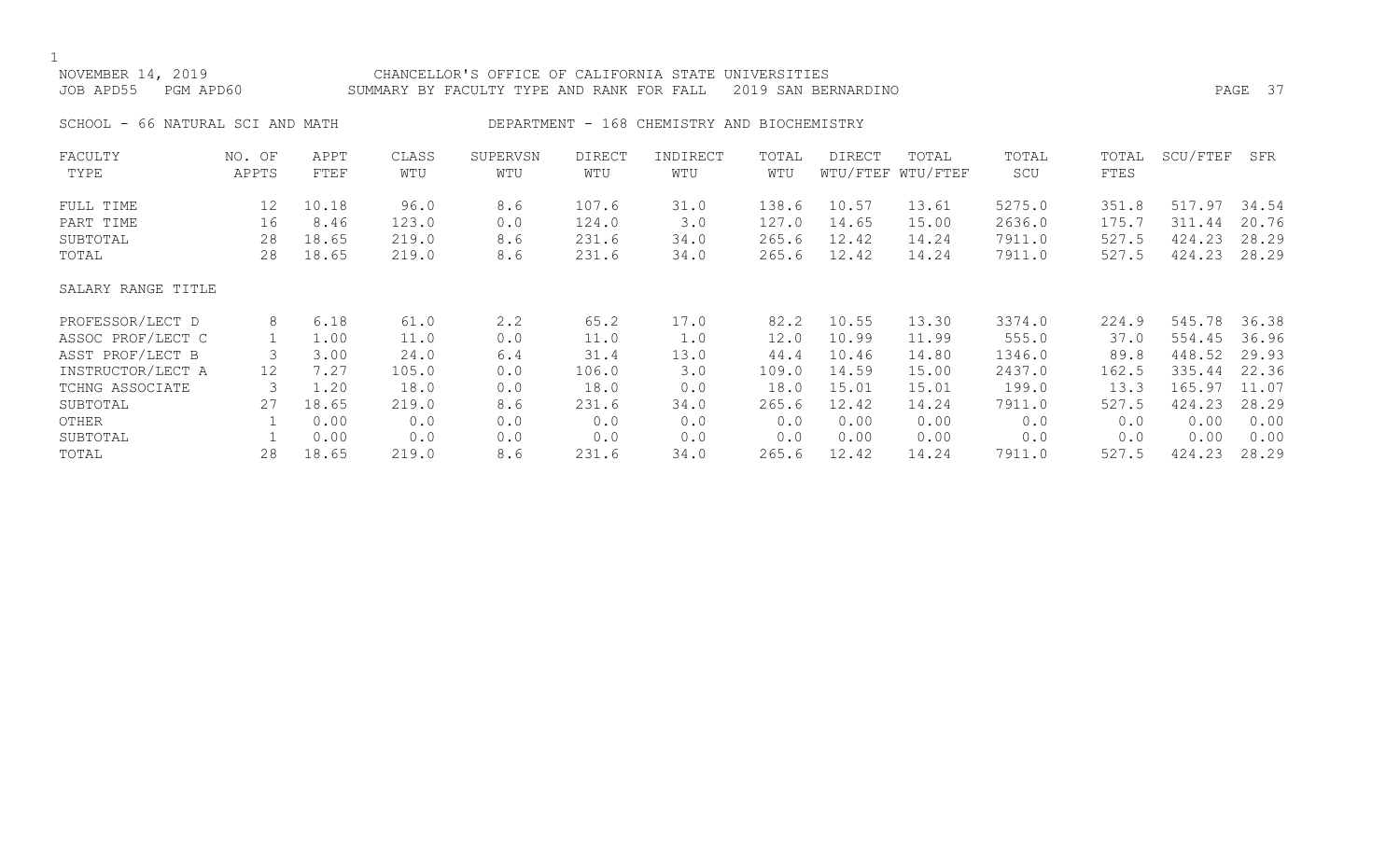| NOVEMBER 14, 2019<br>JOB APD55<br>PGM APD60 |        |       |       | CHANCELLOR'S OFFICE OF CALIFORNIA STATE UNIVERSITIES<br>2019 SAN BERNARDINO<br>SUMMARY BY FACULTY TYPE AND RANK FOR FALL |               |                                   |       |        |                   |        |       | PAGE 38  |       |  |
|---------------------------------------------|--------|-------|-------|--------------------------------------------------------------------------------------------------------------------------|---------------|-----------------------------------|-------|--------|-------------------|--------|-------|----------|-------|--|
| SCHOOL - 66 NATURAL SCI AND MATH            |        |       |       |                                                                                                                          |               | DEPARTMENT - 189 COMPUTER SCIENCE |       |        |                   |        |       |          |       |  |
| FACULTY                                     | NO. OF | APPT  | CLASS | SUPERVSN                                                                                                                 | <b>DIRECT</b> | INDIRECT                          | TOTAL | DIRECT | TOTAL             | TOTAL  | TOTAL | SCU/FTEF | SFR   |  |
| TYPE                                        | APPTS  | FTEF  | WTU   | WTU                                                                                                                      | WTU           | WTU                               | WTU   |        | WTU/FTEF WTU/FTEF | SCU    | FTES  |          |       |  |
| FULL TIME                                   | 12     | 10.93 | 97.5  | 2.9                                                                                                                      | 105.4         | 37.3                              | 142.7 | 9.64   | 13.05             | 4941.0 | 330.7 | 451.98   | 30.25 |  |
| PART TIME                                   | 11     | 4.76  | 53.1  | 4.7                                                                                                                      | 57.8          | 6.0                               | 63.8  | 12.15  | 13.41             | 1952.0 | 131.2 | 410.26   | 27.57 |  |
| SUBTOTAL                                    | 23     | 15.69 | 150.6 | 7.6                                                                                                                      | 163.2         | 43.3                              | 206.5 | 10.40  | 13.16             | 6893.0 | 461.9 | 439.32   | 29.44 |  |
| TOTAL                                       | 23     | 15.69 | 150.6 | 7.6                                                                                                                      | 163.2         | 43.3                              | 206.5 | 10.40  | 13.16             | 6893.0 | 461.9 | 439.32   | 29.44 |  |
| SALARY RANGE TITLE                          |        |       |       |                                                                                                                          |               |                                   |       |        |                   |        |       |          |       |  |
| PROFESSOR/LECT D                            | 9      | 6.08  | 52.8  | 7.0                                                                                                                      | 59.8          | 23.5                              | 83.3  | 9.83   | 13.70             | 2088.0 | 141.1 | 343.36   | 23.20 |  |
| ASSOC PROF/LECT C                           |        | 1.00  | 10.6  | 0.0                                                                                                                      | 10.6          | 1.4                               | 12.0  | 10.59  | 11.99             | 376.0  | 25.4  | 375.62   | 25.37 |  |
| ASST PROF/LECT B                            | 4      | 4.00  | 29.2  | 0.6                                                                                                                      | 29.8          | 17.4                              | 47.2  | 7.45   | 11.80             | 1196.0 | 79.9  | 299.00   | 19.98 |  |
| INSTRUCTOR/LECT A                           |        | 3.45  | 52.4  | 0.0                                                                                                                      | 57.4          | 1.0                               | 58.4  | 16.62  | 16.91             | 3081.0 | 205.4 | 892.01   | 59.47 |  |
| TCHNG ASSOCIATE                             |        | 0.87  | 1.3   | 0.0                                                                                                                      | 1.3           | 0.0                               | 1.3   | 1.50   | 1.50              | 32.0   | 2.1   | 36.91    | 2.46  |  |
| SUBTOTAL                                    | 22     | 15.40 | 146.3 | 7.6                                                                                                                      | 158.9         | 43.3                              | 202.2 | 10.32  | 13.13             | 6773.0 | 453.9 | 439.72   | 29.47 |  |
| OTHER                                       |        | 0.29  | 4.3   | 0.0                                                                                                                      | 4.3           | 0.0                               | 4.3   | 14.98  | 14.98             | 120.0  | 8.0   | 418.12   | 27.87 |  |
| SUBTOTAL                                    |        | 0.29  | 4.3   | 0.0                                                                                                                      | 4.3           | 0.0                               | 4.3   | 14.98  | 14.98             | 120.0  | 8.0   | 418.12   | 27.87 |  |
|                                             |        |       |       |                                                                                                                          |               |                                   |       |        |                   |        |       |          |       |  |

TOTAL 23 15.69 150.6 7.6 163.2 43.3 206.5 10.40 13.16 6893.0 461.9 439.32 29.44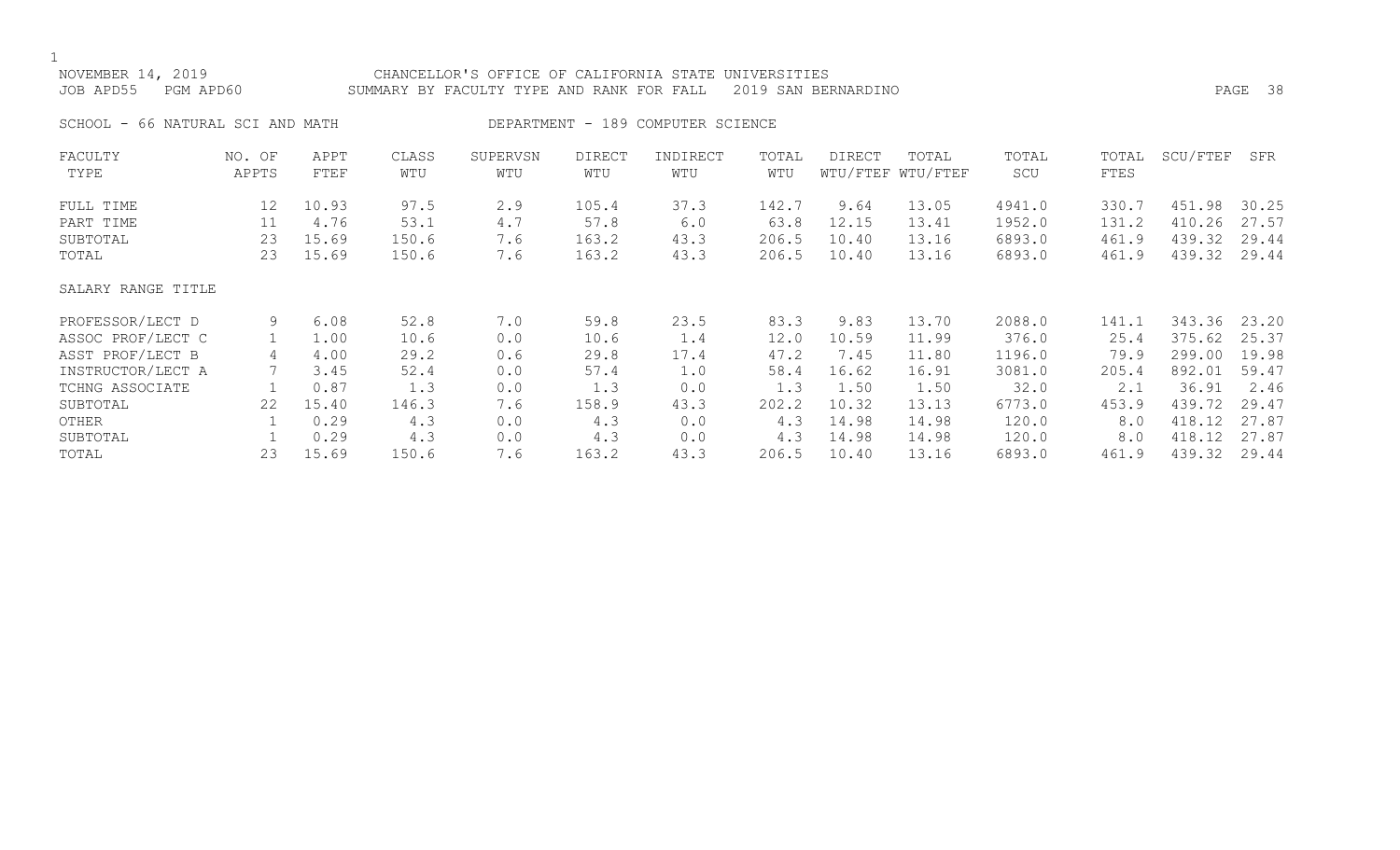| NOVEMBER 14, 2019<br>JOB APD55<br>PGM APD60 |                 |              |              | CHANCELLOR'S OFFICE OF CALIFORNIA STATE UNIVERSITIES<br>2019 SAN BERNARDINO<br>SUMMARY BY FACULTY TYPE AND RANK FOR FALL |                      |                                      |              |        |                            |              |               | 39<br>PAGE |       |  |  |
|---------------------------------------------|-----------------|--------------|--------------|--------------------------------------------------------------------------------------------------------------------------|----------------------|--------------------------------------|--------------|--------|----------------------------|--------------|---------------|------------|-------|--|--|
| SCHOOL - 66 NATURAL SCI AND MATH            |                 |              |              |                                                                                                                          |                      | DEPARTMENT - 308 GEOLOGICAL SCIENCES |              |        |                            |              |               |            |       |  |  |
| FACULTY<br>TYPE                             | NO. OF<br>APPTS | APPT<br>FTEF | CLASS<br>WTU | SUPERVSN<br>WTU                                                                                                          | <b>DIRECT</b><br>WTU | INDIRECT<br>WTU                      | TOTAL<br>WTU | DIRECT | TOTAL<br>WTU/FTEF WTU/FTEF | TOTAL<br>SCU | TOTAL<br>FTES | SCU/FTEF   | SFR   |  |  |
|                                             |                 |              |              |                                                                                                                          |                      |                                      |              |        |                            |              |               |            |       |  |  |
| FULL TIME                                   | 5               | 4.83         | 42.0         | 4.5                                                                                                                      | 57.5                 | 3.0                                  | 60.5         | 11.90  | 12.53                      | 1230.0       | 83.0          | 254.66     | 17.18 |  |  |
| PART TIME                                   | 11              | 4.92         | 64.0         | 0.5                                                                                                                      | 65.5                 | 2.0                                  | 67.5         | 13.32  | 13.73                      | 2587.0       | 172.5         | 526.24     | 35.10 |  |  |
| SUBTOTAL                                    | 16              | 9.75         | 106.0        | 5.0                                                                                                                      | 123.0                | 5.0                                  | 128.0        | 12.62  | 13.13                      | 3817.0       | 255.5         | 391.65     | 26.22 |  |  |
| OTHER                                       |                 | 0.00         | 0.0          | 1.3                                                                                                                      | 1.3                  | 0.0                                  | 1.3          | 0.00   | 0.00                       | 8.0          | 0.6           | 0.00       | 0.00  |  |  |
| TOTAL                                       | 17              | 9.75         | 106.0        | 6.3                                                                                                                      | 124.3                | 5.0                                  | 129.3        | 12.75  | 13.27                      | 3825.0       | 256.1         | 392.47     | 26.28 |  |  |
| SALARY RANGE TITLE                          |                 |              |              |                                                                                                                          |                      |                                      |              |        |                            |              |               |            |       |  |  |
| PROFESSOR/LECT D                            | 3               | 2.00         | 10.0         | 3.8                                                                                                                      | 23.8                 | $2 \cdot 0$                          | 25.8         | 11.90  | 12.90                      | 171.0        | 12.0          | 85.50      | 6.01  |  |  |
| ASSOC PROF/LECT C                           |                 | 1.00         | 12.0         | 0.7                                                                                                                      | 12.7                 | 0.0                                  | 12.7         | 12.73  | 12.73                      | 402.0        | 26.8          | 402.81     | 26.85 |  |  |
| ASST PROF/LECT B                            |                 | 0.83         | 10.0         | 1.0                                                                                                                      | 11.0                 | 0.0                                  | 11.0         | 13.21  | 13.21                      | 136.0        | 9.2           | 163.27     | 10.98 |  |  |
| INSTRUCTOR/LECT A                           |                 | 3.93         | 48.0         | 0.3                                                                                                                      | 49.3                 | 1.0                                  | 50.3         | 12.53  | 12.79                      | 2004.0       | 133.9         | 509.41     | 34.05 |  |  |
| TCHNG ASSOCIATE                             | 4               | 1.94         | 26.0         | 0.0                                                                                                                      | 27.0                 | 2.0                                  | 29.0         | 13.92  | 14.96                      | 1108.0       | 73.9          | 571.43     | 38.10 |  |  |
| SUBTOTAL                                    | 16              | 9.70         | 106.0        | 5.8                                                                                                                      | 123.8                | 5.0                                  | 128.8        | 12.76  | 13.27                      | 3821.0       | 255.8         | 393.76     | 26.36 |  |  |
| ADMINISTRATOR                               |                 | 0.04         | 0.0          | 0.5                                                                                                                      | 0.5                  | 0.0                                  | 0.5          | 11.90  | 11.90                      | 4.0          | 0.3           | 95.24      | 7.86  |  |  |

SUBTOTAL 1 0.04 0.0 0.5 0.5 0.0 0.5 11.90 11.90 4.0 0.3 95.24 7.86 TOTAL 17 9.75 106.0 6.3 124.3 5.0 129.3 12.75 13.27 3825.0 256.1 392.47 26.28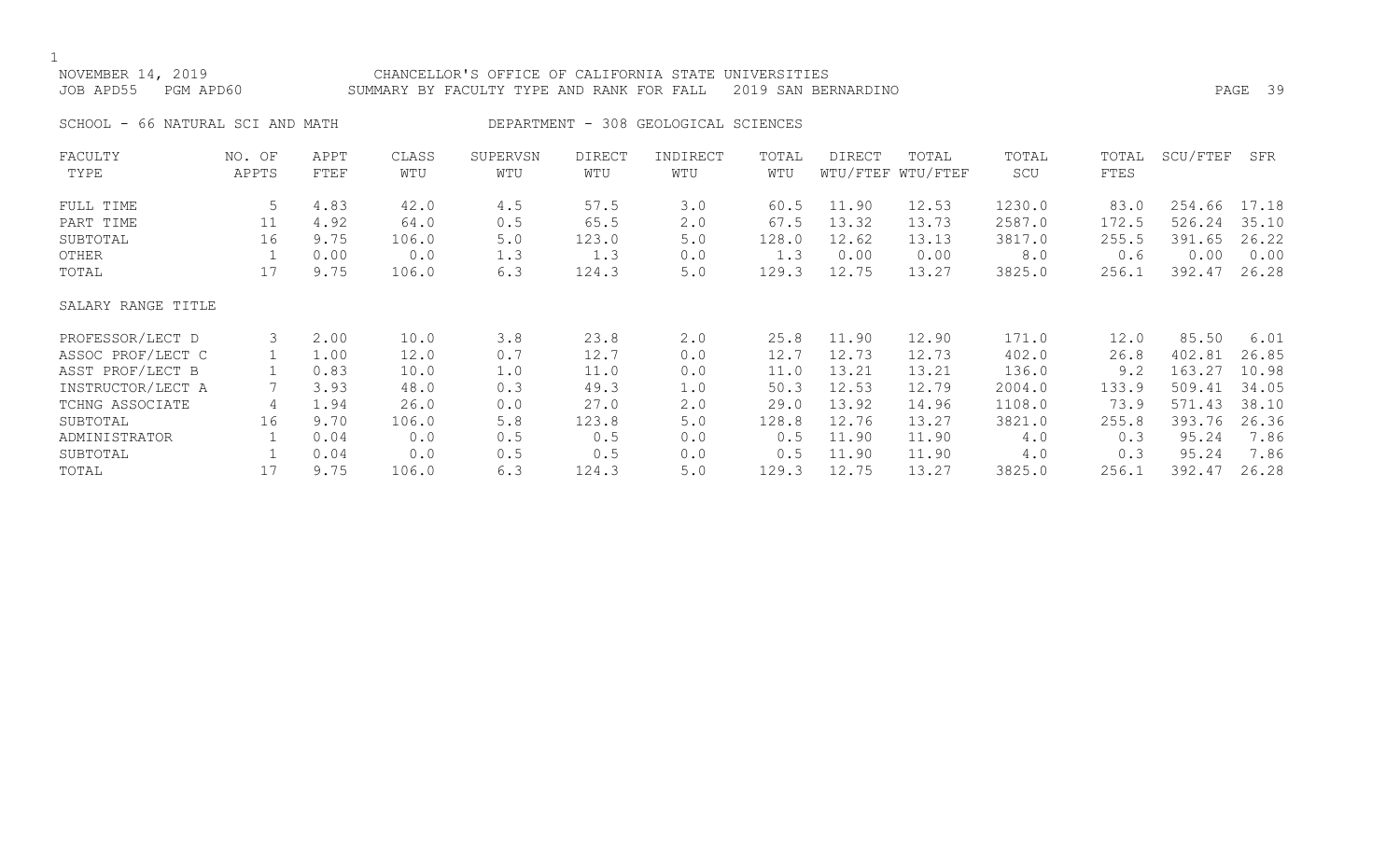| NOVEMBER 14, 2019<br>JOB APD55<br>PGM APD60 |                 |                |                | CHANCELLOR'S OFFICE OF CALIFORNIA STATE UNIVERSITIES<br>SUMMARY BY FACULTY TYPE AND RANK FOR FALL |                      |                                 |                | 2019 SAN BERNARDINO |                            |                  |                |                  | PAGE 40        |
|---------------------------------------------|-----------------|----------------|----------------|---------------------------------------------------------------------------------------------------|----------------------|---------------------------------|----------------|---------------------|----------------------------|------------------|----------------|------------------|----------------|
| SCHOOL - 66 NATURAL SCI AND MATH            |                 |                |                |                                                                                                   |                      | DEPARTMENT - 337 HEALTH SCIENCE |                |                     |                            |                  |                |                  |                |
| FACULTY<br>TYPE                             | NO. OF<br>APPTS | APPT<br>FTEF   | CLASS<br>WTU   | SUPERVSN<br>WTU                                                                                   | <b>DIRECT</b><br>WTU | INDIRECT<br>WTU                 | TOTAL<br>WTU   | DIRECT              | TOTAL<br>WTU/FTEF WTU/FTEF | TOTAL<br>SCU     | TOTAL<br>FTES  | SCU/FTEF         | SFR            |
| FULL TIME<br>PART TIME                      | 14<br>29        | 12.66<br>9.73  | 139.2<br>146.6 | 2.0<br>0.0                                                                                        | 143.2<br>146.6       | 24.0<br>10.0                    | 167.2<br>156.6 | 11.31<br>15.06      | 13.68<br>16.09             | 5279.6<br>4061.4 | 355.7<br>278.6 | 416.90<br>417.24 | 28.09<br>28.62 |
| SUBTOTAL<br>TOTAL                           | 43<br>43        | 22.40<br>22.40 | 285.8<br>285.8 | 2.0<br>2.0                                                                                        | 289.8<br>289.8       | 34.0<br>34.0                    | 323.8<br>323.8 | 12.94<br>12.94      | 14.72<br>14.72             | 9341.0<br>9341.0 | 634.2<br>634.2 | 417.05<br>417.05 | 28.32<br>28.32 |
| SALARY RANGE TITLE                          |                 |                |                |                                                                                                   |                      |                                 |                |                     |                            |                  |                |                  |                |
| PROFESSOR/LECT D                            | 5               | 2.67           | 28.2           | 2.0                                                                                               | 30.2                 | 10.0                            | 40.2           | 11.33               | 15.08                      | 1046.6           | 71.5           | 392.72           | 26.84          |
| ASSOC PROF/LECT C                           | 2               | 2.00           | 30.0           | 0.0                                                                                               | 30.0                 | 0.0                             | 30.0           | 15.01               | 15.01                      | 882.0            | 58.8           | 441.22           | 29.42          |
| ASST PROF/LECT B                            | 6               | 6.00           | 63.0           | 0.0                                                                                               | 63.0                 | 16.0                            | 79.0           | 10.50               | 13.17                      | 1677.0           | 113.7          | 279.50           | 18.95          |
| INSTRUCTOR/LECT A                           | 21              | 9.74           | 134.6          | 0.0                                                                                               | 136.6                | 8.0                             | 144.6          | 14.03               | 15.47                      | 5452.4           | 371.3          | 560.08           | 38.14          |
| TCHNG ASST/LECT L                           | 2               | 0.27           | 4.0            | 0.0                                                                                               | 4.0                  | 0.0                             | 4.0            | 15.04               | 15.04                      | 49.0             | 3.3            | 184.21           | 12.29          |
| TCHNG ASSOCIATE                             |                 | 1.73           | 26.0           | 0.0                                                                                               | 26.0                 | 0.0                             | 26.0           | 15.00               | 15.00                      | 234.0            | 15.6           | 135.03           | 9.00           |
| SUBTOTAL                                    | 43              | 22.40          | 285.8          | 2.0                                                                                               | 289.8                | 34.0                            | 323.8          | 12.94               | 14.72                      | 9341.0           | 634.2          | 417.05           | 28.32          |
| TOTAL                                       | 43              | 22.40          | 285.8          | 2.0                                                                                               | 289.8                | 34.0                            | 323.8          | 12.94               | 14.72                      | 9341.0           | 634.2          | 417.05           | 28.32          |

SUBTOTAL 43 22.40 285.8 2.0 289.8 34.0 323.8 12.94 14.72 9341.0 634.2 417.05 28.32 TOTAL 43 22.40 285.8 2.0 289.8 34.0 323.8 12.94 14.72 9341.0 634.2 417.05 28.32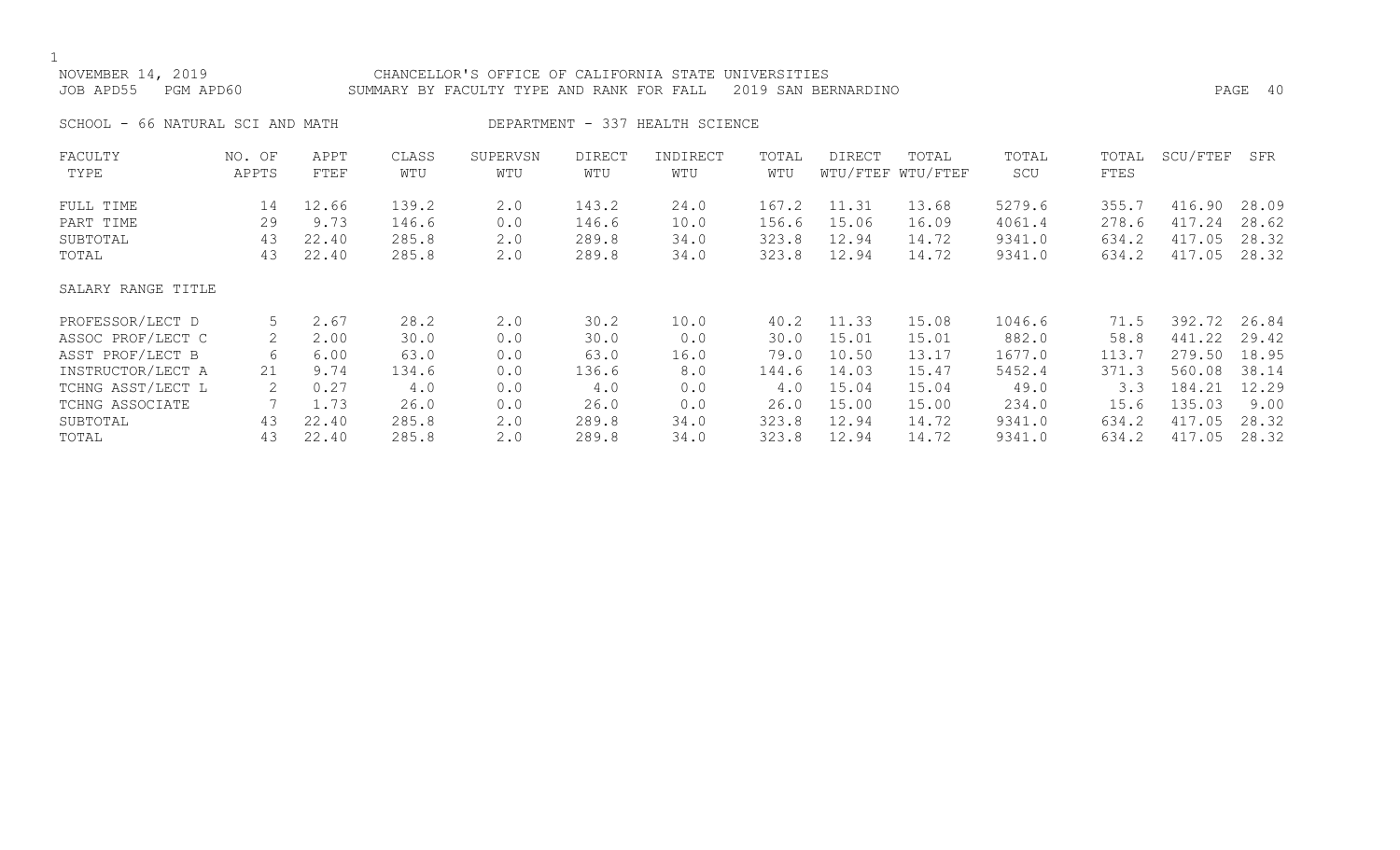### NOVEMBER 14, 2019 CHANCELLOR'S OFFICE OF CALIFORNIA STATE UNIVERSITIES JOB APD55 PGM APD60 SUMMARY BY FACULTY TYPE AND RANK FOR FALL 2019 SAN BERNARDINO PAGE 41

SCHOOL - 66 NATURAL SCI AND MATH DEPARTMENT - 421 KINESIOLOGY

| FACULTY            | NO. OF | APPT  | CLASS | SUPERVSN | <b>DIRECT</b> | INDIRECT | TOTAL | <b>DIRECT</b> | TOTAL             | TOTAL   | TOTAL | SCU/FTEF | SFR   |
|--------------------|--------|-------|-------|----------|---------------|----------|-------|---------------|-------------------|---------|-------|----------|-------|
| TYPE               | APPTS  | FTEF  | WTU   | WTU      | WTU           | WTU      | WTU   |               | WTU/FTEF WTU/FTEF | SCU     | FTES  |          |       |
| FULL TIME          | 18     | 15.67 | 199.3 | 9.7      | 221.0         | 12.0     | 233.0 | 14.10         | 14.87             | 6206.0  | 413.7 | 396.07   | 26.40 |
| PART TIME          | 24     | 12.09 | 171.2 | 0.0      | 176.2         | 0.0      | 176.2 | 14.58         | 14.58             | 6047.0  | 403.2 | 500.25   | 33.36 |
| SUBTOTAL           | 42     | 27.76 | 370.5 | 9.7      | 397.2         | 12.0     | 409.2 | 14.31         | 14.74             | 12253.0 | 817.0 | 441.44   | 29.43 |
| OTHER              |        | 0.00  | 0.0   | 1.0      | 1.0           | 0.0      | 1.0   | 0.00          | 0.00              | 6.0     | 0.4   | 0.00     | 0.00  |
| TOTAL              | 43     | 27.76 | 370.5 | 10.7     | 398.2         | 12.0     | 410.2 | 14.35         | 14.78             | 12259.0 | 817.4 | 441.65   | 29.45 |
| SALARY RANGE TITLE |        |       |       |          |               |          |       |               |                   |         |       |          |       |
| PROFESSOR/LECT D   | 4      | 1.33  | 17.3  | 3.7      | 33.0          | 0.0      | 33.0  | 24.77         | 24.77             | 474.0   | 31.6  | 355.86   | 23.72 |
| ASSOC PROF/LECT C  | 4      | 4.00  | 49.4  | 7.0      | 56.4          | 0.0      | 56.4  | 14.10         | 14.10             | 1568.0  | 104.5 | 392.00   | 26.13 |
| ASST PROF/LECT B   | 6      | 5.67  | 54.6  | 0.0      | 54.6          | 12.0     | 66.6  | 9.63          | 11.75             | 1830.0  | 122.0 | 322.87   | 21.52 |
| INSTRUCTOR/LECT A  | 29     | 16.76 | 249.2 | 0.0      | 254.2         | 0.0      | 254.2 | 15.17         | 15.17             | 8387.0  | 559.2 | 500.51   | 33.37 |
| SUBTOTAL           | 43     | 27.76 | 370.5 | 10.7     | 398.2         | 12.0     | 410.2 | 14.35         | 14.78             | 12259.0 | 817.4 | 441.65   | 29.45 |
| TOTAL              | 43     | 27.76 | 370.5 | 10.7     | 398.2         | 12.0     | 410.2 | 14.35         | 14.78             | 12259.0 | 817.4 | 441.65   | 29.45 |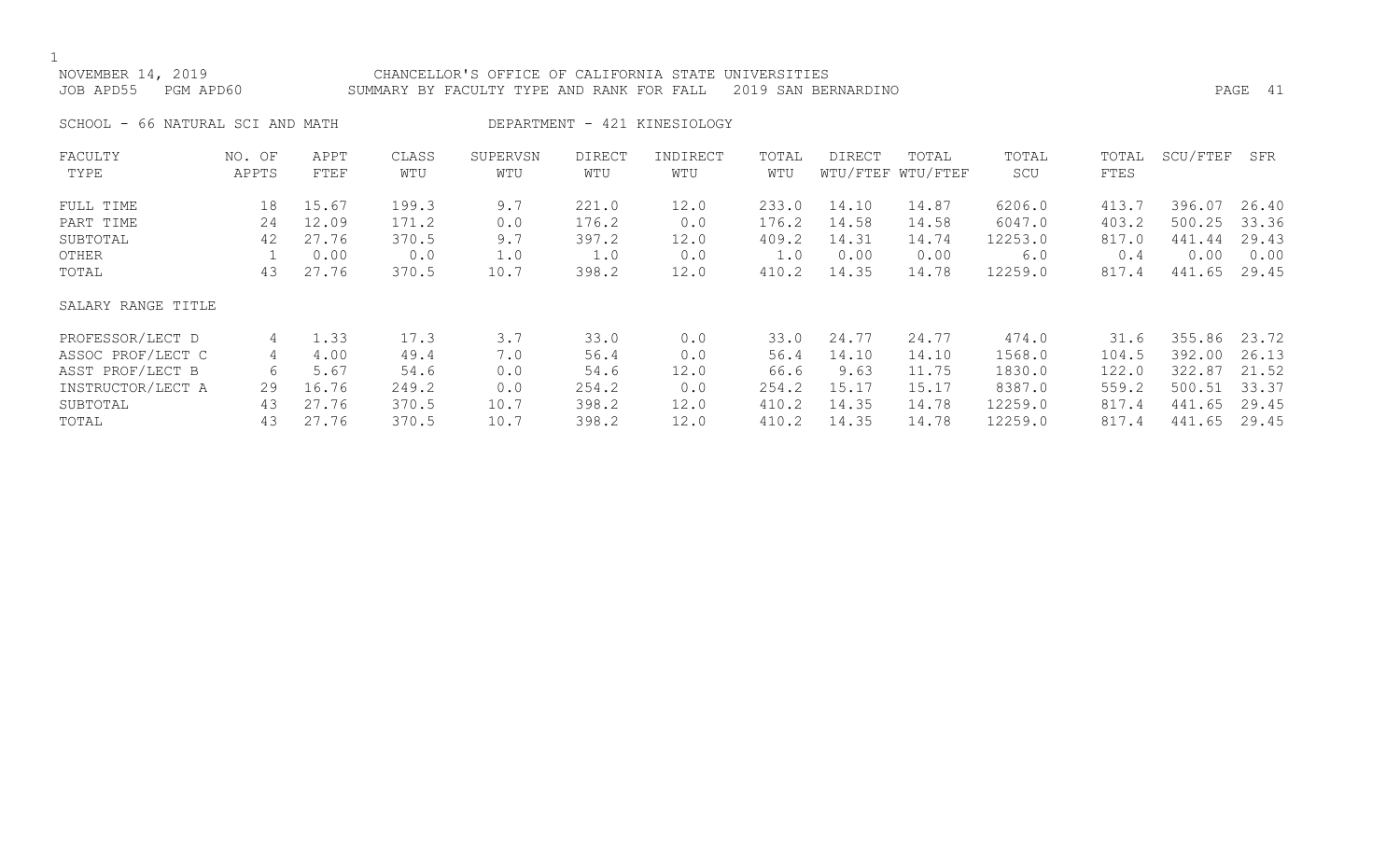1<br>NOVE

| NOVEMBER 14, 2019   | CHANCELLOR'S OFFICE OF CALIFORNIA STATE UNIVERSITIES          |         |  |
|---------------------|---------------------------------------------------------------|---------|--|
| JOB APD55 PGM APD60 | SUMMARY BY FACULTY TYPE AND RANK FOR FALL 2019 SAN BERNARDINO | PAGE 42 |  |

SCHOOL - 66 NATURAL SCI AND MATH DEPARTMENT - 487 MATHEMATICS

| FACULTY<br>TYPE    | NO. OF<br>APPTS | APPT<br>FTEF | CLASS<br>WTU | SUPERVSN<br>WTU | DIRECT<br>WTU | INDIRECT<br>WTU | TOTAL<br>WTU | DIRECT | TOTAL<br>WTU/FTEF WTU/FTEF | TOTAL<br>SCU | TOTAL<br>FTES | SCU/FTEF | SFR   |
|--------------------|-----------------|--------------|--------------|-----------------|---------------|-----------------|--------------|--------|----------------------------|--------------|---------------|----------|-------|
| FULL TIME          | 26              | 23.00        | 262.0        | 8.4             | 270.4         | 56.0            | 326.4        | 11.76  | 14.19                      | 7895.0       | 530.2         | 343.34   | 23.06 |
| PART TIME          | 36              | 18.62        | 273.0        | 0.6             | 275.6         | 6.0             | 281.6        | 14.80  | 15.12                      | 8966.0       | 598.6         | 481.42   | 32.14 |
| SUBTOTAL           | 62              | 41.62        | 535.0        | 9.0             | 546.0         | 62.0            | 608.0        | 13.12  | 14.61                      | 16861.0      | 1128.8        | 405.13   | 27.12 |
| OTHER              |                 | 0.00         | 0.0          | 0.0             | 0.0           | 0.0             | 0.0          | 0.00   | 0.00                       | 0.0          | 0.0           | 0.00     | 0.00  |
| TOTAL              | 64              | 41.62        | 535.0        | 9.0             | 546.0         | 62.0            | 608.0        | 13.12  | 14.61                      | 16861.0      | 1128.8        | 405.13   | 27.12 |
| SALARY RANGE TITLE |                 |              |              |                 |               |                 |              |        |                            |              |               |          |       |
| PROFESSOR/LECT D   | 20              | 13.67        | 146.0        | 4.6             | 152.6         | 40.0            | 192.6        | 11.17  | 14.09                      | 3992.0       | 269.6         | 292.11   | 19.73 |
| ASSOC PROF/LECT C  | 2               | 2.00         | 16.0         | 2.8             | 18.8          | 8.0             | 26.8         | 9.40   | 13.41                      | 453.0        | 30.8          | 226.61   | 15.38 |
| ASST PROF/LECT B   |                 | 3.00         | 32.0         | 1.6             | 33.6          | 4.0             | 37.6         | 11.20  | 12.53                      | 1034.0       | 69.0          | 344.67   | 23.00 |
| INSTRUCTOR/LECT A  | 27              | 16.15        | 243.0        | 0.0             | 243.0         | 6.0             | 249.0        | 15.05  | 15.42                      | 7798.0       | 520.5         | 482.97   | 32.24 |
| TCHNG ASST/LECT L  |                 | 0.53         | 8.0          | 0.0             | 8.0           | 0.0             | 8.0          | 14.98  | 14.98                      | 320.0        | 21.3          | 599.25   | 39.94 |
| TCHNG ASSOCIATE    | 11              | 6.27         | 90.0         | 0.0             | 90.0          | 4.0             | 94.0         | 14.34  | 14.98                      | 3264.0       | 217.6         | 520.24   | 34.68 |
| SUBTOTAL           | 64              | 41.62        | 535.0        | 9.0             | 546.0         | 62.0            | 608.0        | 13.12  | 14.61                      | 16861.0      | 1128.8        | 405.13   | 27.12 |
| TOTAL              | 64              | 41.62        | 535.0        | 9.0             | 546.0         | 62.0            | 608.0        | 13.12  | 14.61                      | 16861.0      | 1128.8        | 405.13   | 27.12 |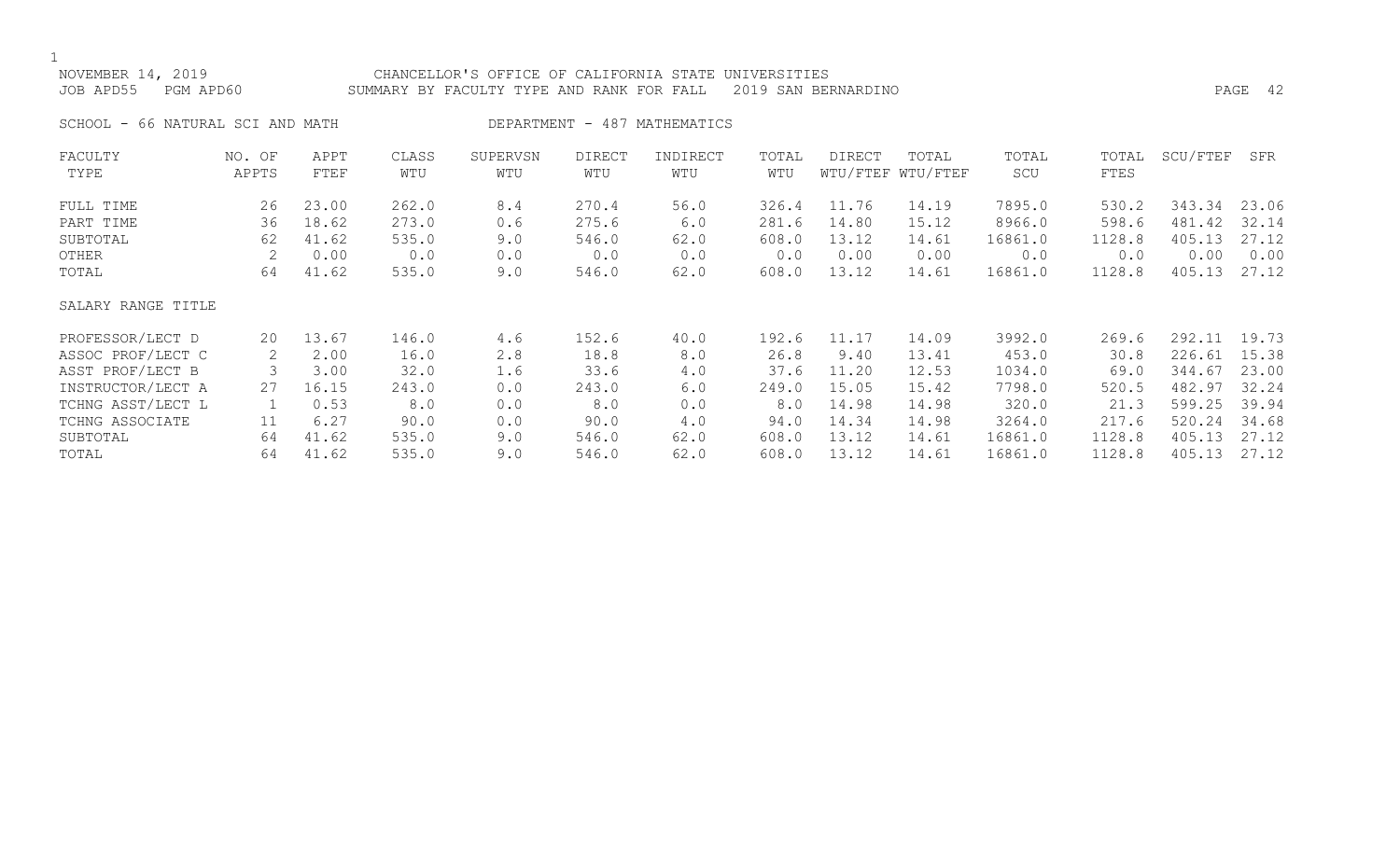1<br>NC

| NOVEMBER 14, 2019 |           | CHANCELLOR'S OFFICE OF CALIFORNIA STATE UNIVERSITIES          |  |      |  |
|-------------------|-----------|---------------------------------------------------------------|--|------|--|
| JOB APD55         | PGM APD60 | SUMMARY BY FACULTY TYPE AND RANK FOR FALL 2019 SAN BERNARDINO |  | PAGE |  |
|                   |           |                                                               |  |      |  |

SCHOOL - 66 NATURAL SCI AND MATH DEPARTMENT - 510 NATURAL SCIENCE

| FACULTY<br>TYPE                        | NO. OF<br>APPTS | APPT<br>FTEF         | CLASS<br>WTU         | SUPERVSN<br>WTU   | <b>DIRECT</b><br>WTU | INDIRECT<br>WTU   | TOTAL<br>WTU         | DIRECT               | TOTAL<br>WTU/FTEF WTU/FTEF | TOTAL<br>SCU               | TOTAL<br>FTES           | SCU/FTEF             | SFR                     |
|----------------------------------------|-----------------|----------------------|----------------------|-------------------|----------------------|-------------------|----------------------|----------------------|----------------------------|----------------------------|-------------------------|----------------------|-------------------------|
| FULL TIME                              |                 | 1.43                 | 0.0                  | 0.0               | 0.0                  | 6.0               | 6.0                  | 0.00                 | 0.00                       | 0.0                        | 0.0                     | 0.00                 | 0.00                    |
| PART TIME<br>SUBTOTAL                  | 6<br>11         | 3.07<br>4.50         | 28.0<br>28.0         | 0.0<br>0.0        | 38.0<br>38.0         | 0.0<br>6.0        | 38.0<br>44.0         | 12.39<br>8.45        | 12.39<br>8.45              | 4500.0<br>4500.0           | 300.1<br>300.1          | 467.71<br>0.89       | 97.89<br>66.76          |
| TOTAL                                  | 11              | 4.50                 | 28.0                 | 0.0               | 38.0                 | 6.0               | 44.0                 | 8.45                 | 8.45                       | 4500.0                     | 300.1                   | 0.89                 | 66.76                   |
| SALARY RANGE TITLE                     |                 |                      |                      |                   |                      |                   |                      |                      |                            |                            |                         |                      |                         |
| INSTRUCTOR/LECT A<br>SUBTOTAL<br>TOTAL | 11              | 4.50<br>4.50<br>4.50 | 28.0<br>28.0<br>28.0 | 0.0<br>0.0<br>0.0 | 38.0<br>38.0<br>38.0 | 6.0<br>6.0<br>6.0 | 44.0<br>44.0<br>44.0 | 8.45<br>8.45<br>8.45 | 8.45<br>8.45<br>8.45       | 4500.0<br>4500.0<br>4500.0 | 300.1<br>300.1<br>300.1 | 0.89<br>0.89<br>0.89 | 66.76<br>66.76<br>66.76 |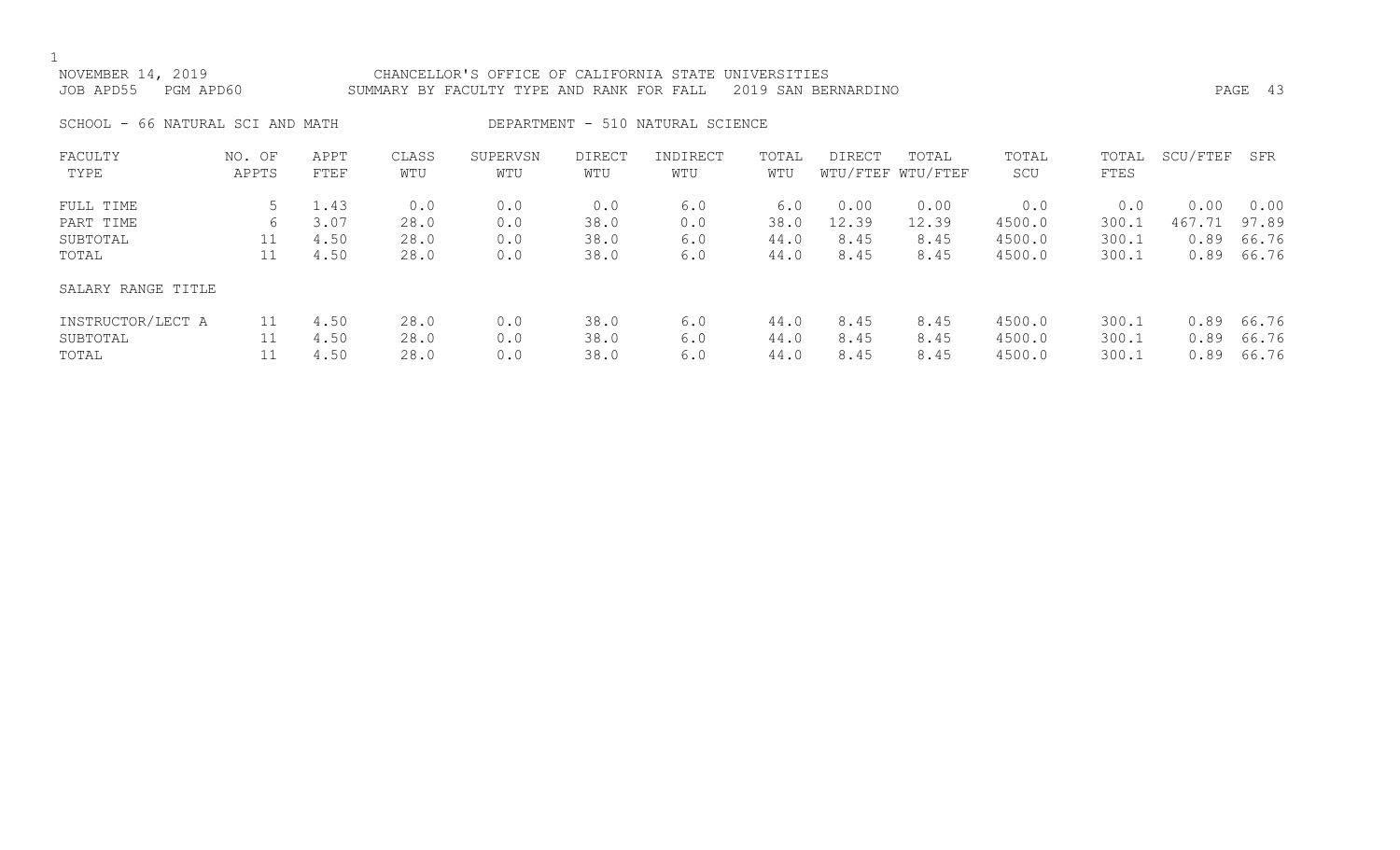### NOVEMBER 14, 2019 CHANCELLOR'S OFFICE OF CALIFORNIA STATE UNIVERSITIES JOB APD55 PGM APD60 SUMMARY BY FACULTY TYPE AND RANK FOR FALL 2019 SAN BERNARDINO PAGE 44

SCHOOL - 66 NATURAL SCI AND MATH DEPARTMENT - 515 NURSING

| FACULTY<br>TYPE    | NO. OF<br>APPTS | APPT<br>FTEF | CLASS<br>WTU | SUPERVSN<br>WTU | <b>DIRECT</b><br>WTU | INDIRECT<br>WTU | TOTAL<br>WTU | <b>DIRECT</b> | TOTAL<br>WTU/FTEF WTU/FTEF | TOTAL<br>SCU | TOTAL<br>FTES | SCU/FTEF   | SFR   |
|--------------------|-----------------|--------------|--------------|-----------------|----------------------|-----------------|--------------|---------------|----------------------------|--------------|---------------|------------|-------|
| FULL TIME          | 19              | 17.00        | 218.0        | 0.0             | 218.0                | 60.2            | 278.2        | 12.82         | 16.37                      | 2569.0       | 173.7         | 151<br>. 3 | 10.22 |
| PART TIME          | 17              | 6.78         | 95.3         | 3.2             | 104.5                | 7.0             | 111.5        | 15.41         | 16.44                      | 834.0        | 56.6          | 122.97     | 8.35  |
| SUBTOTAL           | 36              | 23.78        | 313.3        | 3.2             | 322.5                | 67.2            | 389.7        | 13.56         | 16.39                      | 3403.0       | 230.3         | 143.10     | 9.68  |
| OTHER              |                 | 0.00         | 0.0          | 0.0             | 0.0                  | 0.0             | 0.0          | 0.00          | 0.00                       | 0.0          | 0.0           | 0.00       | 0.00  |
| TOTAL              | 37              | 23.78        | 313.3        | 3.2             | 322.5                | 67.2            | 389.7        | 13.56         | 16.39                      | 3403.0       | 230.3         | 143.10     | 9.68  |
| SALARY RANGE TITLE |                 |              |              |                 |                      |                 |              |               |                            |              |               |            |       |
| PROFESSOR/LECT D   | 3               | 0.75         | 8.0          | 0.0             | 14.0                 | 1.0             | 15.0         | 18.67         | 20.00                      | 192.0        | 12.8          | 256.00     | 17.07 |
| ASSOC PROF/LECT C  | 6               | 5.00         | 57.0         | 0.0             | 57.0                 | 22.0            | 79.0         | 11.40         | 15.80                      | 1083.0       | 74.5          | 216.60     | 14.90 |
| ASST PROF/LECT B   |                 | 2.00         | 13.0         | 0.0             | 13.0                 | 12.0            | 25.0         | 6.50          | 12.50                      | 461.0        | 30.7          | 230.50     | 15.37 |
| INSTRUCTOR/LECT A  | 26              | 16.03        | 235.3        | 3.2             | 238.5                | 32.2            | 270.7        | 14.88         | 16.89                      | 1667.0       | 112.3         | 103.99     | 7.00  |
| SUBTOTAL           | 37              | 23.78        | 313.3        | 3.2             | 322.5                | 67.2            | 389.7        | 13.56         | 16.39                      | 3403.0       | 230.3         | 143.10     | 9.68  |
| TOTAL              | 37              | 23.78        | 313.3        | 3.2             | 322.5                | 67.2            | 389.7        | 13.56         | 16.39                      | 3403.0       | 230.3         | 143.10     | 9.68  |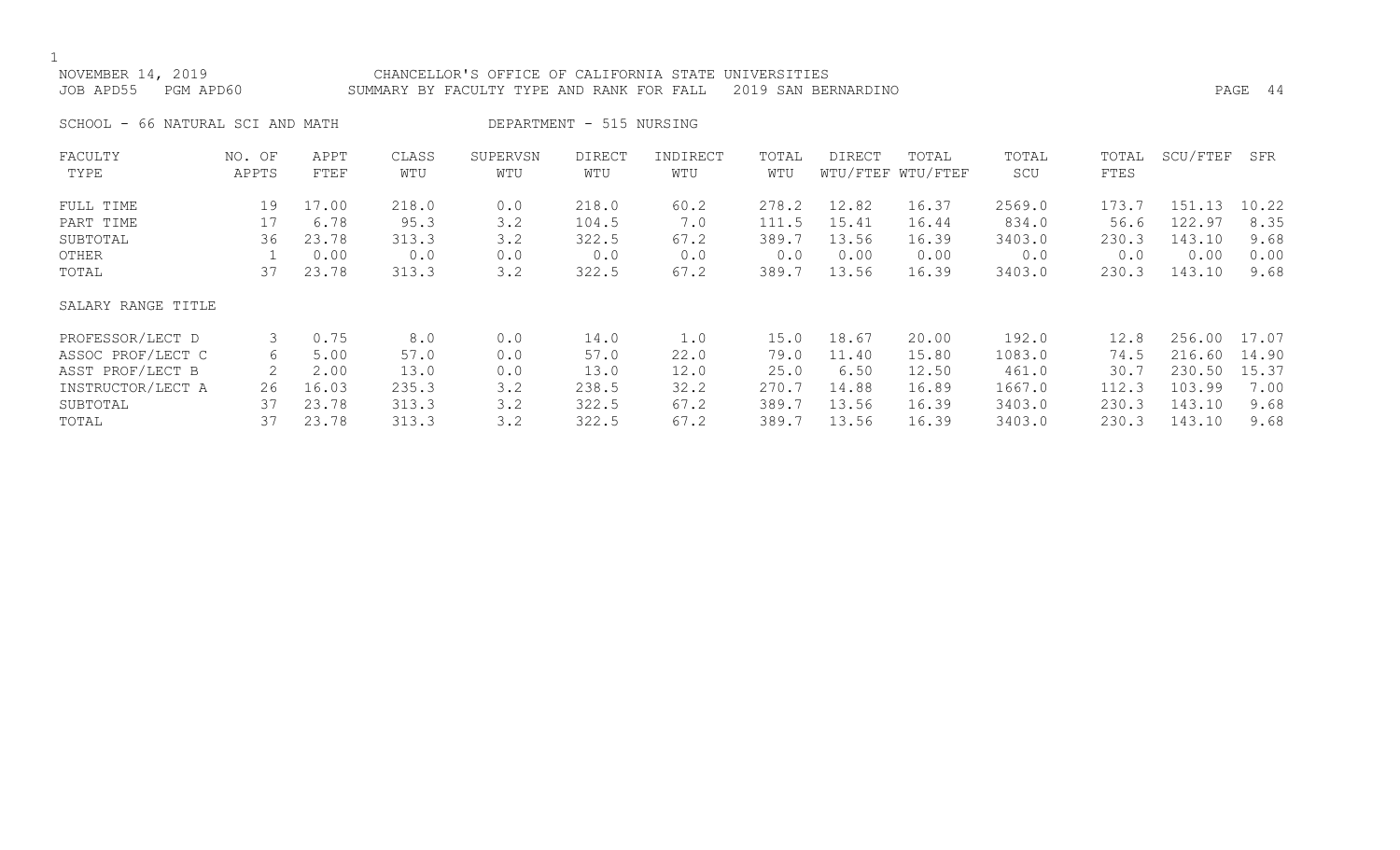1<br>NOVE

| NOVEMBER 14, 2019 |           | CHANCELLOR'S OFFICE OF CALIFORNIA STATE UNIVERSITIES          |         |  |
|-------------------|-----------|---------------------------------------------------------------|---------|--|
| JOB APD55         | PGM APD60 | SUMMARY BY FACULTY TYPE AND RANK FOR FALL 2019 SAN BERNARDINO | PAGE 45 |  |
|                   |           |                                                               |         |  |

SCHOOL - 66 NATURAL SCI AND MATH DEPARTMENT - 571 PHYSICS

| FACULTY            | NO. OF | APPT | CLASS | SUPERVSN | <b>DIRECT</b> | INDIRECT | TOTAL | <b>DIRECT</b> | TOTAL             | TOTAL  | TOTAL | SCU/FTEF | SFR   |
|--------------------|--------|------|-------|----------|---------------|----------|-------|---------------|-------------------|--------|-------|----------|-------|
| TYPE               | APPTS  | FTEF | WTU   | WTU      | WTU           | WTU      | WTU   |               | WTU/FTEF WTU/FTEF | SCU    | FTES  |          |       |
| FULL TIME          |        | 5.34 | 46.0  | 0.0      | 46.0          | 34.0     | 80.0  | 8.62          | 15.00             | 902.0  | 60.1  | 169.07   | 11.27 |
| PART TIME          | 10     | 4.60 | 66.0  | 0.0      | 68.0          | 0.0      | 68.0  | 14.78         | 14.78             | 2607.0 | 173.9 | 566.62   | 37.79 |
| SUBTOTAL           | 17     | 9.94 | 112.0 | 0.0      | 114.0         | 34.0     | 148.0 | 11.47         | 14.90             | 3509.0 | 234.0 | 353.16   | 23.55 |
| OTHER              |        | 0.00 | 0.0   | 0.0      | 0.0           | 0.0      | 0.0   | 0.00          | 0.00              | 0.0    | 0.0   | 0.00     | 0.00  |
| TOTAL              | 18     | 9.94 | 112.0 | 0.0      | 114.0         | 34.0     | 148.0 | 11.47         | 14.90             | 3509.0 | 234.0 | 353.16   | 23.55 |
| SALARY RANGE TITLE |        |      |       |          |               |          |       |               |                   |        |       |          |       |
| PROFESSOR/LECT D   |        | 4.00 | 26.0  | 0.0      | 26.0          | 34.0     | 60.0  | 6.50          | 15.00             | 654.0  | 43.6  | 163.50   | 10.90 |
| ASST PROF/LECT B   |        | 0.67 | 8.0   | 0.0      | 8.0           | 0.0      | 8.0   | 11.98         | 11.98             | 120.0  | 8.0   | 179.64   | 11.98 |
| INSTRUCTOR/LECT A  | 9      | 5.00 | 74.0  | 0.0      | 76.0          | 0.0      | 76.0  | 15.20         | 15.20             | 2699.0 | 180.0 | 539.80   | 36.00 |
| TCHNG ASSOCIATE    |        | 0.27 | 4.0   | 0.0      | 4.0           | 0.0      | 4.0   | 14.93         | 14.93             | 36.0   | 2.4   | 134.33   | 8.96  |
| SUBTOTAL           | 18     | 9.94 | 112.0 | 0.0      | 114.0         | 34.0     | 148.0 | 11.47         | 14.90             | 3509.0 | 234.0 | 353.16   | 23.55 |
| TOTAL              | 18     | 9.94 | 112.0 | 0.0      | 114.0         | 34.0     | 148.0 | 11.47         | 14.90             | 3509.0 | 234.0 | 353.16   | 23.55 |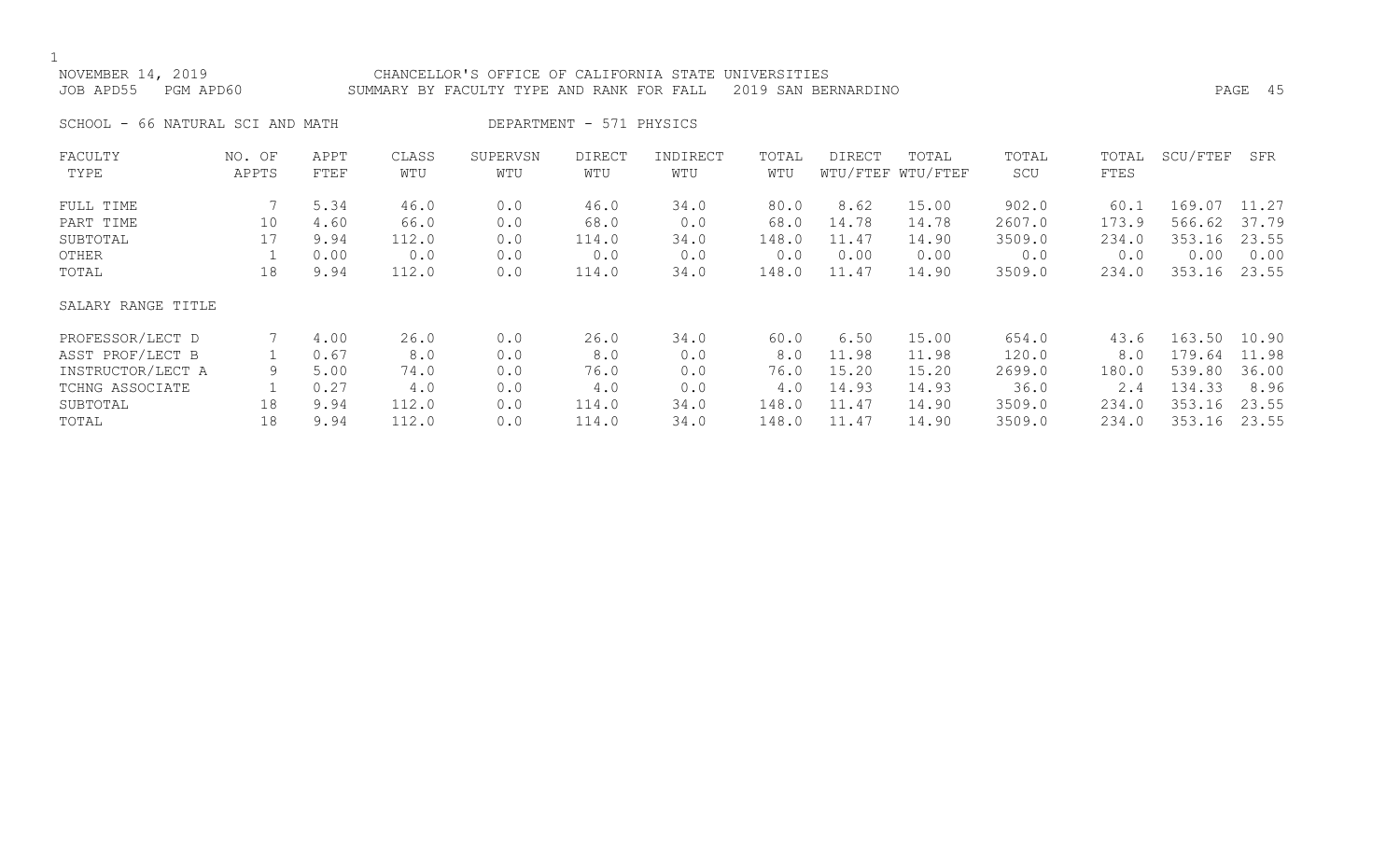NOVEMBER 14, 2019 CHANCELLOR'S OFFICE OF CALIFORNIA STATE UNIVERSITIES JOB APD55 PGM APD60 SUMMARY BY FACULTY TYPE AND RANK FOR FALL 2019 SAN BERNARDINO PAGE 46

SCHOOL - 66 NATURAL SCI AND MATH

| NO. OF             | APPT   | CLASS  | SUPERVSN | <b>DIRECT</b> | INDIRECT | TOTAL  | <b>DIRECT</b> | TOTAL    | TOTAL    | TOTAL  | SCU/FTEF | SFR   |
|--------------------|--------|--------|----------|---------------|----------|--------|---------------|----------|----------|--------|----------|-------|
| APPTS              | FTEF   | WTU    | WTU      | WTU           | WTU      | WTU    |               | WTU/FTEF | SCU      | FTES   |          |       |
| 137                | 117.77 | 1232.0 | 52.7     | 1350.7        | 320.5    | 1671.2 | 11.47         | 14.19    | 41692.6  | 2794.9 | 354.03   | 23.73 |
| 190                | 84.43  | 1174.2 | 9.0      | 1214.2        | 45.5     | 1259.7 | 14.38         | 14.92    | 38053.4  | 2548.0 | 450.69   | 30.18 |
| 327                | 202.20 | 2406.2 | 61.7     | 2564.9        | 366.0    | 2930.9 | 12.68         | 14.50    | 79746.0  | 5342.9 | 394.39   | 26.42 |
| 6                  | 0.00   | 0.0    | 2.3      | 2.3           | 0.0      | 2.3    | 0.00          | 0.00     | 14.0     | 1.0    | 0.00     | 0.00  |
| 333                | 202.20 | 2406.2 | 64.0     | 2567.2        | 366.0    | 2933.2 | 12.70         | 14.51    | 79760.0  | 5343.9 | 394.46   | 26.43 |
| SALARY RANGE TITLE |        |        |          |               |          |        |               |          |          |        |          |       |
| 70                 | 44.90  | 409.5  | 34.8     | 496.3         | 163.5    | 659.8  | 11.05         | 14.69    | 16162.6  | 1087.7 | 359.94   | 24.22 |
| 20                 | 19.00  | 212.6  | 12.4     | 234.0         | 32.4     | 266.4  | 12.32         | 14.02    | 5881.0   | 395.5  | 309.53   | 20.81 |
| 30                 | 29.17  | 263.0  | 12.8     | 276.8         | 90.4     | 367.2  | 9.49          | 12.59    | 8347.0   | 559.2  | 286.15   | 19.17 |
| 161                | 88.15  | 1233.5 | 3.5      | 1271.0        | 66.2     | 1337.2 | 14.42         | 15.17    | 42777.4  | 2862.1 | 485.27   | 32.47 |
| 4                  | 1.07   | 16.0   | 0.0      | 16.0          | 0.0      | 16.0   | 14.98         | 14.98    | 417.0    | 27.8   | 390.45   | 26.03 |
| 45                 | 19.58  | 267.3  | 0.0      | 268.3         | 13.5     | 281.8  | 13.70         | 14.39    | 6051.0   | 403.4  | 309.09   | 20.61 |
| 330                | 201.87 | 2401.9 | 63.5     | 2562.4        | 366.0    | 2928.4 | 12.69         | 14.51    | 79636.0  | 5335.6 | 394.49   | 26.43 |
|                    | 0.04   | 0.0    | 0.5      | 0.5           | 0.0      | 0.5    | 11.90         | 11.90    | 4.0      | 0.3    | 95.24    | 7.86  |
| 2                  | 0.29   | 4.3    | 0.0      | 4.3           | 0.0      | 4.3    | 14.98         | 14.98    | 120.0    | 8.0    | 418.12   | 27.87 |
|                    | 0.33   | 4.3    | 0.5      | 4.8           | 0.0      | 4.8    | 14.59         | 14.59    | 124.0    | 8.3    | 376.90   | 25.32 |
| 333                | 202.20 | 2406.2 | 64.0     | 2567.2        | 366.0    | 2933.2 | 12.70         | 14.51    | 79760.0  | 5343.9 | 394.46   | 26.43 |
|                    |        |        |          |               |          |        |               |          | WTU/FTEF |        |          |       |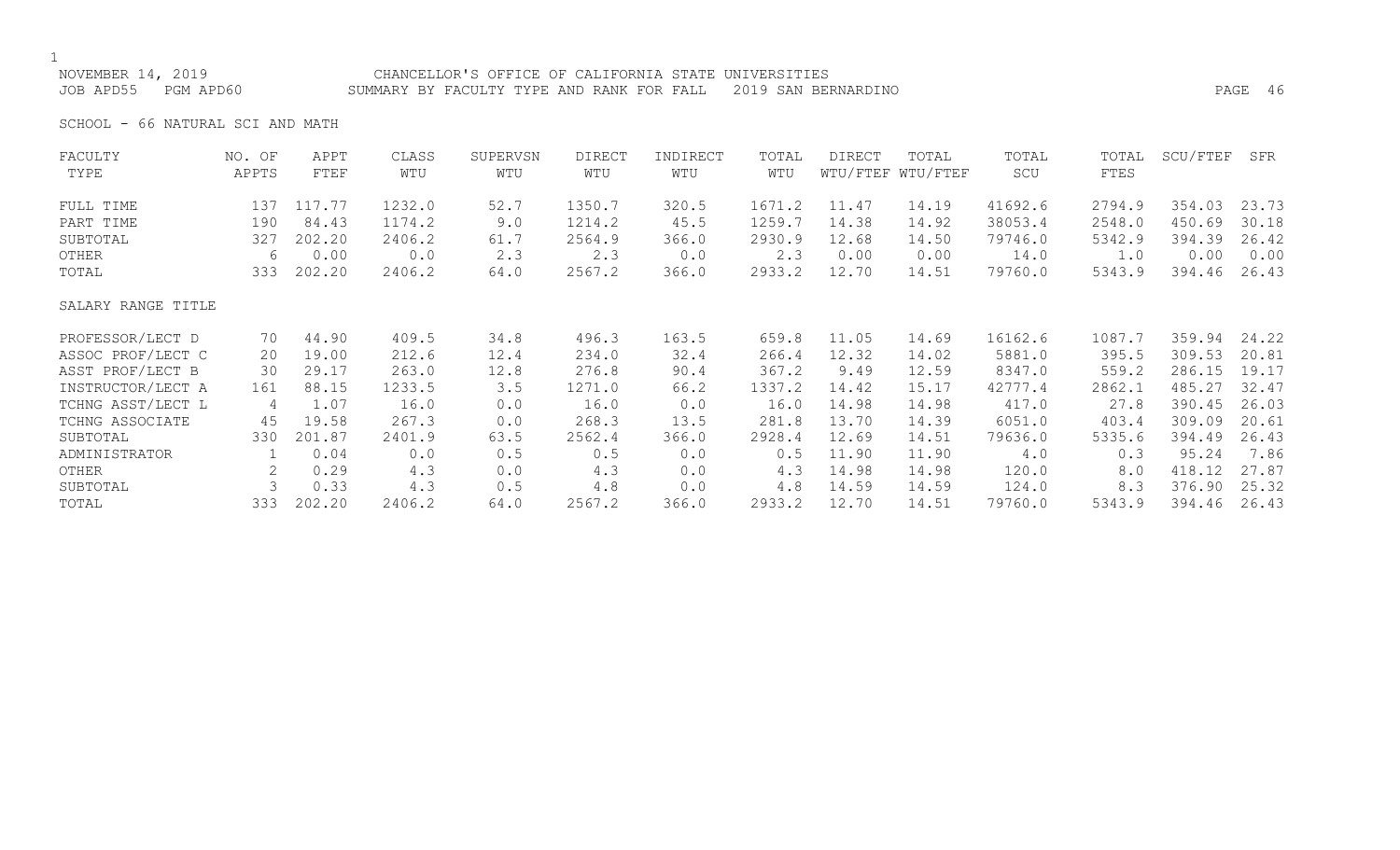### NOVEMBER 14, 2019 CHANCELLOR'S OFFICE OF CALIFORNIA STATE UNIVERSITIES JOB APD55 PGM APD60 SUMMARY BY FACULTY TYPE AND RANK FOR FALL 2019 SAN BERNARDINO PAGE 47

### SCHOOL - 99 ALL COLLEGE THE REPARTMENT - 373 INTERDISCIPLINARY STUDIES IN EDUCATION

| FACULTY            | NO. OF | APPT | CLASS       | SUPERVSN | <b>DIRECT</b> | INDIRECT | TOTAL | DIRECT | TOTAL             | TOTAL  | TOTAL | SCU/FTEF | SFR   |
|--------------------|--------|------|-------------|----------|---------------|----------|-------|--------|-------------------|--------|-------|----------|-------|
| TYPE               | APPTS  | FTEF | WTU         | WTU      | WTU           | WTU      | WTU   |        | WTU/FTEF WTU/FTEF | SCU    | FTES  |          |       |
| FULL TIME          | 3      | 1.75 | 1.3         | 0.3      | 1.6           | 0.0      | 1.6   | 0.91   | 0.91              | 246.0  | 16.4  | 140.49   | 9.37  |
| PART TIME          | 17     | 2.53 | 38.0        | 0.0      | 38.0          | 0.0      | 38.0  | 15.03  | 15.03             | 840.0  | 56.0  | 332.15   | 22.14 |
| SUBTOTAL           | 20     | 4.28 | 39.3        | 0.3      | 39.6          | 0.0      | 39.6  | 9.25   | 9.25              | 1086.0 | 72.4  | 253.74   | 16.92 |
| OTHER              |        | 0.00 | $2 \cdot 0$ | 0.0      | 2.0           | 0.0      | 2.0   | 0.00   | 0.00              | 32.0   | 2.1   | 0.00     | 0.00  |
| TOTAL              | 23     | 4.28 | 41.3        | 0.3      | 41.6          | 0.0      | 41.6  | 9.72   | 9.72              | 1118.0 | 74.5  | 261.21   | 17.41 |
| SALARY RANGE TITLE |        |      |             |          |               |          |       |        |                   |        |       |          |       |
| PROFESSOR/LECT D   |        | 1.00 | 1.3         | 0.3      | 1.6           | 0.0      | 1.6   | 1.60   | 1.60              | 246.0  | 16.4  | 245.75   | 16.38 |
| INSTRUCTOR/LECT A  |        | 0.75 | 0.0         | 0.0      | 0.0           | 0.0      | 0.0   | 0.00   | 0.00              | 0.0    | 0.0   | 0.00     | 0.00  |
| SUBTOTAL           |        | 1.75 | 1.3         | 0.3      | 1.6           | 0.0      | 1.6   | 0.91   | 0.91              | 246.0  | 16.4  | 140.49   | 9.37  |
| ADMINISTRATOR      | 3      | 0.00 | $2 \cdot 0$ | 0.0      | 2.0           | 0.0      | 2.0   | 0.00   | 0.00              | 32.0   | 2.1   | 0.00     | 0.00  |
| OTHER              | 17     | 2.53 | 38.0        | 0.0      | 38.0          | 0.0      | 38.0  | 15.03  | 15.03             | 840.0  | 56.0  | 332.15   | 22.14 |
| SUBTOTAL           | 20     | 2.53 | 40.0        | 0.0      | 40.0          | 0.0      | 40.0  | 15.82  | 15.82             | 872.0  | 58.1  | 344.80   | 22.99 |
| TOTAL              | 23     | 4.28 | 41.3        | 0.3      | 41.6          | 0.0      | 41.6  | 9.72   | 9.72              | 1118.0 | 74.5  | 261.21   | 17.41 |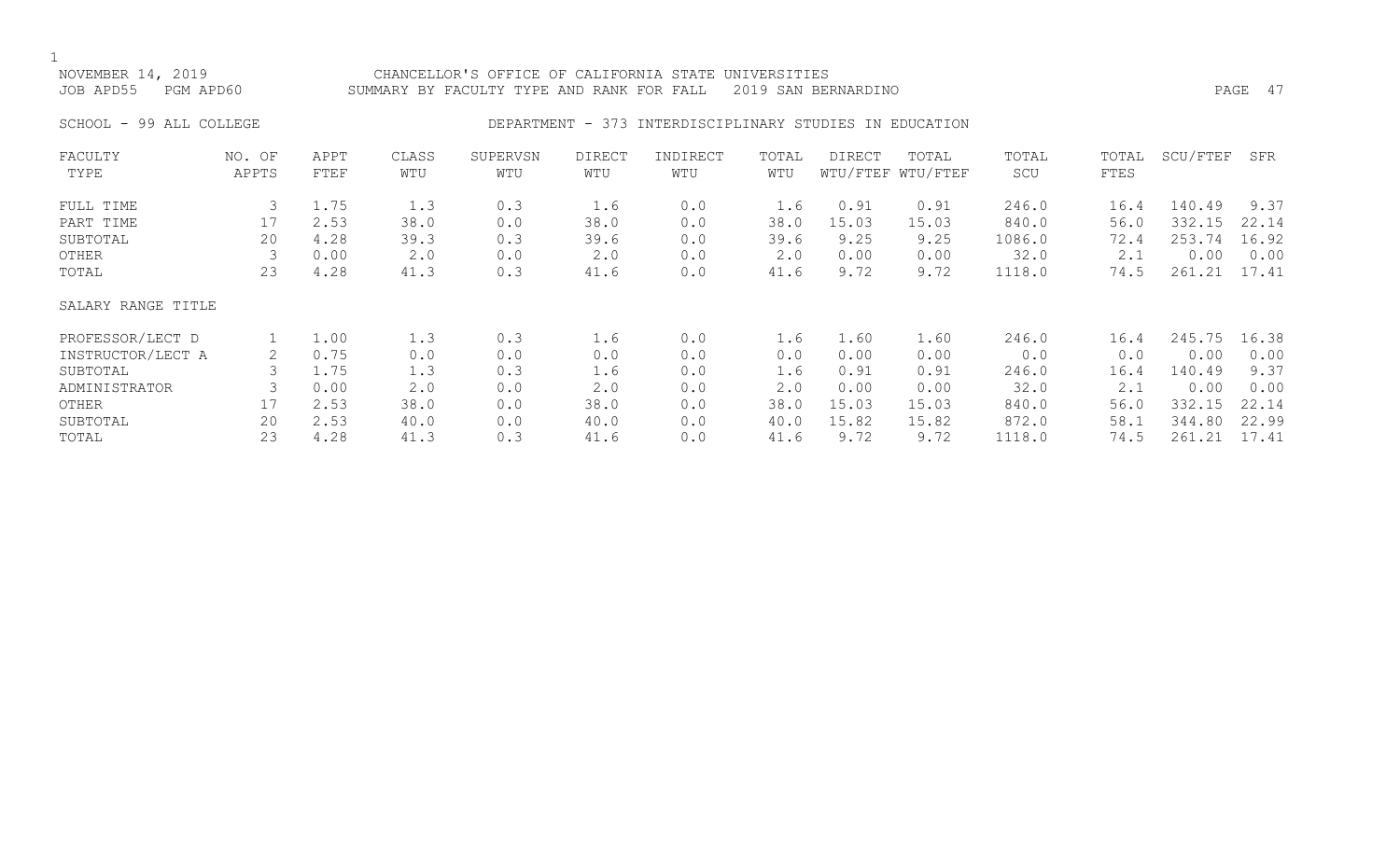# 1<br>NOVEMBER 14, 2019

NOVEMBER 14, 2019 CHANCELLOR'S OFFICE OF CALIFORNIA STATE UNIVERSITIES SUMMARY BY FACULTY TYPE AND RANK FOR FALL 2019 SAN BERNARDINO **PAGE 48** 

SCHOOL - 99 ALL COLLEGE

| FACULTY            | NO. OF | APPT | CLASS | SUPERVSN | <b>DIRECT</b> | INDIRECT | TOTAL | <b>DIRECT</b> | TOTAL             | TOTAL  | TOTAL | SCU/FTEF | SFR   |
|--------------------|--------|------|-------|----------|---------------|----------|-------|---------------|-------------------|--------|-------|----------|-------|
| TYPE               | APPTS  | FTEF | WTU   | WTU      | WTU           | WTU      | WTU   |               | WTU/FTEF WTU/FTEF | SCU    | FTES  |          |       |
| FULL TIME          |        | 1.75 | 1.3   | 0.3      | 1.6           | 0.0      | 1.6   | 0.91          | 0.91              | 246.0  | 16.4  | 140.49   | 9.37  |
| PART TIME          | 17     | 2.53 | 38.0  | 0.0      | 38.0          | 0.0      | 38.0  | 15.03         | 15.03             | 840.0  | 56.0  | 332.15   | 22.14 |
| SUBTOTAL           | 20     | 4.28 | 39.3  | 0.3      | 39.6          | 0.0      | 39.6  | 9.25          | 9.25              | 1086.0 | 72.4  | 253.74   | 16.92 |
| OTHER              |        | 0.00 | 2.0   | 0.0      | 2.0           | 0.0      | 2.0   | 0.00          | 0.00              | 32.0   | 2.1   | 0.00     | 0.00  |
| TOTAL              | 23     | 4.28 | 41.3  | 0.3      | 41.6          | 0.0      | 41.6  | 9.72          | 9.72              | 1118.0 | 74.5  | 261.21   | 17.41 |
| SALARY RANGE TITLE |        |      |       |          |               |          |       |               |                   |        |       |          |       |
| PROFESSOR/LECT D   |        | 1.00 | 1.3   | 0.3      | 1.6           | 0.0      | 1.6   | 1.60          | 1.60              | 246.0  | 16.4  | 245.75   | 16.38 |
| INSTRUCTOR/LECT A  |        | 0.75 | 0.0   | 0.0      | 0.0           | 0.0      | 0.0   | 0.00          | 0.00              | 0.0    | 0.0   | 0.00     | 0.00  |
| SUBTOTAL           |        | 1.75 | 1.3   | 0.3      | 1.6           | 0.0      | 1.6   | 0.91          | 0.91              | 246.0  | 16.4  | 140.49   | 9.37  |
| ADMINISTRATOR      |        | 0.00 | 2.0   | 0.0      | 2.0           | 0.0      | 2.0   | 0.00          | 0.00              | 32.0   | 2.1   | 0.00     | 0.00  |
| OTHER              | 17     | 2.53 | 38.0  | 0.0      | 38.0          | 0.0      | 38.0  | 15.03         | 15.03             | 840.0  | 56.0  | 332.15   | 22.14 |
| SUBTOTAL           | 20     | 2.53 | 40.0  | 0.0      | 40.0          | 0.0      | 40.0  | 15.82         | 15.82             | 872.0  | 58.1  | 344.80   | 22.99 |
| TOTAL              | 23     | 4.28 | 41.3  | 0.3      | 41.6          | 0.0      | 41.6  | 9.72          | 9.72              | 1118.0 | 74.5  | 261.21   | 17.41 |